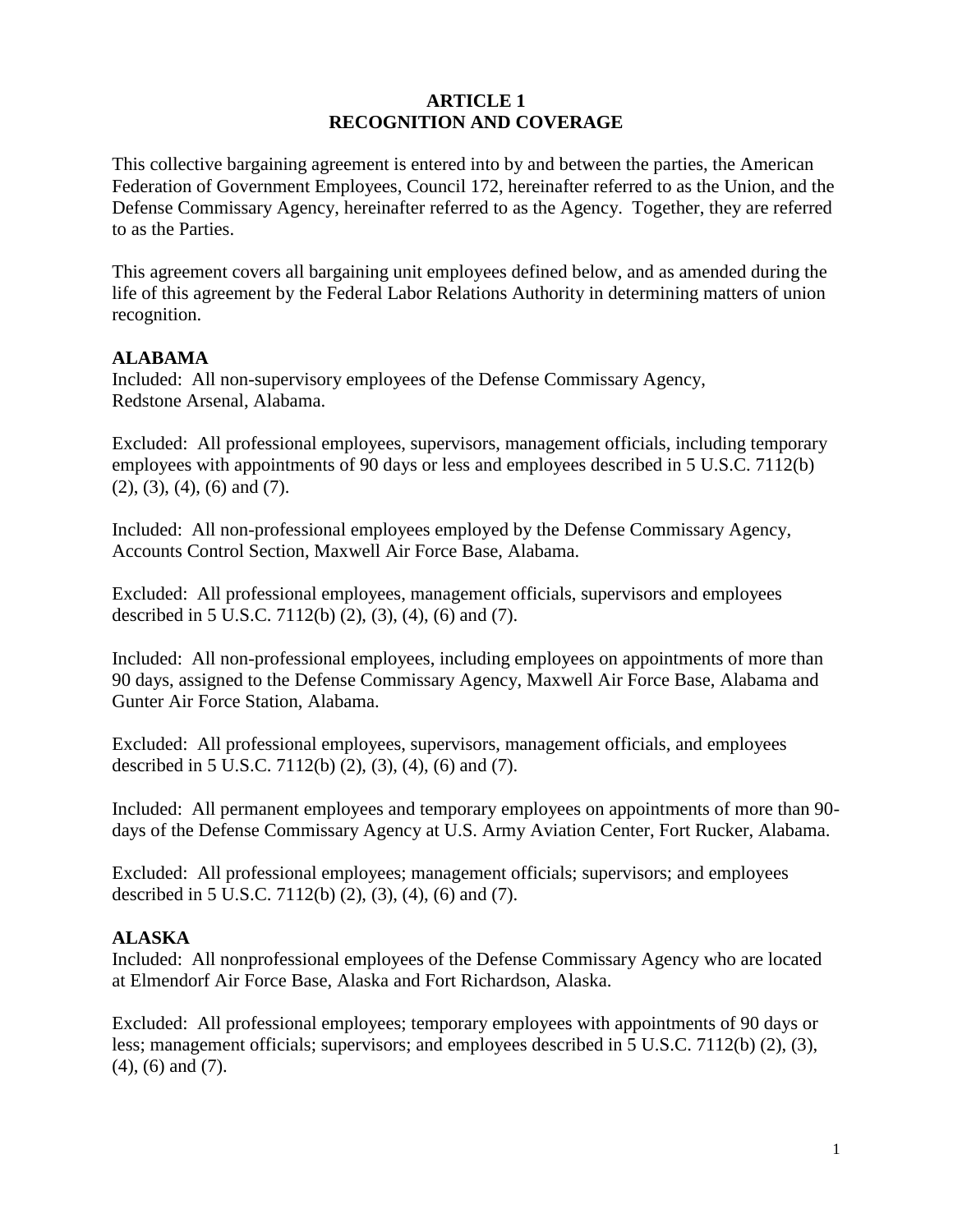Included: All nonprofessional employees of the Defense Commissary Agency who are located at Fort Greely, Alaska.

Excluded: All professional employees, temporary employees with appointments of 90 days or less, management officials, supervisors and employees described in 5 U.S.C. 7112(b) (2), (3), (4), (6) and (7).

Included: All nonprofessional employees of the Defense Commissary Agency who are located at Fort Wainwright, Alaska and Eielson Air Force Base, Alaska.

Excluded: All professional employees, temporary employees with appointments of 90 days or less, management officials, supervisors and employees described in 5 U.S.C. 7112(b) (2), (3), (4), (6) and (7).

# **ARIZONA**

Included: All employees of the Defense Commissary Agency at Fort Huachuca, Arizona.

Excluded: All professional employees, management officials, supervisors and employees described in 5 U.S.C. 7112(b) (2), (3), (4), (6) and (7).

Included: All employees of the Defense Commissary Agency at Luke Air Force Base, Arizona, and including temporary employees with appointments of 120 days or more.

Excluded: All professional employees, management officials, supervisors and employees described in 5 U.S.C. 7112(b) (2), (3), (4), (6) and (7).

Included: All nonprofessional employees employed by the Defense Commissary Agency Davis-Monthan Air Force Base, Arizona.

Excluded: All professional employees, management officials, supervisors, temporary employees with appointments of not to exceed one year, management interns, and employees described in 5 U.S.C. 7112(b) (2), (3), (4), (6) and (7).

# **ARKANSAS**

Included: All non-supervisory employees of the Defense Commissary Agency located at Little Rock Air Force Base, Arkansas.

Excluded: All management officials, supervisors, professional employees, temporary employees with appointments of 90 days or less and employees described in 5 U.S.C. 7112(b) (2), (3), (4), (6) and (7).

# **CALIFORNIA**

Included: All non-professional employees of the Defense Commissary Agency, Los Angeles Air Force Base Commissary Store, Los Angeles, California.

Excluded: All professional employees, supervisors, management officials, and employees described in 5 U.S.C.  $7112(b)$  (2), (3), (4), (6) and (7), and temporary employees with appointments of less than 90 days.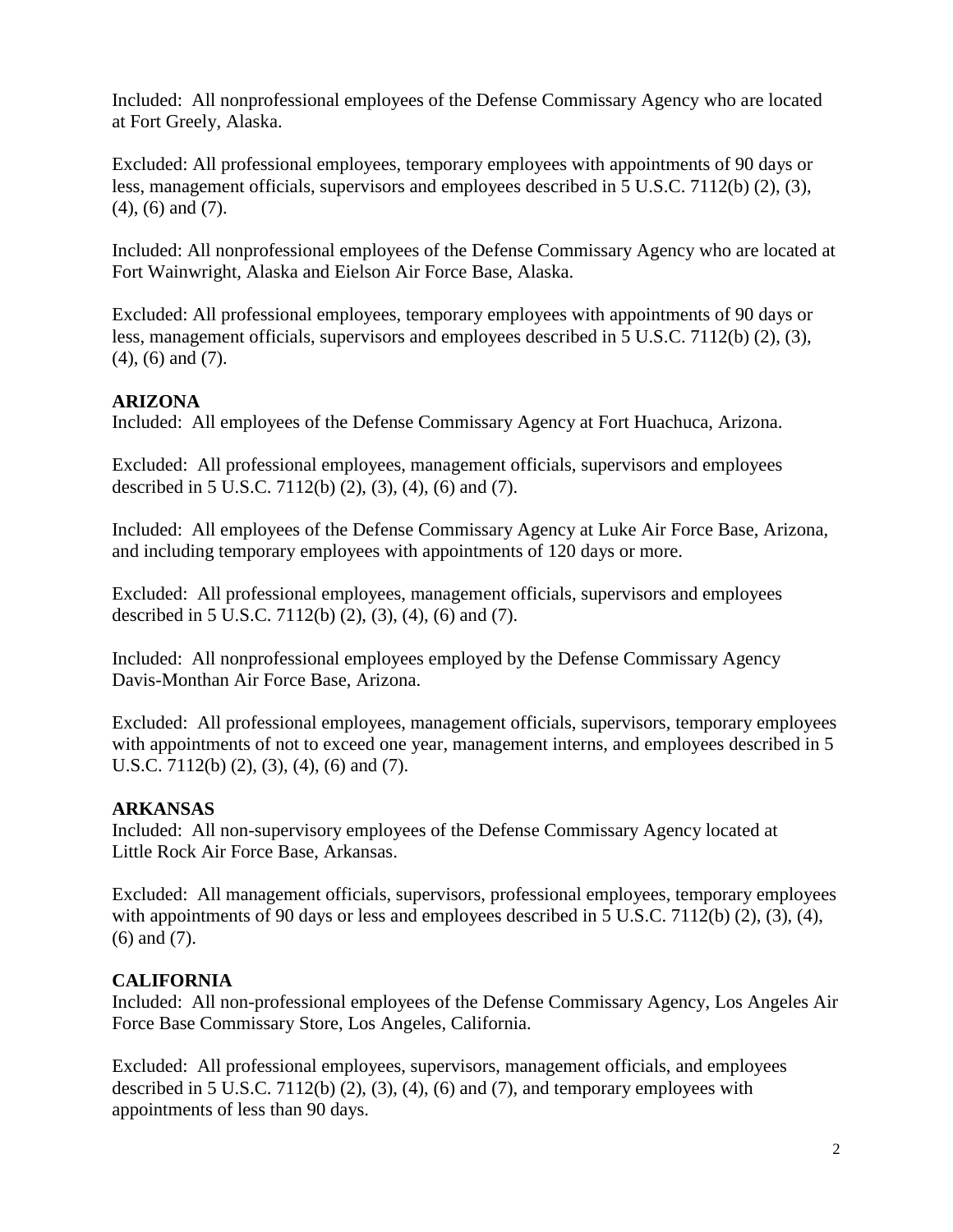Included: All employees of the Defense Commissary Agency (DeCA), Western/Pacific Region and Accounts Control Section, located at McClellan Air Force Base, California.

Excluded: All professional employees, management officials, supervisors and employees described in 5 U.S.C. 7112(b) (2), (3), (4), (6) and (7).

Included: All employees of the Defense Commissary Agency, McClellan Air Force Base, California and Beale Air Force Base, California.

Excluded: All professional employees, management officials, supervisors and employees as described in 5 U.S.C. 7112(b) (2), (3), (4), (6) and (7).

Included: All employees of the Defense Commissary Agency at Moffett Field Naval Air Station, California.

Excluded: All professional employees, management officials, supervisors, temporary employees with appointments of less than one year and employees described in 5 U.S.C. 7112(b) (2), (3), (4), (6) and (7).

Included: All employees of the Defense Commissary Agency located in San Diego and Imperial Counties, California, including the Miramar Marine Corps Air Station Commissary; the San Diego Naval Station 32nd Street Commissary; the Imperial Beach Commissary; the North Island Commissary; the El Centro Commissary; the San Onofre Commissary, and the Camp Pendleton Commissary.

Excluded: All professional employees, management officials, supervisors, employees described in 5 U.S.C. 7112(b)  $(2)$ ,  $(3)$ ,  $(4)$ ,  $(6)$  and  $(7)$ , and temporary employees with appointments of 90 days or less employed at the San Onofre and Camp Pendleton Commissary Stores.

Included: All employees of the Defense Commissary Agency, Travis Air Force Base, California.

Excluded: All professional employees, management officials, supervisors and employees described in 5 U.S.C. 7112(b) (2), (3), (4), (6) and (7).

Included: All employees of the Defense Commissary Agency assigned to Twenty-nine Palms, California, including temporary employees with appointments not to exceed one year.

Excluded: All professional employees, supervisors, management officials, and employees described in 5 U.S.C. 7112(b) (2), (3), (4), (6) and (7).

# **COLORADO**

Included: All nonprofessional employees of the Defense Commissary Agency who are located at Fort Carson, Colorado, Peterson Air Force Base, Colorado and U.S. Air Force Academy, Colorado.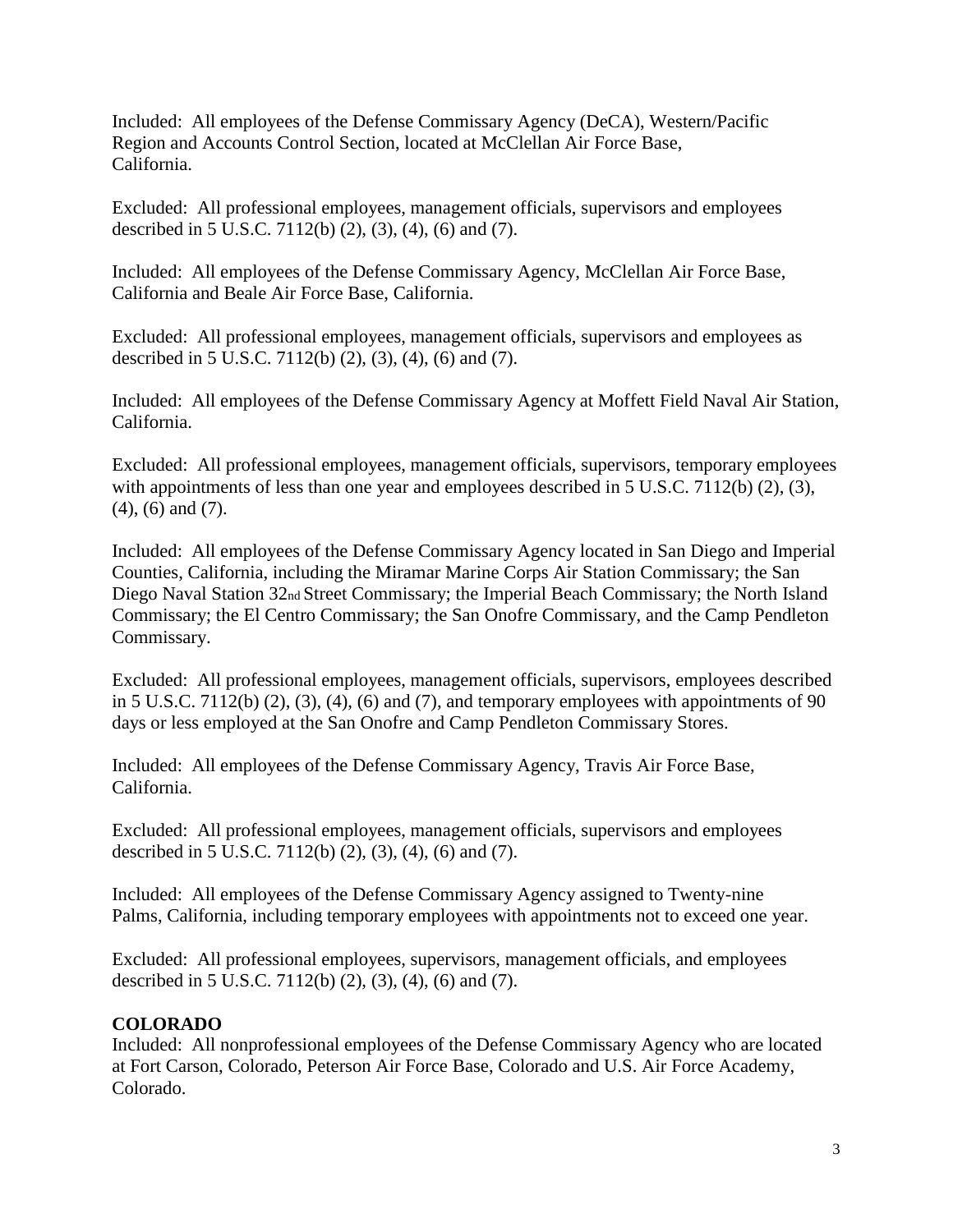Excluded: All professional employees, temporary employees with appointments of 90 days or less; management officials, supervisors and employees described in 5 U.S.C. 7112(b) (2), (3), (4), (6) and (7).

### **DELAWARE**

Included: All non-supervisory employees of the Defense Commissary Agency (DeCA), including temporary employees with an appointment exceeding 90 days, located at Dover Air Force Base, Dover, Delaware.

Excluded: All professional employees, management officials, supervisors and employees described in 5 U.S.C. 7112(b) (2), (3), (4), (6) and (7).

### **FLORIDA**

Included: All permanent employees and employees on temporary appointments of more than 90 days of the Defense Commissary Agency, at MacDill Air Force Base, Florida.

Excluded: All professional employees; supervisors; management officials; and employees described in 5 U.S.C. 7112(b) (2), (3), (4), (6) and (7).

Included: All employees of the Defense Commissary Agency at Eglin and Hurlburt Air Force Base, Florida.

Excluded: All professional employees, management officials; supervisors; and employees described in 5 U.S.C. 7112(b) (2), (3), (4), (6) and (7).

Included: All non-supervisory employees at the Defense Commissary Agency located at Kings Bay, Georgia, Jacksonville, Florida, and Mayport, Florida.

Excluded: All professional employees, management officials, supervisors and other employees as described in 5 U.S.C. 7112(b)  $(2)$ ,  $(3)$ ,  $(4)$ ,  $(6)$  and  $(7)$ .

Included: All non-professional employees of the Defense Commissary Agency, Key West Naval Air Station, Key West, Florida.

Excluded: All professional employees, supervisors, management officials, and employees described in 5 U.S.C. 7112(b) (2), (3), (4), (6) and (7).

Included: All GS and WG employees of the Defense Commissary Agency, Patrick Air Force Base Commissary and all temporary employees on appointments of more than 90 days.

Excluded: All professional employees, management officials, supervisors, and temporary employees on appointments of 90 days or less and employees described in 5 U.S.C. 7112(b) (2), (3), (4), (6) and (7).

Included: All GS, WG, and WL non-supervisory employees and temporary employees on appointments of 90 days or more of the Defense Commissary Agency, Naval Air Station Pensacola, Pensacola, Florida and Naval Air Station Whiting Field, Milton, Florida.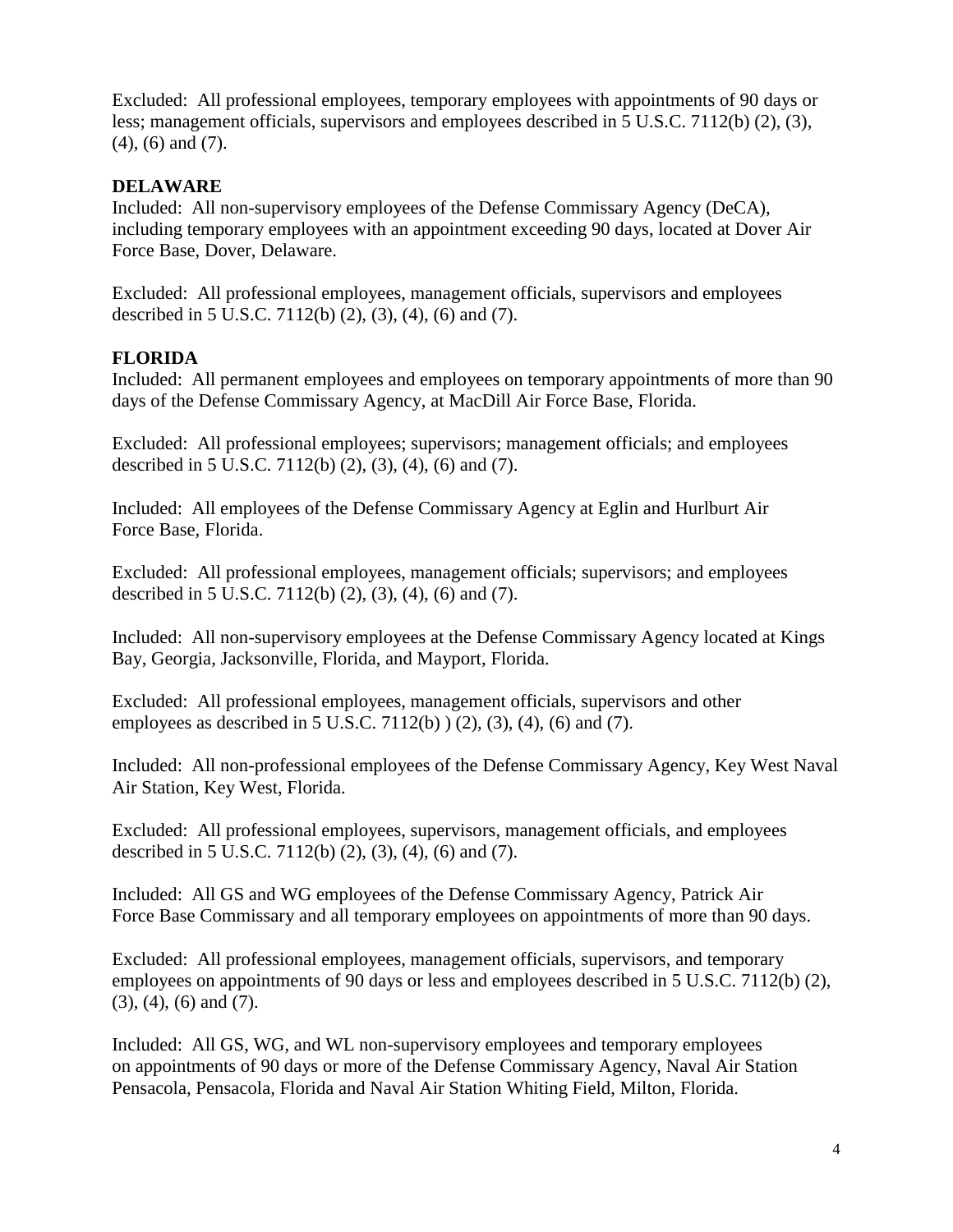Excluded: All professional employees, supervisors, management officials, and employees described in 5 U.S.C. 7112(b) (2), (3), (4), (6) and (7).

Included: All non-professional employees of the Defense Commissary Agency, Tyndall AFB, Florida.

Excluded: All professional employees, supervisors, management officials, commissary management specialists and employees described in 5 U.S.C. 7112(b) (2), (3), (4), (6) and (7).

## **GEORGIA**

Included: All non supervisory employees and temporary employees on appointments of 90 days or more who work at Fort Gordon Commissary Store, Fort Gordon, Georgia.

Excluded: All professional employees, supervisors, management officials, and employees described in 5 U.S.C. 7112(b) (2), (3), (4), (6) and (7).

Included: All permanent employees and temporary employees on appointments of 90 days or more of the Defense Commissary in Albany, Georgia.

Excluded: All professional employees, management officials, supervisors and employees described in 5 U.S.C. 7112(b) (2), (3), (4), (6) and (7).

Included: All Non-Supervisory General Schedule (GS) and Wage Grade (WG) employees of the Defense Commissary Agency, Fort Benning, Georgia.

Excluded: Temporary employees, employees with appointments of less than 90 days, professional employees, supervisors, management officials, and employees described in 5 U.S.C. 7112(b) (2), (3), (4), (6) and (7).

Included: All non-supervisory employees and all temporary employees on appointments of 90 days or more employed at the Defense Commissary Agency, Fort McPherson, Georgia.

Excluded: All professional employees, supervisors, management officials, and employees as described in 5 U.S.C. 7112(b) (2), (3), (4), (6) and (7).

Included: All non-professional employees and temporary employees on appointments of 90 days or more who are employed by the Defense Commissary Agency, located at Fort Stewart Commissary and the Hunter Army Air Field Commissary Savannah, Georgia.

Excluded: All professional employees, supervisors, management officials, temporary employees on appointments of less than 90 days, and employees described in 5 U.S.C. 7112(b) (2), (3), (4), (6) and (7).

Included: All nonprofessional employees of the Defense Commissary Agency, Moody Air Force Base, Georgia.

Excluded: All professional employees, management officials, supervisors and employees described in 5 U.S.C. 7112(b) (2), (3), (4), (6) and (7).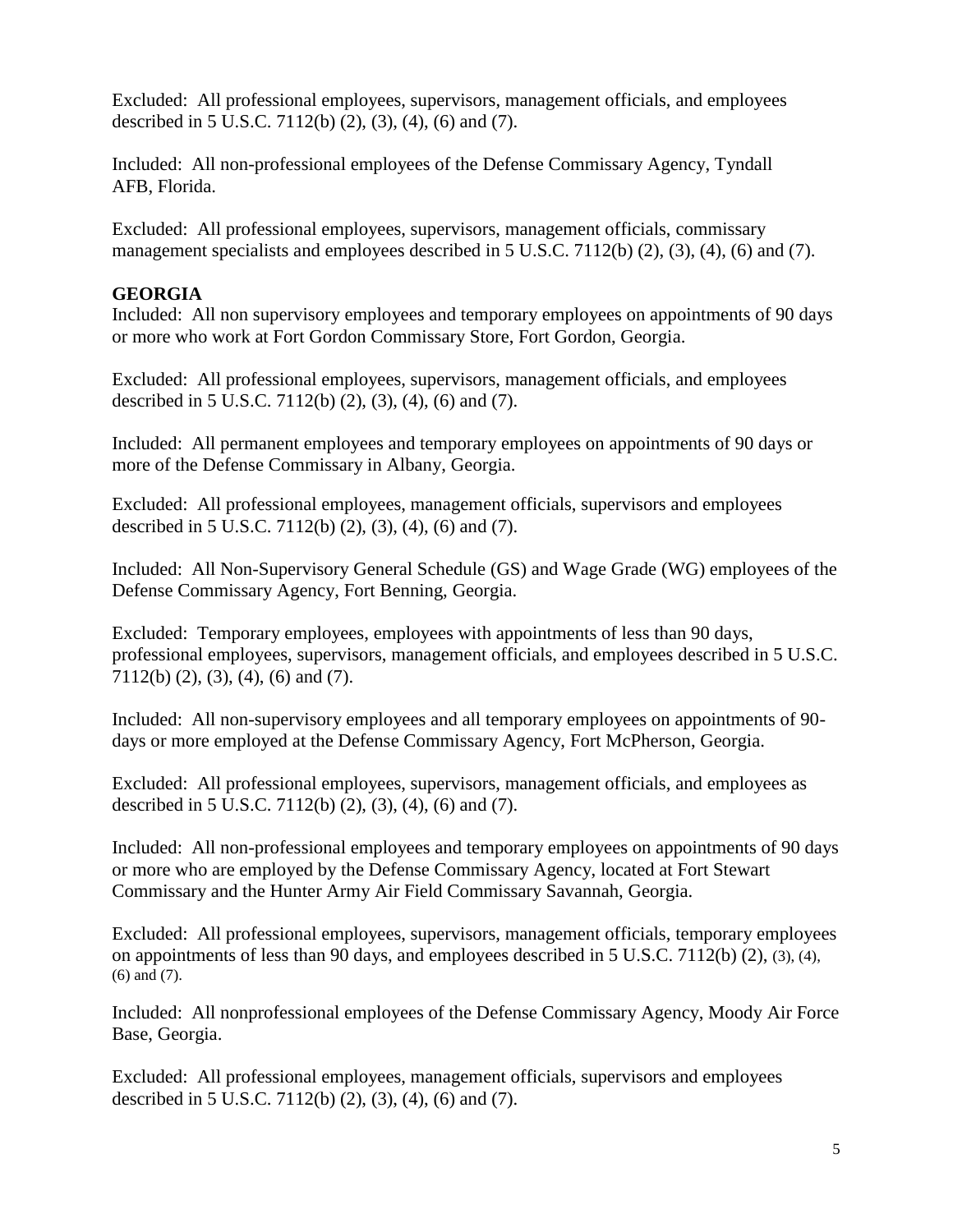Included: All non-professional, non-supervisory General Schedule and Wage Grade employees and temporary employees on appointments of 90-days or more employed at the Robins Air Force Base Commissary, Robins Air Force Base, Georgia.

Excluded: All professional employees, supervisors, management officials and employees described in 5 U.S.C. 7112(b) (2), (3), (4), (6) and (7).

# **GUAM**

Included: All employees of the Defense Commissary Agency on Guam.

Excluded: All professional employees, management officials, supervisors and employees described in 5 U.S.C. 7112(b) (2), (3), (4), (6) and (7).

# **ILLINOIS**

Included: All nonprofessional general schedule and wage grade employees employed by the Defense Commissary Agency located at the Great Lakes NTC Commissary, Illinois.

Excluded: All professional employees, management officials, supervisors, temporary employees with appointments of less than one year, and employees as described in 5 U.S.C. 7112(b) (2), (3), (4), (6) and (7).

# **INDIANA**

Included: All non-professional employees of the Defense Commissary Agency, Harrison Village, Indiana.

Excluded: All professional employees, management officials, supervisors, temporary employees with appointments of less than 90 days and employees described in 5 U.S.C. 7112(b) (2), (3), (4), (6) and (7).

Included: All non-professional employees employed by the Defense Commissary Agency, located at Crane NSWC, Indiana.

Excluded: All professional employees, supervisors, management officials, and employees described in 5 U.S.C. 7112(b) (2), (3), (4), (6) and (7). [CH-RP-03-0004; 12/30/2003]

# **KANSAS**

Included: All nonprofessional employees of the Defense Commissary Agency who are located at Fort Leavenworth, Kansas.

Excluded: All professional employees, temporary employees with appointments of 90 days or less, management officials, supervisors and employees described in 5 U.S.C. 7112(b) (2), (3), (4), (6) and (7).

Included: All non-professional employees of the Defense Commissary Agency who are located at Fort Riley, Kansas.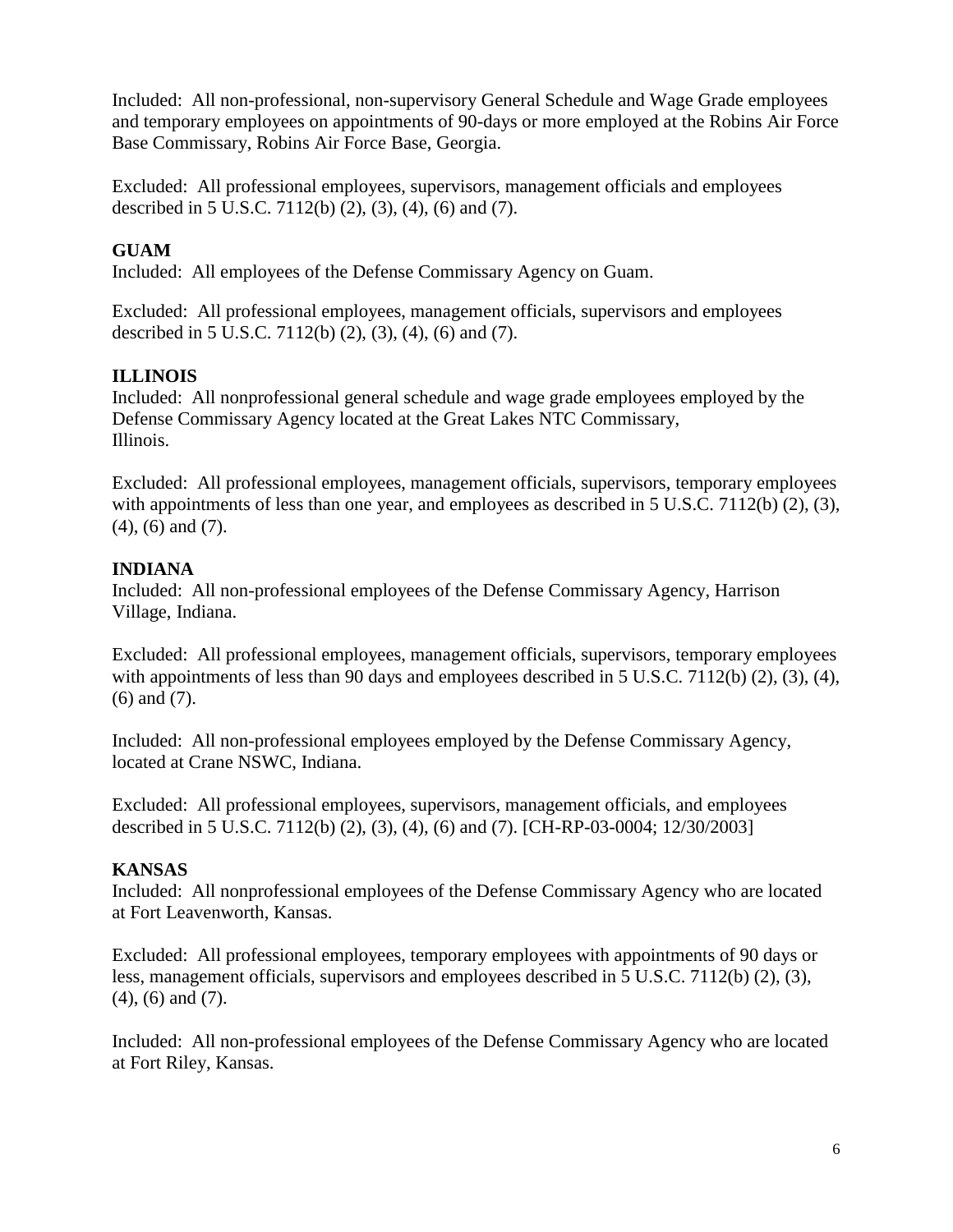Excluded: All professional employees, temporary employees with appointments of 90 days or less, management officials, supervisors and employees described in 5 U.S.C. 7112(b) (2), (3), (4), (6) and (7).

Included: All non-professional employees of the Defense Commissary Agency who are located at McConnell Air Force Base, Kansas.

Excluded: All professional employees, temporary employees with appointments of 90 days or less, management officials, supervisors and employees described in 5 U.S.C. 7112(b) (2), (3), (4), (6) and (7).

## **KENTUCKY**

Included: All non-supervisory employees and temporary employees on appointments of 90 days or more in the Fort Campbell Commissary, Fort Campbell, Kentucky.

Excluded: All professional employees, supervisors, management officials, temporary employees on appointments of 90-days or less, and employees described in 5 U.S.C. 7112(b) (2), (3), (4), (6) and (7).

Included: All full-time/part-time permanent WG, WL and GS employees and temporary employees on appointments of 90-days or more who are employed by Fort Knox Commissary, Fort Knox, Kentucky.

Excluded: All professional employees, supervisors, management officials, and temporary employees on appointments of 90-days or less, and employees described in 5 U.S.C. 7112(b) (2), (3), (4), (6) and (7).

# **MARYLAND**

Included: All nonprofessional employees including temporary employees, employed by the Defense Commissary Agency at its commissary store located in Annapolis, MD.

Excluded: All management officials, supervisors, professional employees and employees described in 5 U.S.C. 7112(b) (2), (3), (4), (6) and (7).

Included: All General Schedule and Wage Grade employees employed by the Defense Commissary Agency at its commissary stores located at Fort Detrick, Maryland; Fort Meade, Maryland; and Aberdeen Proving Ground, Maryland.

Excluded: All management officials, supervisors, professional employees and employees described in 5 U.S.C. 7112(b) (2), (3), (4), (6) and (7).

Included: All non-supervisory Non-Professional General Schedule employees and Wage Grade employees employed by Defense Commissary Agency, Commissary Store, Patuxent River Naval Air Station, Patuxent River, Maryland.

Excluded: All Professional employees, management officials, supervisors, and employees described in 5 U.S.C. 7112(b) (2), (3), (4), (6) and (7).

# **MICHIGAN**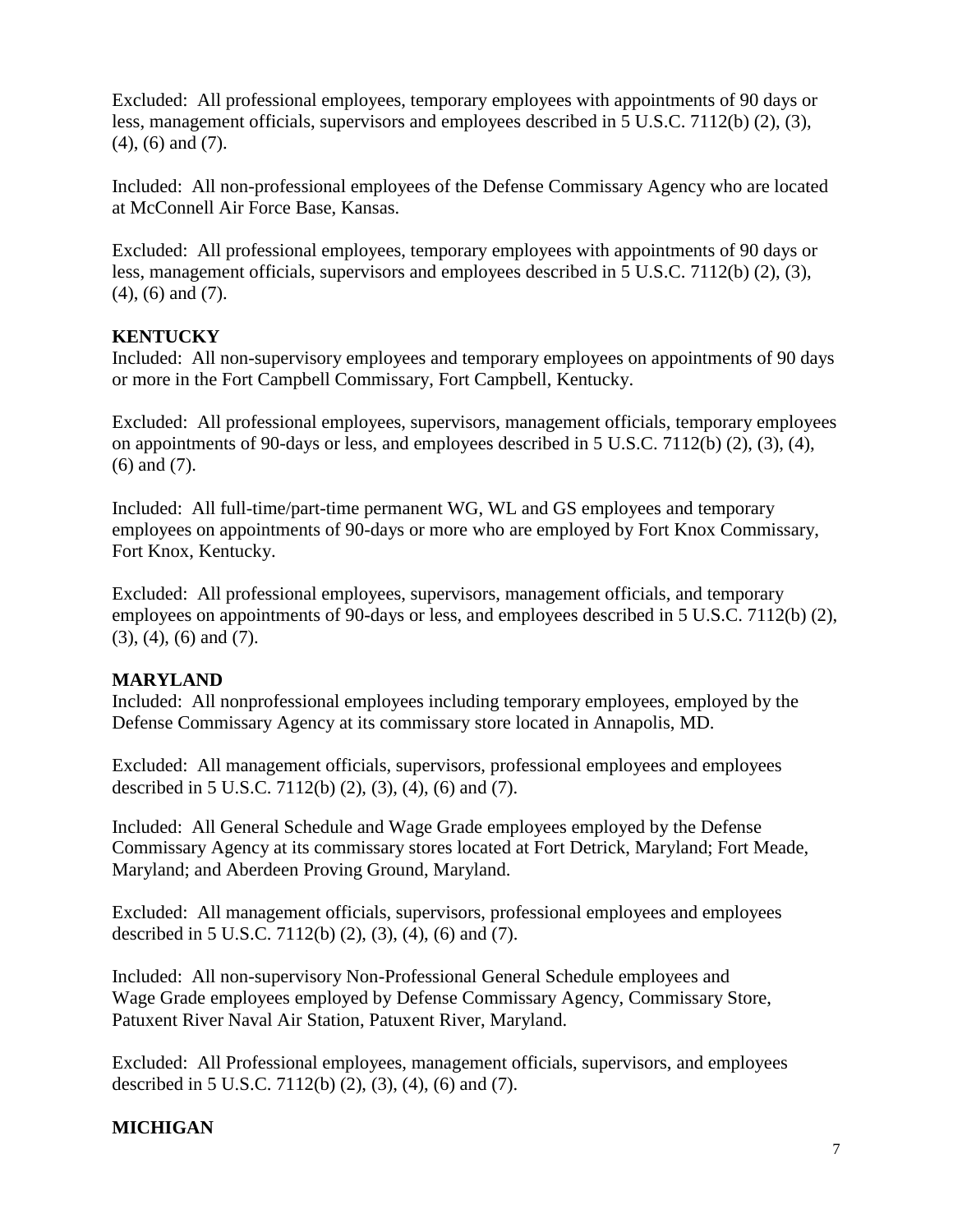Included: All non-professional employees of the Defense Commissary Agency, Selfridge Air National Guard Base, Michigan.

Excluded: All professional employees, management officials, supervisors, temporary employees with appointments of less than 90 days, and employees described in 5 U.S.C. 7112(b) (2), (3), (4), (6) and (7).

## **MISSISSIPPI**

Included: All employees of Defense Commissary Agency, including temporary employees on appointments of more than 90 days, located at Keesler Air Force Base, Mississippi and Naval Construction Battalion Center, Gulfport, Mississippi.

Excluded: All professional employees, supervisors, management officials and employees described in 5 U.S.C. 7112(b) (2), (3), (4), (6) and (7).

Included: All non-professional employees of the Department of Defense, Defense Commissary Agency, Columbus Air Force Base, Mississippi.

Excluded: All professional employees, temporary employees with appointments of 90 days or less, supervisors, management officials, and employees described in 5 U.S.C. 7112(b) (2), (3), (4), (6) and (7).

# **MISSOURI**

Included: All non-professional employees of the Defense Commissary Agency, at Whiteman Air Force Base, Missouri.

Excluded: Management officials, supervisors, and employees described in 5 U.S.C. 7112(b) (2), (3), (4), (6) and (7).

# **MONTANA**

Included: All nonprofessional employees of the Defense Commissary Agency who are located at Malmstrom Air Force Base, Malmstrom Air Force Base, Montana. Excluded: All professional employees, temporary employees with appointments of 90 days or less, management officials, supervisors, and employees described in 5 U.S.C. 7112(b) (2), (3), (4), (6) and (7).

# **NEBRASKA**

Included: All nonprofessional employees of the Defense Commissary Agency who are located at Offutt Air Force Base, Offutt Air Force Base, Nebraska.

Excluded: All professional employees, temporary employees with appointments of 90 days or less, management officials, supervisors, and employees described in 5 U.S.C. 7112(b) (2), (3), (4), (6) and (7).

# **NEVADA**

Included: All nonprofessional employees of the Defense Commissary Agency, Nellis Air Force Base Commissary, Las Vegas, Nevada.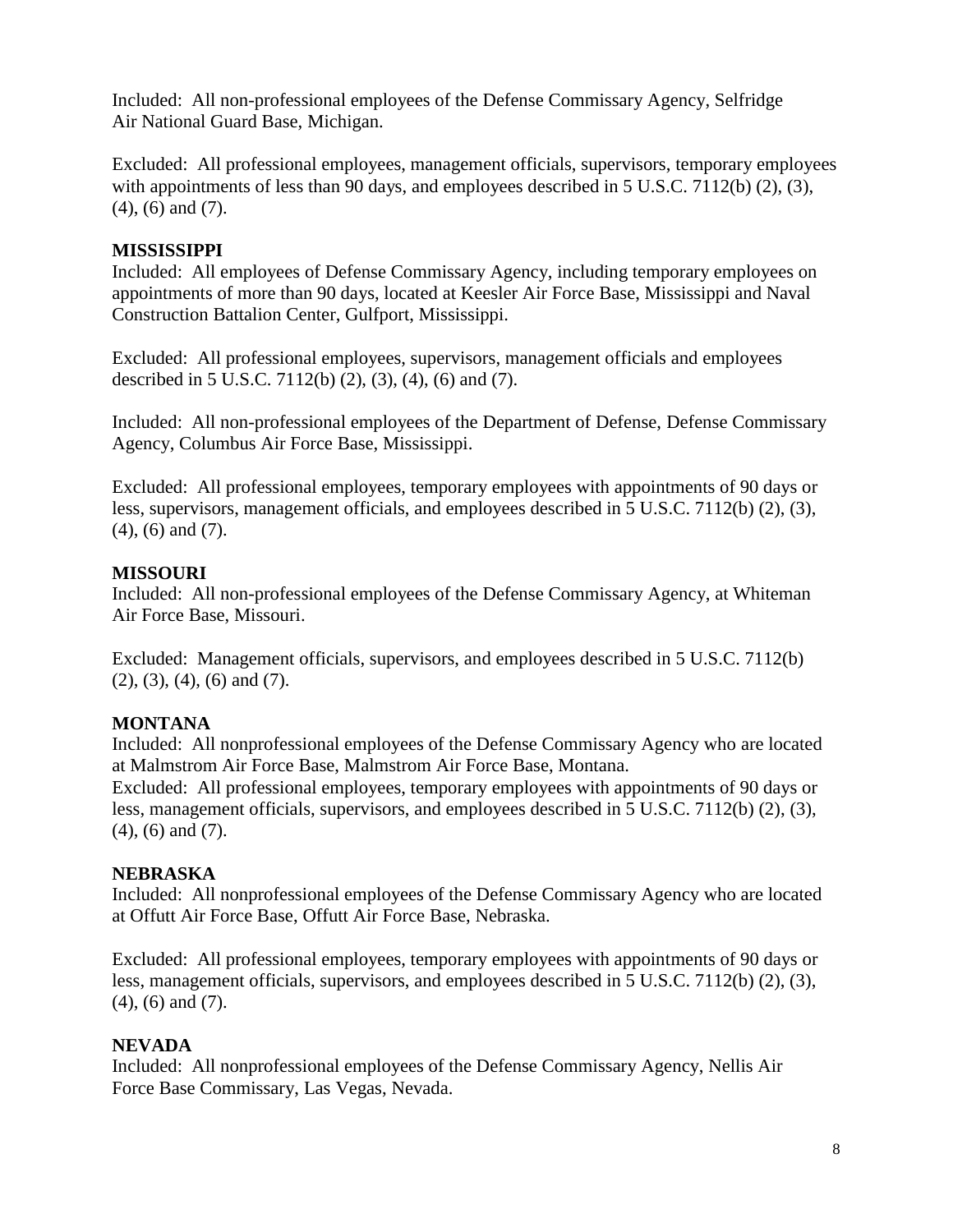Excluded: All professional employees, management officials, supervisors, and employees described in 5 U.S.C. 7112(b)  $(2)$ ,  $(3)$ ,  $(4)$ ,  $(6)$  and  $(7)$  and temporary employees.

## **NEW JERSEY**

Included: All non-supervisory employees of the Defense Commissary Agency, located at Lakehurst, New Jersey, including temporary employees employed for more than 90 days.

Excluded: Supervisors, management officials, the employee in the position of Secretary (Office Automation), GS-03-18-5 employed at Lakehurst, New Jersey and employees described in 7112(b) (2), (3), (4), (6) and (7) of the Federal Service Labor-Management Relations Statute.

Included: All nonprofessional permanent employees and temporary employees with appointments of 90 days or more employed by the Defense Commissary Agency, located at McGuire Air Force Base, New Jersey.

Excluded: Professional employees, management officials, supervisors, and employees described in 5 U.S.C. 7112(b) (2), (3), (4), (6) and (7).

# **NEW MEXICO**

Included: All nonprofessional employees of the Defense Commissary Agency, Kirtland Air Force Base, Albuquerque, New Mexico.

Excluded: All professional employees, management officials, supervisors, and employees described in 5 U.S.C. 7112(b) (2), (3), (4), (6) and (7).

# **NEW YORK**

Included: All nonprofessional permanent employees and temporary employees with appointments exceeding 90 days employed by the Defense Commissary Agency, located at Fort Hamilton, Brooklyn, New York and Mitchell Field, Garden City, New York.

Excluded: All professional employees, management officials, supervisors, and employees described in 5 U.S.C. 7112(b) (2), (3), (4), (6) and (7).

Included: All nonprofessional permanent full-time employees and part-time employees and temporary employees with appointments of 90 days or more employed by the Defense Commissary Agency located at the United States Military Academy, West Point, New York.

Excluded: Professional employees, management officials, supervisors, and employees described in 5 U.S.C. 7112(b) (2), (3), (4), (6) and (7).

# **NORTH CAROLINA**

Included: All general schedule and wage grade employees employed by the Defense Commissary Agency, located at Marine Corps Air Station (MCAS) at Cherry Point, North Carolina.

Excluded: All professional employees, management officials, supervisors, temporary employees with appointments of less than one year and employees described in  $5 \text{ U.S.C. } 7112 \text{ (b)} (2)$ , (3), (4), (6) and (7).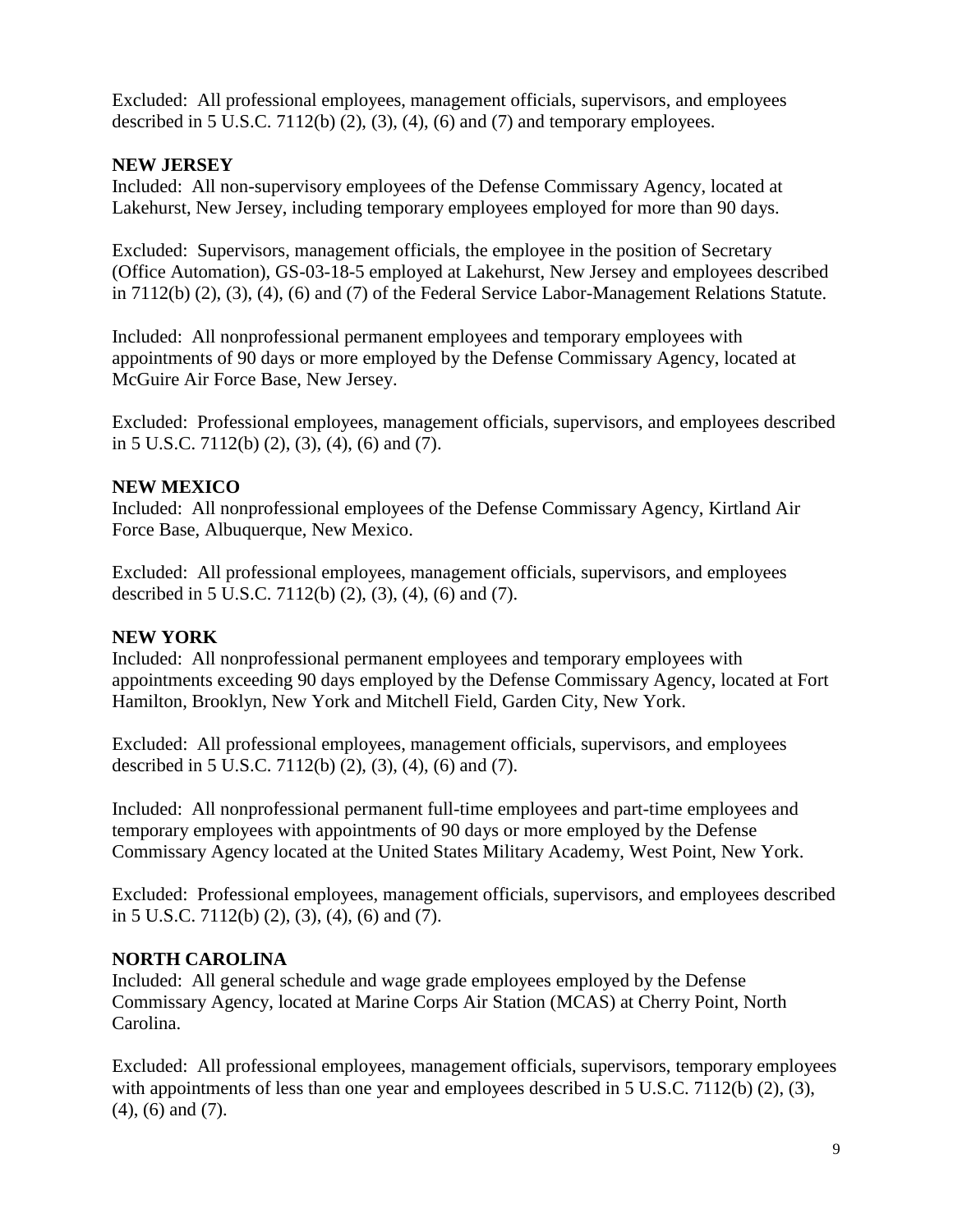Included: All WG and GS permanent employees and temporary employees on appointments of 90-days or more who are employed by the Defense Commissary Agency, Camp Lejeune and New River Commissary Stores, Jacksonville, North Carolina.

Excluded: All professional employees, supervisors, management officials, temporary employees on appointments of 90-days or less, and employees described in 5 U.S.C. 7112(b) (2), (3), (4), (6) and (7).

Included: All permanent employees and temporary employees on appointment of more than 90 days of the Defense Commissary Agency at Fort Bragg, North Carolina.

Excluded: All professional employees, management officials, supervisors, and employees described in 5 U.S.C. 7112(b) (2), (3), (4), (6) and (7).

## **NORTH DAKOTA**

Included: All nonprofessional employees of the Defense Commissary Agency who are located at Minot Air Force Base, North Dakota.

Excluded: All professional employees, temporary employees with appointments of 90 days or less, management officials, supervisors, and employees described in 5 U.S.C. 7112(b) (2), (3), (4), (6) and (7).

### **OHIO**

Included: All non-professional employees of the Defense Commissary Agency, Wright-Patterson AFB, Ohio.

Excluded: All professional employees, management officials, supervisors, temporary employees with appointments of less than 90 days, and employees described in 5 U.S.C. 7112(b) (2), (3), (4), (6) and (7).

## **OKLAHOMA**

Included: All non-supervisory employees at the Defense Commissary Agency, located at Altus Air Force Base, Oklahoma.

Excluded: Management officials, supervisors, professionals and employees described in 5 U.S.C. 7112(b) (2), (3), (4), (6) and (7).

Included: All non-supervisory employees at the Defense Commissary Agency, located at Tinker Air Force Base, Oklahoma.

Excluded: Management officials, supervisors, professionals and employees described in 5 U.S.C. 7112(b) (2), (3), (4), (6) and (7).

## **PENNSYLVANIA**

Included: All nonprofessional employees employed by the Defense Commissary Agency, Carlisle Barracks, Carlisle, Pennsylvania.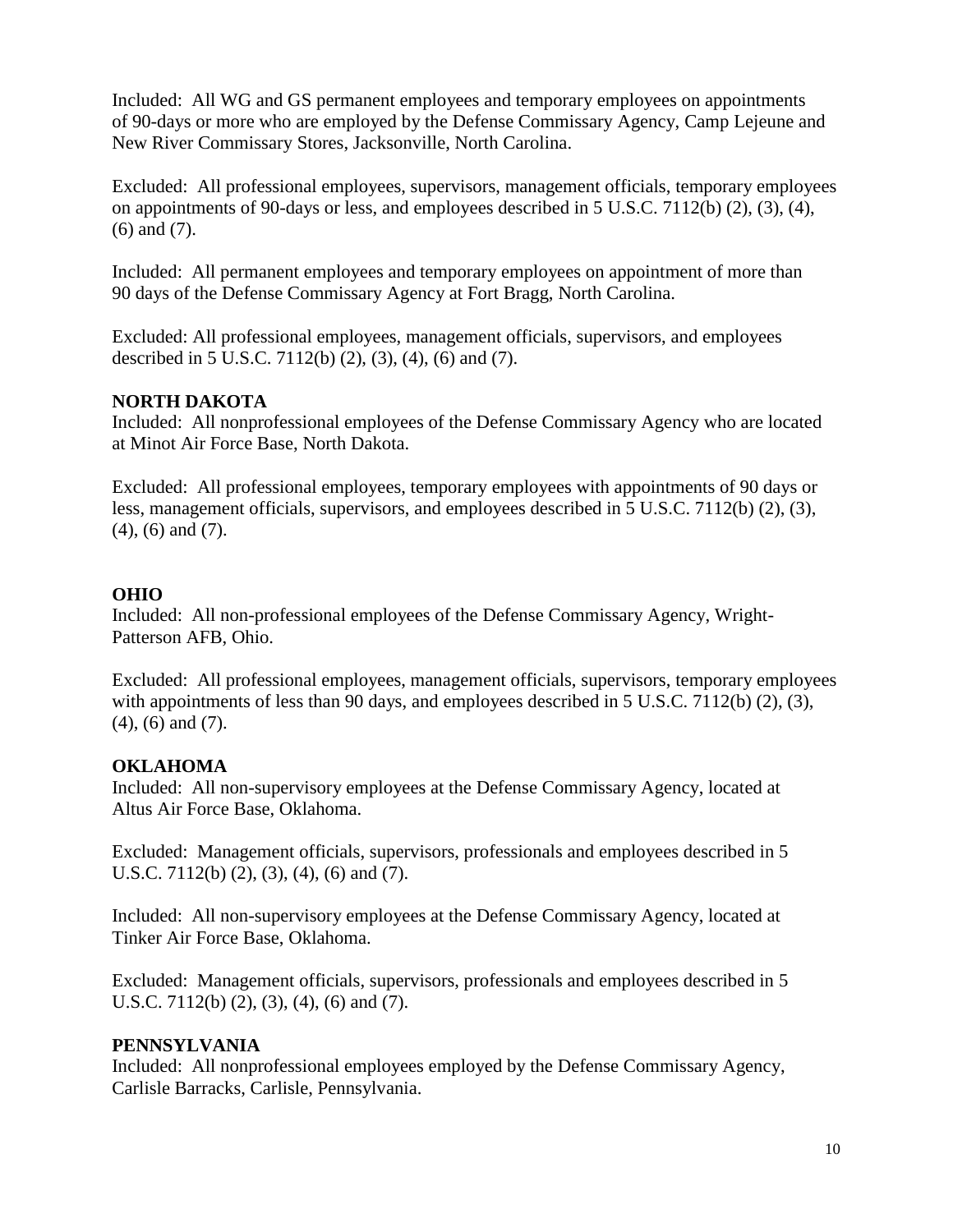Excluded: All temporary employees with an appointment of less than one year, professional employees, management officials, supervisors, and employees described in 5 U.S.C. 7112(b) (2), (3), (4), (6) and (7).

Included: All non-professional permanent employees and temporary employees with appointments of 90 days or more of the Defense Commissary Agency, CE Kelly Support Facility, Oakdale, Pennsylvania.

Excluded: All professional employees, management officials, supervisors, and employees described in 5 U.S.C. 7112(b) (2), (3), (4), (6) and (7).

Included: All employees of the Defense Commissary Store located at Tobyhanna Army Depot, Tobyhanna, Pennsylvania.

Excluded: All temporary employees with an appointment of 90 days or less, professional employees, management officials, supervisors, and employees described in 5 U.S.C. 7112(b) (2), (3), (4), (6) and (7).

## **PUERTO RICO**

Included: All regular full-time and regular part-time employees with appointments of 90 days or more employed at the Fort Buchanan, Puerto Rico Commissary Store.

Excluded: Professional employees and employees excluded by 5 U.S.C. 7112(b) (2), (3), (4), (6) and (7).

## **SOUTH CAROLINA**

Included: All employees including employees on temporary appointments of more than ninety days of the Defense Commissary Agency at Charleston Air Force Base and Charleston Naval Weapons Station, Charleston, South Carolina.

Excluded: All professional employees, management officials, supervisors and employees described in 5 U.S.C. 7112(b) (2), (3), (4), (6) and (7).

Included: All non-professional employees employed by Defense Commissary Agency, Parris Island Marine Corps Recruit Depot, Parris Island, South Carolina.

Excluded: All professional employees, management officials, supervisors, and employees described in 5 U.S.C. 7112(b) (2), (3), (4), (6) and (7).

Included: All non-supervisory employees and all temporary employees on appointments of more than 90 days at the commissaries located at Shaw Air Force Base and Fort Jackson, South Carolina.

Excluded: All professional employees, supervisors, management officials, and temporary employees on appointments of 90 days or less, and employees described in 5 U.S.C. 7112(b) (2), (3), (4), (6) and (7).

# **SOUTH DAKOTA**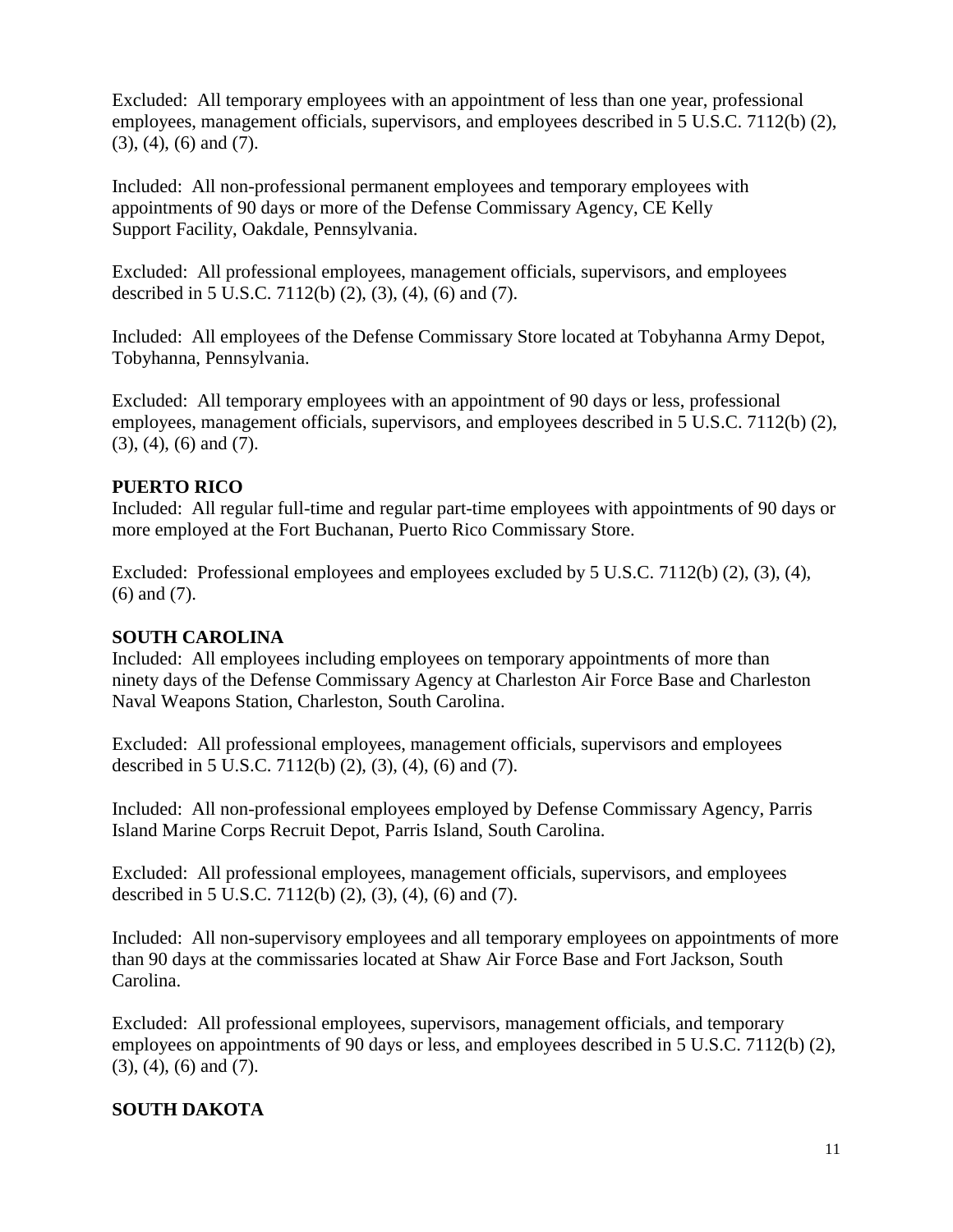Included: All nonprofessional employees of the Defense Commissary Agency who are located at Ellsworth Air Force Base, South Dakota.

Excluded: All professional employees, and temporary employees with appointments of 90 days or less, management officials, supervisors and employees described in 5 U.S.C. 7112(b) (2), (3), (4), (6) and (7).

## **TENNESSEE**

Included: All employees of the Defense Commissary Agency, Naval Air Station Memphis, Millington, Tennessee.

Excluded: All professional employees, supervisors, management officials, and employees as described in 5 U.S.C. 7112(b) (2), (3), (4), (6) and (7).

# **TEXAS**

Included: All full-time, temporary, part-time and intermittent non-supervisory employees of the Defense Commissary Agency at commissaries located at Lackland and Randolph Air Force Bases, and at Fort Sam Houston, Army, who are paid from appropriated funds.

Excluded: All supervisors, management officials, professional employees, and all employees described in 5 U.S.C. 7112(b) (2), (3), (4), (6) and (7).

Included: All permanent non-professional employees of the Defense Commissary Agency, Dyess Air Force Base, Texas.

Excluded: All temporary employees with appointments of less than one year, professional employees, management officials, supervisors, and employees described in 5 U.S.C. 7112(b)(2), (3), (4), (6), and (7).

Included: All fulltime, temporary, part-time and intermittent non-supervisory employees of the Defense Commissary Agency located at the Fort Hood Commissary Stores, Fort Hood, Texas.

Excluded: All supervisors, management officials, professional employees, and employees described in 5 U.S.C. 7112(b) (2), (3), (4), (6) and (7).

Included: All non-professional employees of the Defense Commissary Agency, Naval Station Joint Reserve Base, Fort Worth, Texas, including temporary, part-time, and intermittent.

Excluded: All professional employees, management officials, supervisors, and employees described in 5 U.S.C. 7112(b) (2), (3), (4), (6) and (7).

Included: All non-supervisory, non-professional employees of the Defense Commissary Agency assigned to the Commissary Store, at Goodfellow Air Force Base, Texas.

Excluded: Management officials, supervisors, professionals, and employees described in 5 U.S.C. 7112(b) (2), (3), (4), (6) and (7).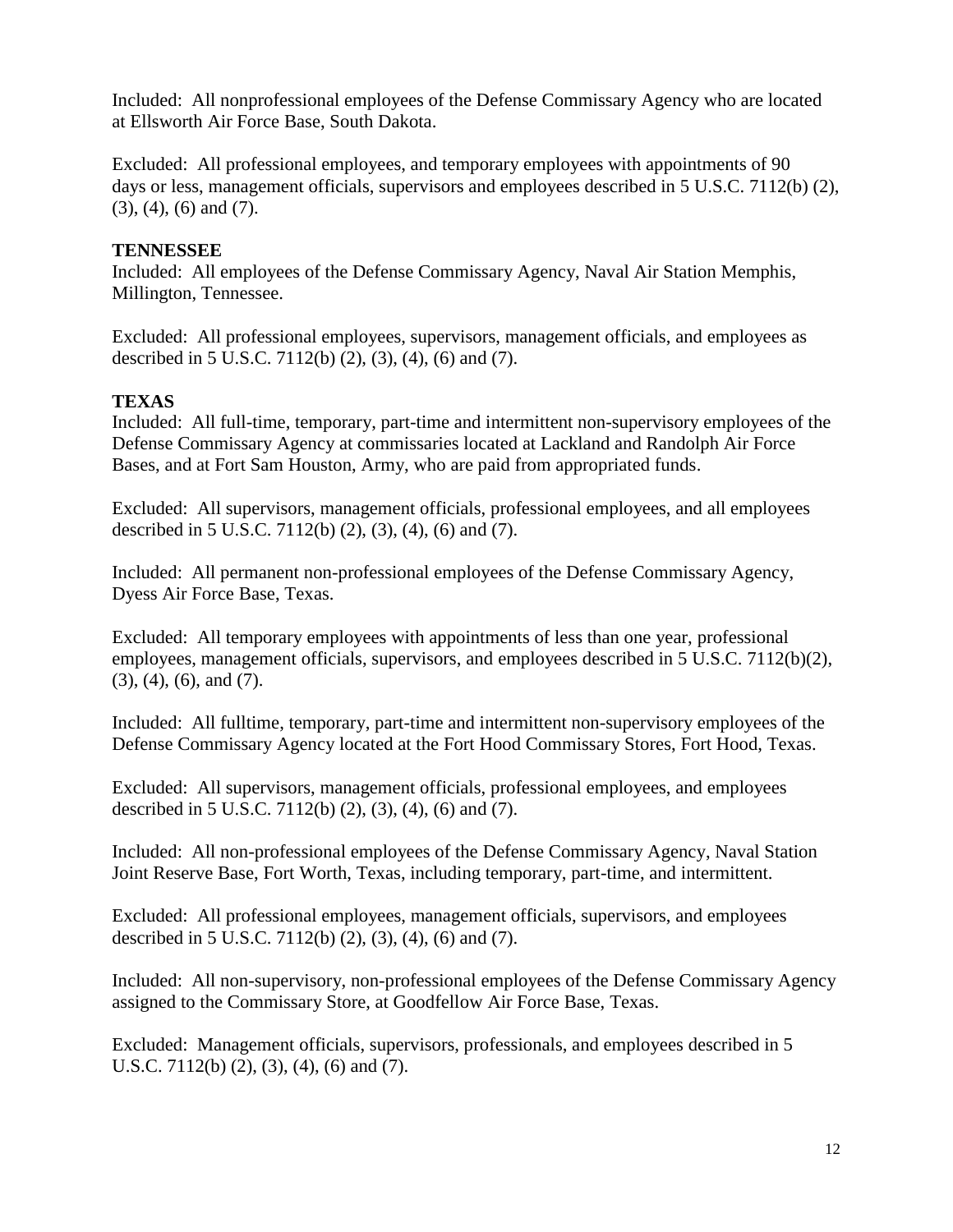Included: All non-professional accounting technician employees employed by the Defense Commissary Agency, Accounts Control Section, Kelly Air Force Base, San Antonio, Texas.

Excluded: All professional employees, temporary employees, management officials, supervisors and employees described in 5 U.S.C. 7112(b) (2), (3), (4), (6) and (7).

Included: All employees of the Defense Commissary Agency located at Laughlin Air Force Base, Del Rio, Texas.

Excluded: All management officials, supervisors, professional employees, temporary employees with appointments of 90 days or less, and employees described in 5 U.S.C. 7112(b) (2), (3), (4), (6) and (7).

Included: All non-professional employees employed by the Defense Commissary Agency located at Sheppard Air Force Base, Texas.

Excluded: All management officials, supervisors, professional employees and employees described in 5 U.S.C. 7112(b) (2), (3), (4), (6) and (7).

# **UTAH**

Included: All nonprofessional employees of the Defense Commissary Agency who are located at Hill Air Force Base, Utah.

Excluded: All professional employees; temporary employees with appointments of 90 days or less; management officials; supervisors; and employees described in 5 U.S.C. 7112(b) (2), (3), (4), (6) and (7).

# **VIRGINIA**

Included: All nonprofessional employees employed by the Defense Commissary Agency, Headquarters, Fort Lee, Virginia.

Excluded: All professional employees, management officials, supervisors and employees described in 5 U.S.C. 7112(b) (2), (3), (4), (6) and (7).

Included: All professional employees employed by the Defense Commissary Agency, headquarters Fort Lee, Virginia.

Excluded: All nonprofessional employees, management officials, supervisors, and employees described in 5 U.S.C. 7112(b) (2), (3), (4), (6) and (7).

Included: All professional and nonprofessional employees employed by the Field Operations Activities, Defense Commissary Agency, Fort Lee, Virginia.

Excluded: All supervisors, management officials, temporary employees appointed under 5 C.F.R. section 316.401, employees appointed under various student educational employment programs and employees described in 5 U.S.C. 7112(b) (2), (3), (4), (6) and (7).

Included: All general schedule and wage grade employees employed by the Defense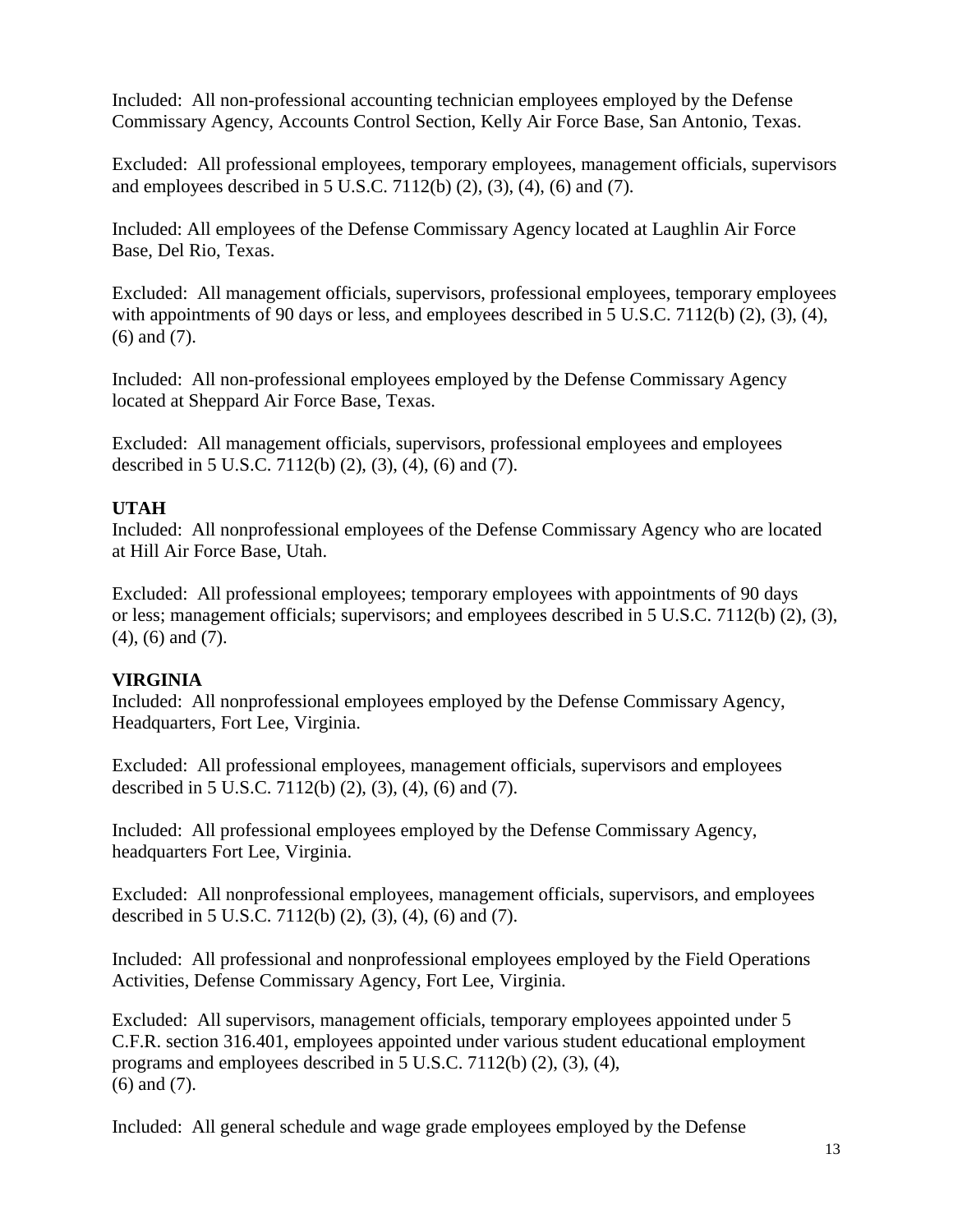Commissary Agency at its commissary stores located at Fort Belvoir, Virginia, Quantico, Virginia and Dahlgren, Virginia.

Excluded: All professional employees, management officials, supervisors and employees described in 5 U.S.C. 7112(b) (2), (3), (4), (6) and (7).

## **WISCONSIN**

Included: All non-professional employees of the Defense Commissary Agency, Fort McCoy, WI.

Excluded: All professional employees, management officials, supervisors, and employees described in 5 U.S.C. 7112(b) (2), (3), (4), (6) and (7).

# **WASHINGTON**

Included: All nonprofessional employees of the Defense Commissary Agency located at Fairchild Air Force Base, Washington.

Excluded: All professional employees, management officials, supervisors, temporary employees, and employees described in  $5$  U.S.C.  $7112(b)$   $(2)$ ,  $(3)$ ,  $(4)$ ,  $(6)$  and  $(7)$ .

Included: All employees of the Defense Commissary Agency, Commissary Store, Puget Sound Naval Shipyard, Bremerton, Washington and Defense Commissary Agency, Commissary Store, Submarine Base Bangor, Silverdale, Washington.

Excluded: All professional employees; management officials; supervisors; and employees described in 5 U.S.C. 7112(b) (2), (3), (4), (6) and (7).

Included: All employees of the Defense Commissary Agency Commissary Stores at Fort Lewis and McChord Air Force Base, Tacoma, Washington.

Excluded: All professional employees; management officials; supervisors; and employees described in 5 U.S.C. 7112(b) (2), (3), (4), (6) and (7).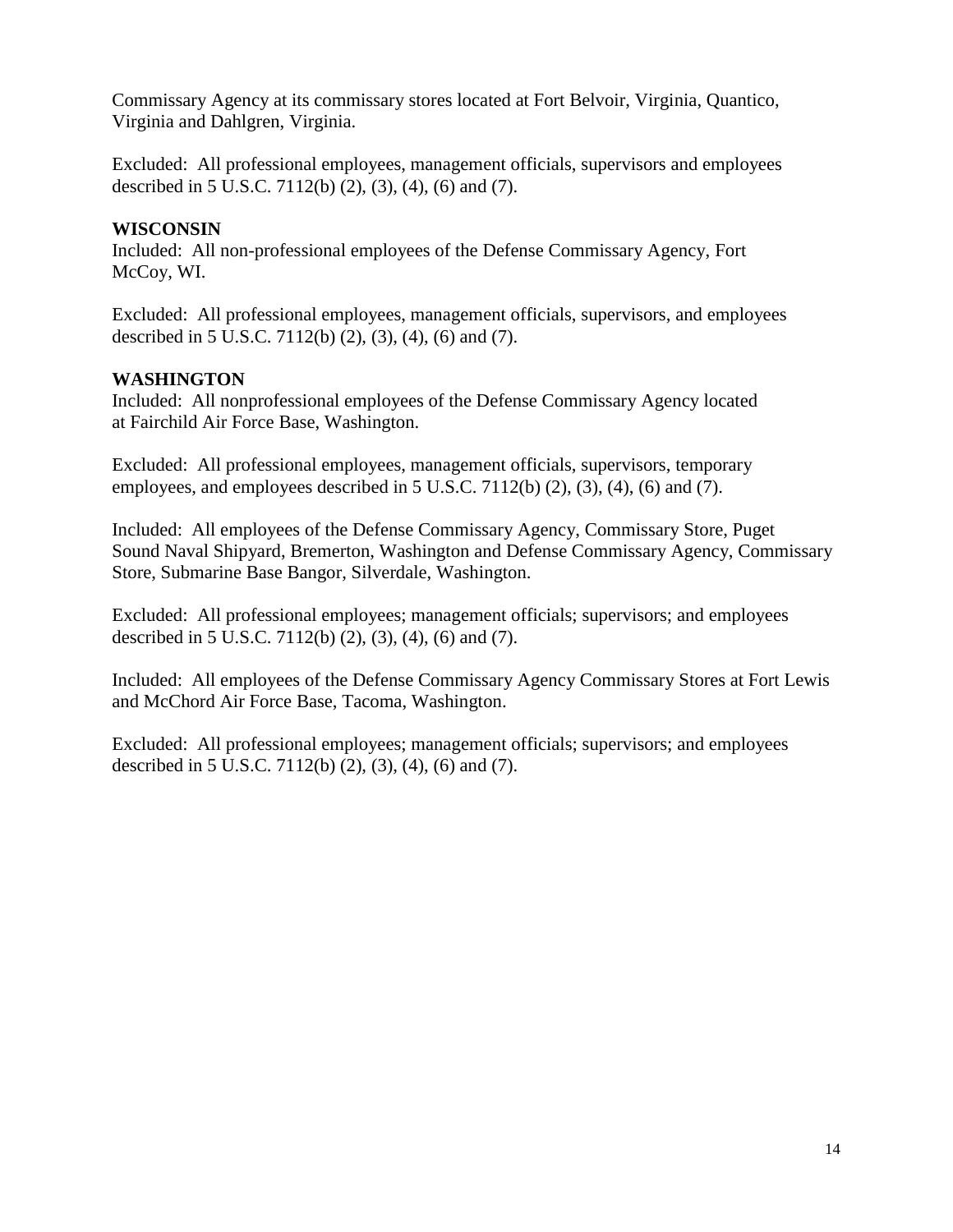#### **ARTICLE 2 DURATION AND EFFECTIVE DATE**

As provided by 5 U.S.C. 7114(c) and the **PARTIES'** agreed-upon procedure, this agreement will be effective on **insert new date**, provided it has been ratified, executed, and approved.

The union will have 45 days from conclusion of negotiations in which to accomplish ratification. Upon notice from the union to the agency that the offered agreement has been ratified, the agency will forward for higher agency review consistent with the statute.

If the agreement is not ratified, the union will promptly notify the agency and the parties will renew negotiations.

This agreement shall become effective and remain in effect for three (3) years from the above date. It will be renegotiated if either **PARTY** at the national level serves notice on the other of intent to renegotiate during the period 105 days to 60 days prior to the expiration date, which is insert new date. If neither **PARTY** serves notice of intent to renegotiate it, this agreement will be automatically extended for succeeding one-year periods after the third year described above; in that case, it will be renegotiated if either party serves notice on the other of intent to renegotiate during the period 105 days to 60 days prior to the expiration of an extension year.

If either PARTY desires to renegotiate this agreement in accordance with the terms above, this agreement will remain in effect until such time as a new agreement has been negotiated.

# **ARTICLE 3 PRINTING AND DISTRIBUTION**

**Section 1**. Defense Commissary Agency (DeCA) will print a copy of the Master Labor Agreement (MLA) for each bargaining unit employee and send it to the Local Union in care of the worksite. The Local Union will be notified when the contracts are received at the worksite, and the Union will distribute a copy to each employee. The number provided to the Local Union will be 150% of the number of bargaining unit employees at the worksite on the effective date of the MLA.

**Section 2.** As bargaining units/worksites are added during the term of the agreement, a sufficient number of contracts will be provided by the Employer to the newly-certified Local Union (or for the newly-certified units/worksites in the existing Local), in accordance with Section 1 above.

## **ARTICLE 4 BARGAINING**

## **Section 1. Purpose**

This Article sets forth the effect of laws and regulations on this Agreement, and to prescribe the criteria and procedures by which the Parties shall engage in negotiations during the term of the Agreement. General Terms and conditions created under this Agreement will remain in full force and effect during the renegotiation of this MLA, and until such time as a new Agreement is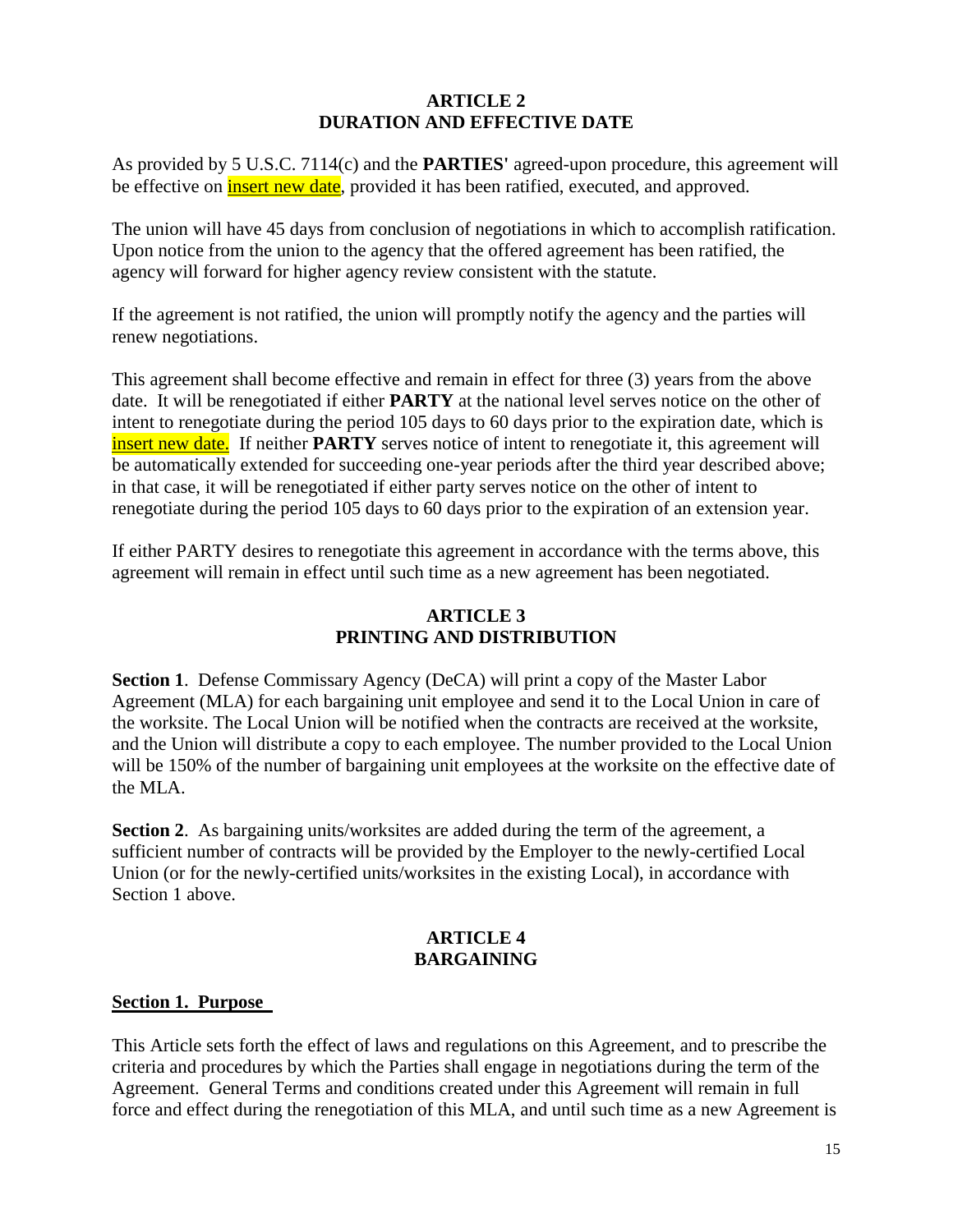in effect; however, after expiration, either **PARTY** reserves the right to unilaterally rescind a permissive provision by providing advance notice to the other. All LSA's, MOU's, and MOA's are superseded by this MLA.

## **Section 2. Laws and Government-Wide Rules and Regulations**

In the administration of this Agreement, the Parties shall be governed by all statutes and existing government-wide rules and regulations, as defined in 5 U.S.C. 7100 *et seq*., and by subsequently prescribed government-wide rules and regulations implementing 5 U.S.C. 2302 (the prohibited personnel practices). As a matter of law, the **UNION** and management are bound by all Federal laws and government-wide regulations, 5 U.S.C. 7117 (a) (1) and (2).

# **Section 3. Procedures for Renegotiation of MLA**

If either **PARTY** serves notice within the terms of Article 2 of this MLA to renegotiate this agreement, the initiating **PARTY** will submit ground rules proposals to the other **PARTY** within thirty (30) days of the date that the initiating **PARTY** submitted the demand to bargain.

# **Section 4. Past Practices**

Any prior past practices which were in effect on the effective date of this Agreement at any level (national, council, regional and/or local), shall remain in effect unless superseded by the new agreement or in accordance with 5 U.S.C. Chapter 71.

## **Section 5. Local Supplemental Agreements**

The **PARTIES at the Local level** may negotiate a single supplemental agreement which will have the same expiration date as the MLA, provided either **PARTY** requests to bargain within 60 days from: the date the MLA is approved by Department of Defense (DoD); or, if no action by DoD, 30 days from the date of execution. If a timely request is made, supplemental negotiations will continue until all phases of bargaining are completed, including third-party dispute resolution.

Supplemental agreements shall not delete or conflict with any provision, policy or procedure in the MLA. A Supplemental Agreement is limited to matters identified for supplementation in the MLA. Subjects within the MLA that are not specifically designated as appropriate for an LSA, are not subject for local level bargaining. Subjects that are not contained within the MLA are appropriate for an LSA, unless prohibited by law, government-wide rule or regulation or this MLA.

If a request for LSA bargaining is timely received and one of the PARTIES determines a subject is not appropriate for bargaining, then the PARTY making that determination will notify the other PARTY in writing.

Procedures set forth below in 6.1 and 6.2 will be utilized for this bargaining.

# **6.0 Mid-term Bargaining**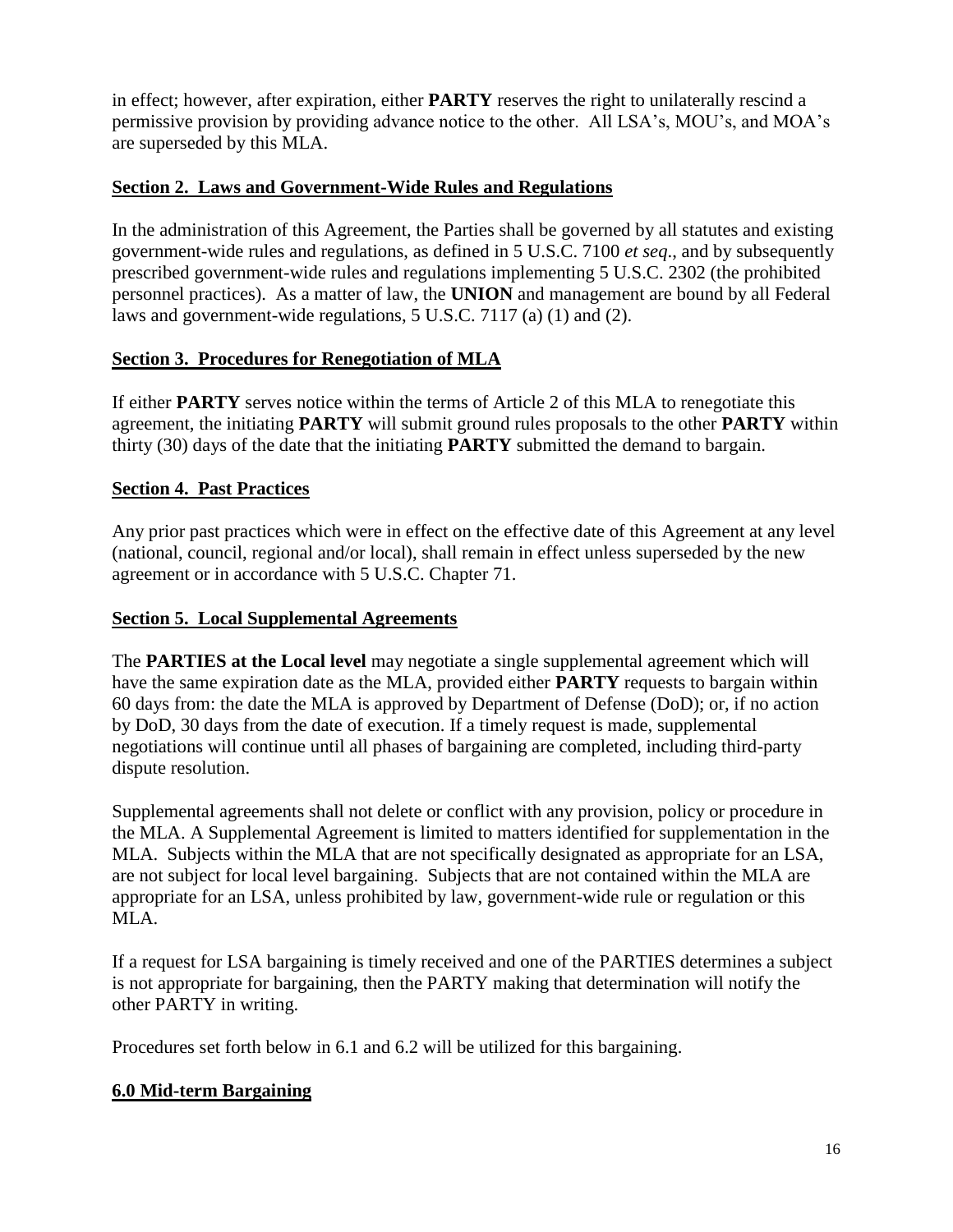Matters appropriate for mid-term bargaining shall include those issues within the scope of bargaining, as proposed by either **PARTY** which are either newly formulated, or changes to established personnel policies and practices during the term of this agreement, which affect the working conditions of unit employees

## **Section 6.1. Procedures**

Should either **PARTY** desire to initiate a change to established personnel policies and practices, and matters affecting the work conditions that are not covered by the MLA, the following procedures will apply:

- 1. The **PARTY** desiring to make the change will provide written notification of the proposed change at least 15 calendar days prior to the planned implementation date, unless there is an emergent or mission related reason that implementation must occur sooner. This notification will include at a minimum the following:
	- a. the nature of the change,
	- b. implementation plans, if applicable*,*
	- c. and the implementation date**.**
- 2. If the **PARTY** who receives the notification desires to bargain regarding the change, the **PARTY** will submit a written demand to bargain and initial written proposals within 15 calendar days of the notice. Either **PARTY** may request a briefing session to explore or explain the change and its impact on unit employees. If more information or a briefing is needed, the requesting **PARTY** will submit a demand for the briefing or information within 7 calendar days of receipt of the original notification. Proposals will be due no later than 15 calendar days from the date the briefing or information is received by the requesting **PARTY**.
- 3. If less than 15 days notice is provided due to emergent or mission related reasons, then the initiating **PARTY** will implement and the receiving **PARTY** must submit the demand to bargain and initial proposals within 15 days of the notice or implementation, whichever occurs first.
- 4. Bargaining will begin as soon as possible and in accordance with a mutually agreed upon date, time, and location.
- 5. If a timely demand to bargain is not made, the proposed change may be implemented after the 15th day. If the **UNION** decides that bargaining will not be requested, it is encouraged to notify the **EMPLOYER** as soon as possible.
- 6. Agreements reached pursuant to above, will be reduced to writing and considered an extension to this MLA.
- 7. Should a timely demand to bargain be made concerning a proposed change, the change will not be implemented until all phases of bargaining are concluded, consistent with applicable law.

## **Section 7. Ground Rules for Mid-term Bargaining**

The following ground rules apply to all mid-term bargaining entered into as a result of changes initiated by either **PARTY** and any corresponding obligation to bargain over such changes under 5 U.S.C. Chapter 71. These ground rules are intended to supplement the procedure set forth in this Agreement, and may only be changed by mutual consent.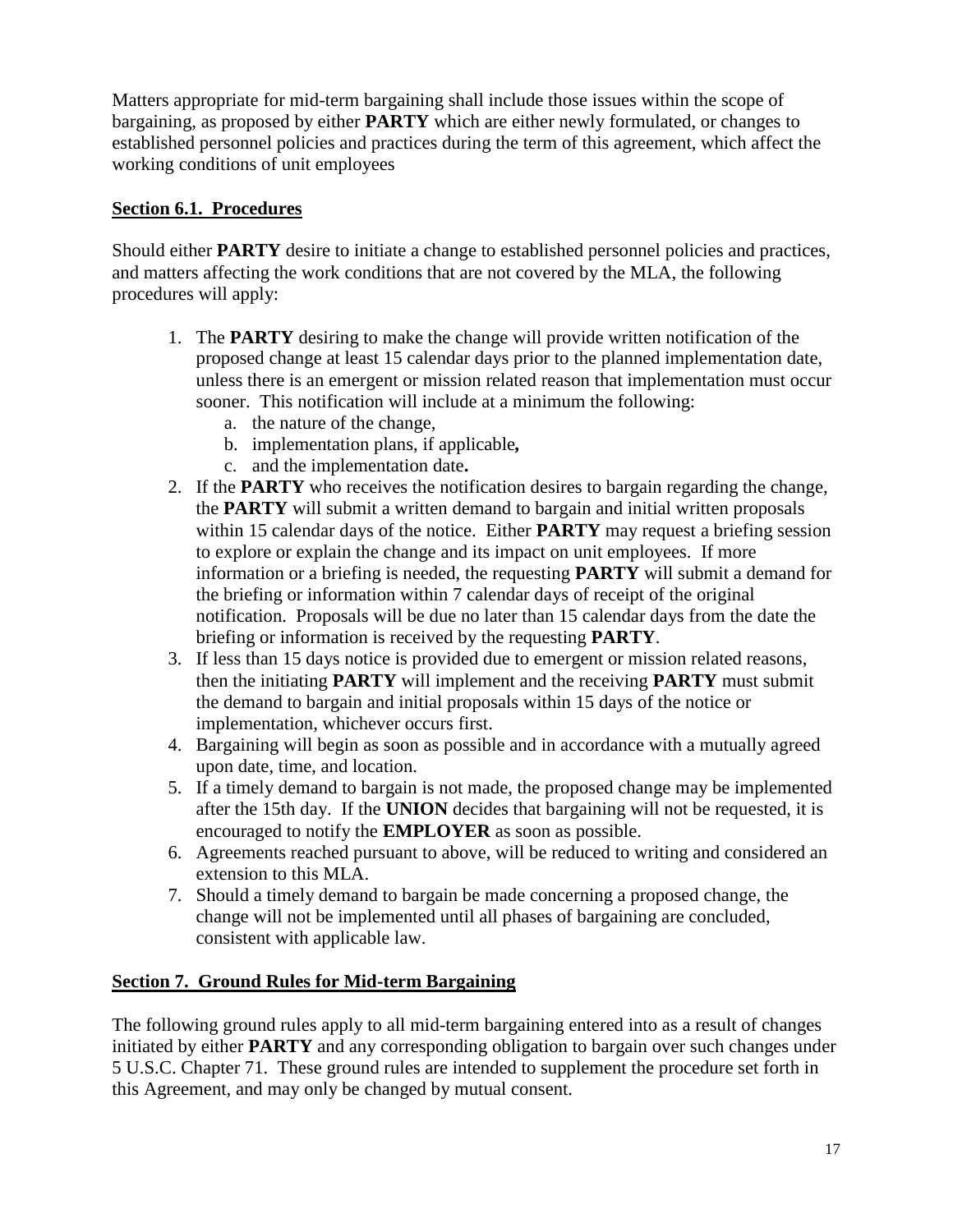- 1. Briefing Sessions. Either **PARTY** may request a briefing session to explore or explain the change and its impact on unit employees. This session may be scheduled in advance of the start of actual negotiations, or as a part of the time allotted for bargaining.
- 2. Arrangements. Negotiations may be held video teleconference, telephonically, or in a suitable meeting room provided by the Agency. The Agency will furnish the **UNION** negotiating team with a caucus room, such as a conference room or other private meeting space which is in close proximity to the negotiation room, if negotiations will be conducted in person. The method of negotiation is subject to agreement by both parties.
- 3. The starting date and the daily schedule for negotiations will be established by the Chief Negotiators.
- 4. Alternates may substitute for committee members. Such alternates will be entrusted with the right to speak for and to bind the members for whom they substitute.
- 5. During negotiations, the Chief Negotiator for each **PARTY** will signify agreement on each section by initialing the agreed-upon section. The Chief Negotiator for each **PARTY** will retain his/her copies and will initial the other **PARTY**'s copy.
- 6. It is agreed that either team may request a caucus, and may leave the negotiation room to caucus at a suitable site provided by the Agency, if negotiations are conducted in person. There is no limit on the number of caucuses which may be held, but each **PARTY** will make every effort to restrict the number and length of caucuses.
- 7. Negotiation disputes, including questions of negotiability and resolution of impasses, will be processed in a manner consistent with 5 U.S.C. Chapter 71 and implementing regulations.
- 8. Each **PARTY** shall be represented at the negotiations at all times by one duly authorized Chief Negotiator/Chief Spokesperson who is prepared and authorized to reach agreement on all matters subject to negotiations and to sign off on agreements for their respective **PARTY**.
- 9. The **UNION** will be authorized at least the same number of **UNION** representatives on official time as the Agency has representatives at the negotiations table. The designated **UNION** negotiators, if DeCA employees, will be on official time for all time spent during the actual negotiations, including attendance at impasse proceedings.
- 10. If any proposal is claimed to be nonnegotiable by either **PARTY** and subsequently determined to be negotiable, or the declaring **PARTY** withdraws its allegations of non-negotiability, the proposal will, upon request, be reopened within a reasonable period of time. Such request must be made within 15 calendar days from when the proposal is declared to be negotiable or the claim that the proposal is nonnegotiable is withdrawn. Nothing in this section will preclude the right of judicial appeal.
- 11. Any provisions disapproved during Agency-head review may be referred to the FLRA by the **UNION**.
- 12. All timeframes in these ground rules may be modified by mutual consent.
- 13. No official transcript or electronic recordings will be made during the negotiations; however, each **PARTY** may designate a note taker to keep notes and records during the sessions.
- 14. Observers shall be permitted in negotiating sessions only by the mutual consent of the Parties.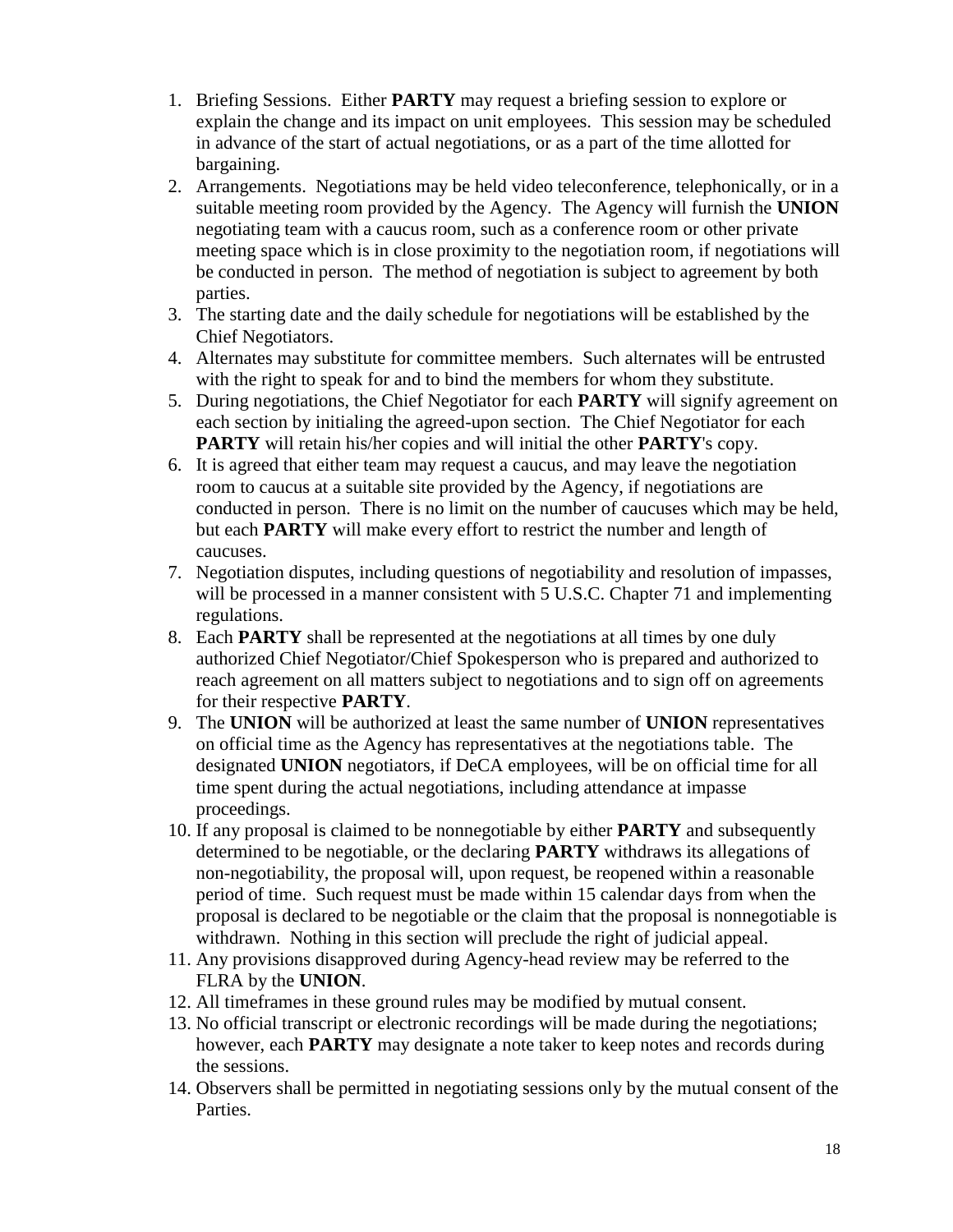### **Section 8. Waivers**

Nothing in this Agreement shall be deemed to waive either **PARTY**'s statutory rights unless such waiver is clear and unmistakable.

### **ARTICLE 5 DUES WITHHOLDING**

**Section 1.** The **EMPLOYER** will deduct **UNION** dues (the regular, periodic amounts required to maintain an employee in good standing with the **UNION**) from an employee's pay each payroll period when the following conditions have been met:

- a. The employee has signed up for voluntary allotment as provided herein.
- b. The employee's earnings are regularly sufficient to cover the amount of the allotment.
- c. The employee has voluntarily authorized such a deduction on Standard Form (SF) 1187, supplied by the **UNION**.
- d. The appropriate local **UNION** authorized official has completed and signed Section A of such form on behalf of the **UNION**.
- e. The SF1187 has been submitted to the appropriate payroll office in accordance with procedures currently in place at the local level.

**Section 2.** The **UNION** will supply SF1187 to the employees involved. The **UNION** shall be responsible for the distribution of such forms to its members and for completion of Section A, including the certification of the current amount of the **UNION's** regular dues to be deducted each biweekly pay period.

**Section 3.** Deduction of dues shall begin with the first pay period that occurs after receipt of SF 1187 by the payroll office.

**Section 4.** The amount of the **UNION** dues to be deducted each biweekly pay period will not be changed unless a notification of dues change is received from the responsible **UNION** official.

**Section 5.** Any change in the amount of any employee's regular dues with resultant change in the amount of the allotment of such employee per biweekly pay period, shall become effective with the deduction allotment made on the first pay period after receipt of the notice of change by the appropriate official of the **EMPLOYER** or a later date if requested by the **UNION**.

**Section 6.** An employee's voluntary allotment for payment of his **UNION** dues shall be terminated with the start of the first pay period following the pay period in which any of the following occur:

a. Loss of exclusive recognition by the **UNION**.

b. Assignment of the employee outside of the bargaining unit. If such assignment is temporary, a new SF1187 will not be required to resume dues withholding at the end of the assignment.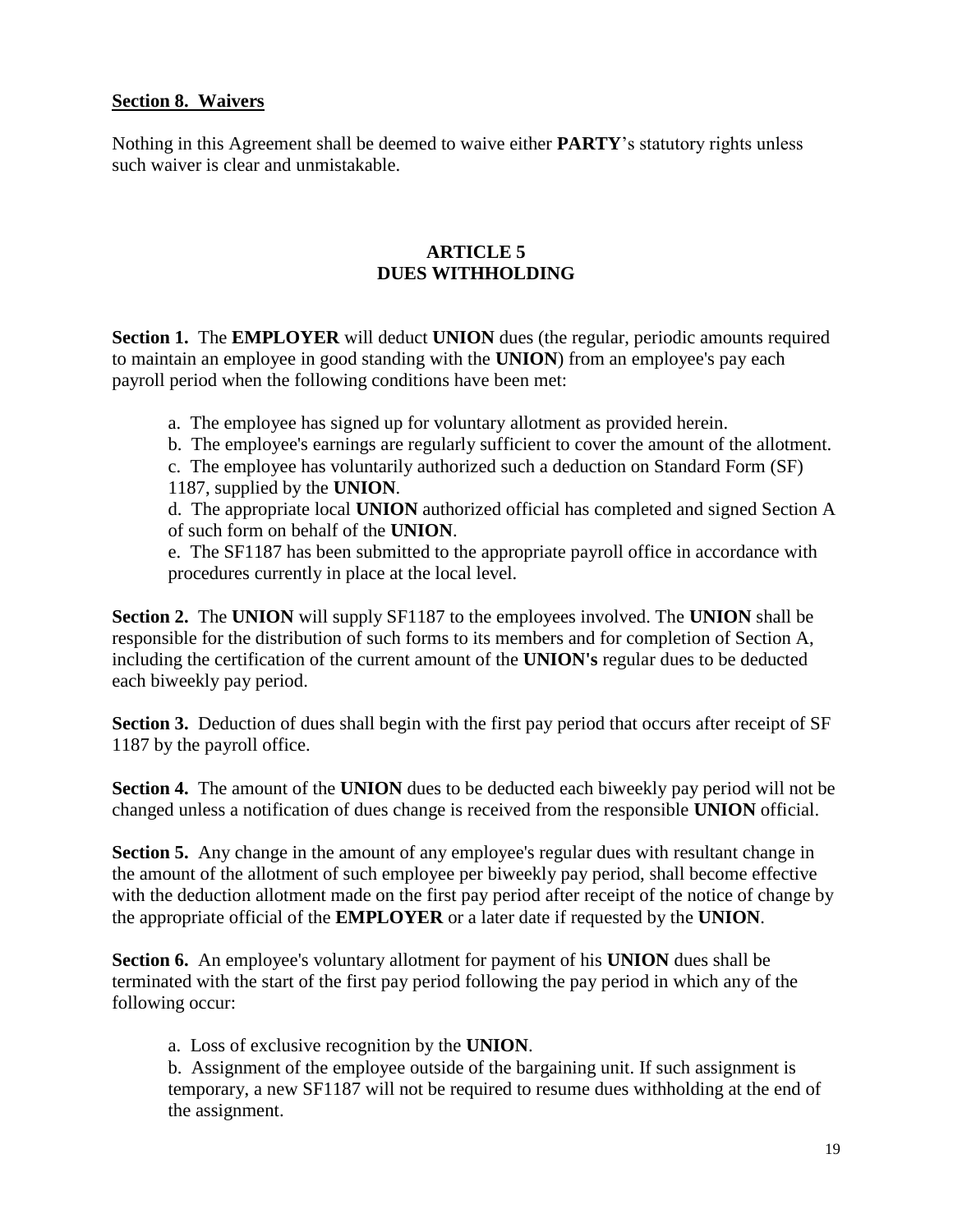c. Separation of the employee for any reason including death or retirement.

d. Receipt by the **EMPLOYER** of notice that the employee has been expelled or has ceased to be a member in good standing of the **UNION**.

e. Request by the employee for cancellation of his dues withholding by properly completing and submitting SF1188, Cancellation of Payroll Deductions for Labor Organization Dues, to the **EMPLOYER**. These forms may be obtained from the **EMPLOYER.** An employee who submits his request for cancellation of dues deduction within the initial year will have the revocation take effect on the first pay period beginning on or after the first anniversary of the date the dues deductions went into effect. This is the date the employee's first authorized deduction began. Thereafter, an employee who completes the initial one-year period and desires to cancel his dues participation through payroll deduction, may submit an SF1188 to the **EMPLOYER** at anytime during the six (6) week period immediately preceding July 1. The **EMPLOYER**  must receive request for cancellation no later than 1200 noon local time on the last business day of June.

**Section 7.** The **EMPLOYER**, through its appropriate official, shall transmit to the local **UNION** within five (5) working days after each pay day, a list which shall identify the local **UNION** by name and local number, shall list the name and social security number of each employee member of the **UNION** on voluntary allotment, and the amount of allotment deduction made for each such employee member along with the remittance. Such list shall include the total monetary amount of all such allotment deductions made for the members of the **UNION** together with the total number of such allotment deductions. Such list shall also include any allotment deductions that are terminating with the pay period covered and the reason for such termination.

# **Section 8.**

a. The **EMPLOYER** shall not recoup prior erroneous dues allotments to the **UNION** by reducing current dues allotments.

b. In the event the **EMPLOYER** improperly remits dues allotments to the **UNION**, the **EMPLOYER** will grant a waiver if the amount of an overpayment does not exceed the statutory maximum amount an agency has authority to waive, and if, in the circumstances of each case:

> 1. Collection action would be against equity and good conscience and not in the best interests of the United States; and,

> 2. There is no indication of fraud, misrepresentation, fault, or lack of good faith on the part of the employee or any other person having an interest in obtaining a waiver.

**Section 9.** The **EMPLOYER** understands how and where dues deductions are deposited is internal **UNION** business. Should the **UNION** desire to have dues deposited to locals or to a central account, the **UNION** and DFAS will make these arrangements, however, the **EMPLOYER** will assist as necessary.

**Section 10.** The **UNION** will complete all required forms in order to change the dues remittance, should the **UNION** desire to do so. The **EMPLOYER** will assist the **UNION** in any requests/discussions with DFAS concerning reports or other information the **UNION** desires from DFAS.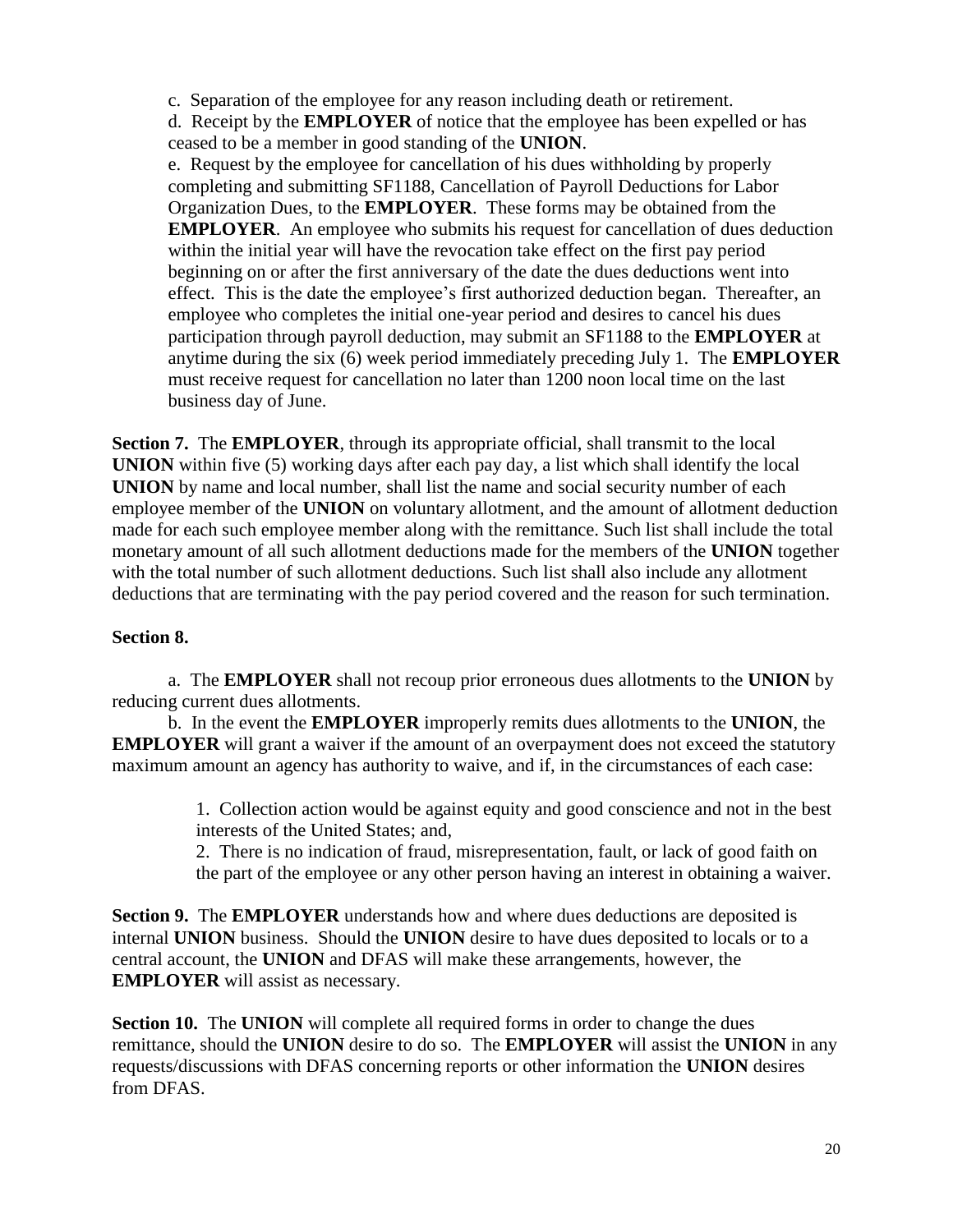#### **ARTICLE 6 CELL PHONES AND OTHER ELECTRONIC DEVICES**

Employees will not be allowed to use/wear blue-tooth headsets and/or headphones, IPODS/MP3 players/other gaming systems while working in the Commissary on the sales floor to include the warehouse and other customer service areas (such as case lot, off-site, and tent sales). Cellular telephones are to be kept out of sight of customers, should be on vibrate, and should only be answered for emergency situations or while on breaks. Use of personal cellular telephones, to include texting and pix messaging while on the sales floor will not be allowed.

### **ARTICLE 7 UNION RIGHTS**

## **Section 1. Representation Rights**

Pursuant to Section 7114 (a) (1) of Title 5 United States Code, AFGE has been accorded exclusive recognition as the exclusive representative of the employees in the bargaining units it represents and is entitled to act for, and negotiate collective bargaining agreements covering, all employees in the bargaining units. As the exclusive representative, AFGE is responsible for representing the interests of all employees in the bargaining units it represents without discrimination and without regard to labor organization membership.

### **Section 2. Formal Meetings**

Pursuant to Section 7114 (a) (2) of Title 5 United States Code, AFGE shall be given the opportunity to be represented at any formal discussion between one or more representatives of the agency and one or more employees in the bargaining units or their representatives concerning any grievance or any personnel policy or practices or other general condition of employment.

At all formal meetings, the **UNION** Representative may introduce him/herself. The **UNION**  Representative will have full participatory rights, the same as employees. However, the **UNION** Representative may not disrupt the meeting or discuss other topics that are not part of the meeting.

## **Section 3. Representation During Interviews**

When a **UNION** representative, in both criminal and non-criminal cases, accompanies the person being interviewed the role of the representative includes:

- 1. Clarifying the questions
- 2. Clarifying the answers
- 3. Assisting the employee in providing favorable or extenuating facts
- 4. Suggesting other employees who have knowledge of relevant facts
- 5. Advising the employee

However, the representative may not disrupt the interview or answer for the employee.

#### **Section 4. Right to Data**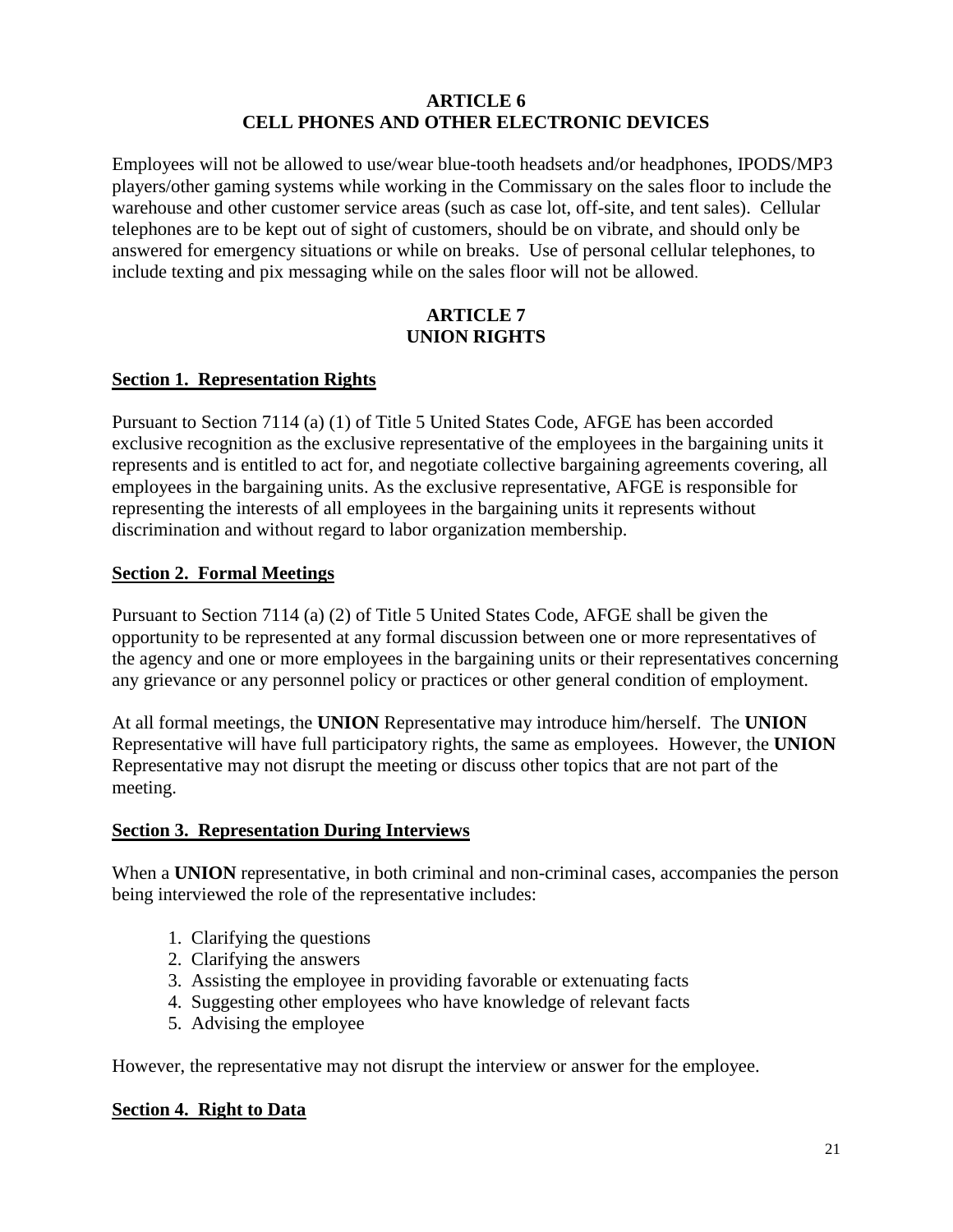a. The **UNION** has the right to be furnished upon request and, to the extent not prohibited by law, data that is normally maintained by the agency in the regular course of business. The data must be reasonably available and necessary for full and proper discussion, understanding, and negotiation of subjects within the scope of collective bargaining. Data must not constitute guidance, advice, counsel, or training provided for management officials or supervisors, relating to collective bargaining. The **EMPLOYER** shall provide this information to the **UNION** upon written request. **UNION** request(s) for data must establish a particularized need for the information to include what information is requested and an explanation on how the data is necessary and relevant.

b. If the **EMPLOYER** denies a **UNION** request for data, the **EMPLOYER** shall give the **UNION** the specific reasons for the denial.

## **Section 5. Lists of Bargaining Unit Employees**

The **EMPLOYER** will furnish the **UNION** with a current list of bargaining unit employees quarterly, if requested. The list shall contain the name, grade, series, organizational code, and SCD-leave date**.**

### **Section 6. Union Organization**

a. The **UNION** retains the right to: determine its organizational structure; designate its representatives and determine their representational assignments and duties; and retain, suspend, or relieve **UNION** representational duties.

b. The **UNION** agrees to furnish the **EMPLOYER**, in writing and maintain on a current basis, a complete listing of the name, phone number and title of each **UNION** representative and primary point(s) of contact. Communications will be made through the appropriate **UNION**  designated representative.

## **Section 7. Union Orientation**

The **UNION** Representative will be allowed 30 minutes during employee orientation to:

- a. Brief bargaining unit employees on their representational rights
- b. Advise the employee of the contractual relationship which exists between the **UNION**  and the **EMPLOYER**
- c. Provide a copy of this agreement and other appropriate material

#### **Section 8. Investigate Complaints & Conduct Interviews**

The **UNION** has the right to investigate complaints and conduct interviews.

#### **Section 9. Access to Management**

**UNION** shall have timely access to the appropriate management official in order to resolve problems at the lowest possible level while assuring the confidentiality of the complainant at all levels. A mutually agreeable time will be established if either **PARTY** requests a labormanagement meeting.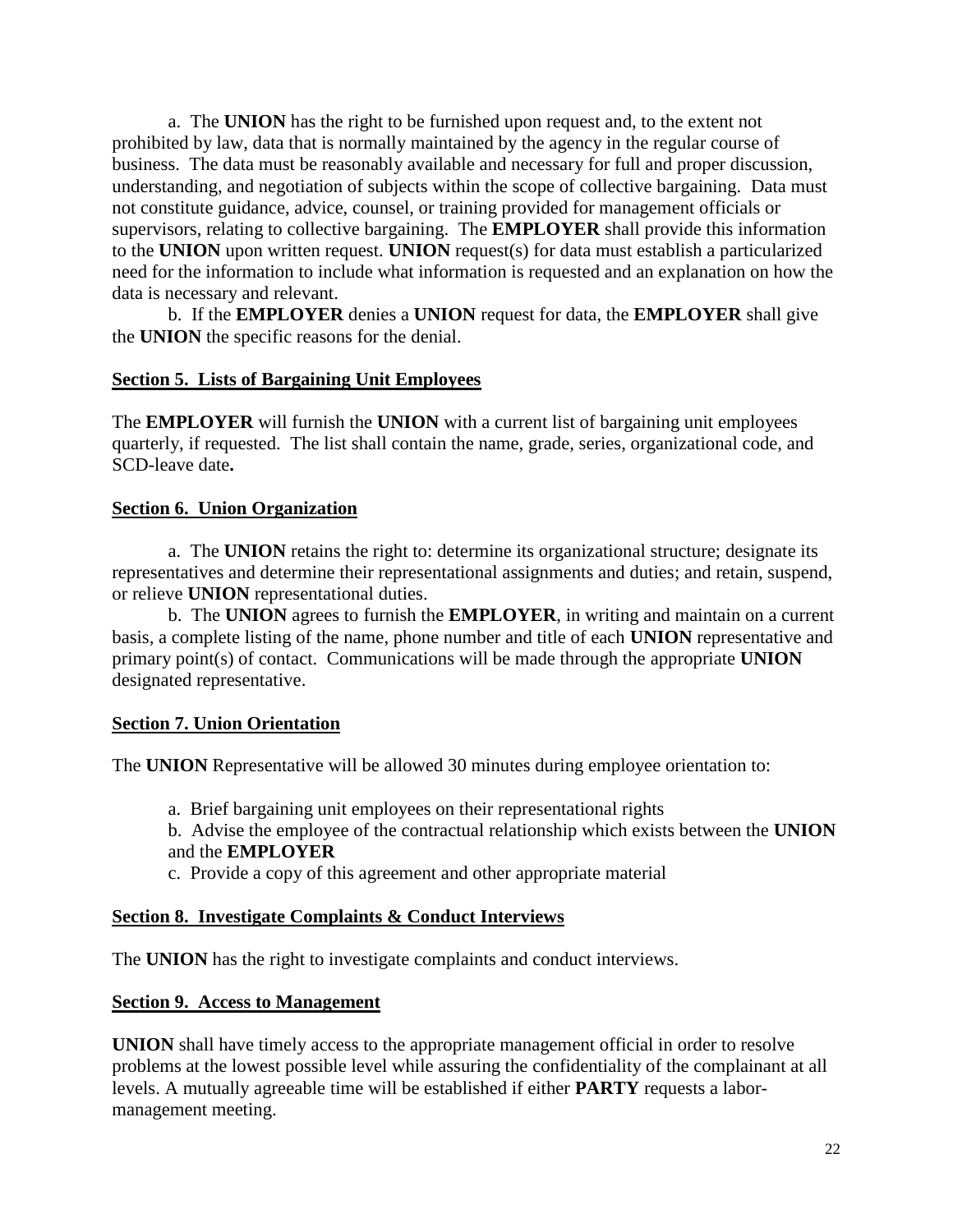#### **Section 10. Access to Bargaining Unit Employees**

a. The **UNION** will have access to bargaining unit employees in order to conduct representational functions.

b. Duly appointed and elected representatives and employees of the **UNION** at the local, district, and national level will be allowed entrance into the commissary for the purpose of conducting appropriate labor-management business, and must, if not a member of the bargaining unit, follow procedures for official visitors. Prior to coming to the Store, the **UNION** official must contact Store management to schedule a mutually agreeable time. If the **UNION** representative is a DeCA employee from a different Store/installation, he/she will make a courtesy contact with a management official.

c. A mutually agreeable time must be established with the Store management Commissary Officer if the **UNION** wishes to conduct non-representational functions. Mutually agreeable time will be established if a labor-management meeting is requested by either **PARTY**.

#### **Section 11. Informational Picketing**

a. The **UNION** will have the right to conduct informational picketing, provided necessary permits are obtained. Participating employees will be on annual leave or leave without pay, subject to the operational need of the **EMPLOYER**; or on off-duty time.

b. Leaflets and other material may be handed out and media coverage will be allowed during this time as long as it does not restrict operations.

#### **Section 12. Union Representation on Councils, Committees, and Panels**

When work groups are to be created to examine ways to improve agency services and performance and include bargaining unit members, cooperation between AFGE and DeCA is the preferred mode of operating. Where issues of rights and obligations are involved, the following provisions apply.

a. Establishment. The **UNION** will be notified of the establishment of work groups that include bargaining unit member(s) when discussions of negotiable matters will occur and will be allowed to participate if the **UNION** so desires. When such work groups are to discuss only matters that are technical in nature and concern job-related functions that are part of nonnegotiable management rights under the Statute, such notification is not required. However, in the implementation of such programs, the parties will fulfill their collective bargaining obligations to one another.

b. Selection. Where an individual serves on a work group in the capacity of a **UNION**  representative, the individual is engaged in protected activity. In addition, the **UNION** may establish criteria for such designation that includes **UNION** membership.

### **ARTICLE 8 OFFICIAL TIME**

**Section 1. UNION** and **EMPLOYER** agree that there are mutual benefits resulting from the use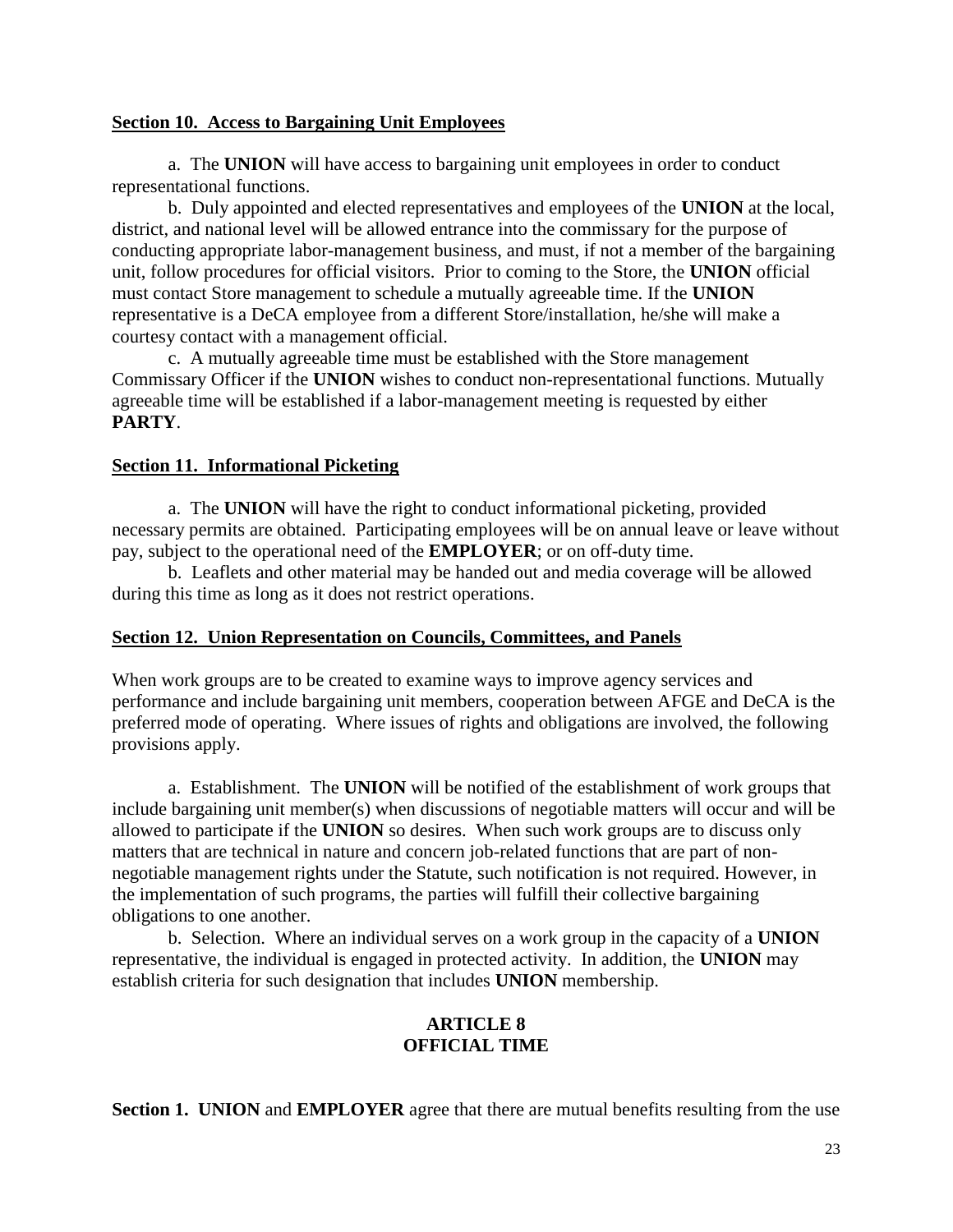of official time to represent employees and work with supervisors and managers to resolve issues and concerns. Such time will be adequate to represent bargaining unit employees and administer this Agreement with the Agency.

**Section 2.** Official time is defined as time used by a bargaining unit employee to perform representational functions relating to a DeCA bargaining unit, on behalf of a bargaining unit employee or the **UNION**, when the representative would otherwise be in a duty status. Such time granted is without charge to leave or loss of pay. Official time is available to the bargaining unit member(s) whose names have been provided by the **UNION** to the **EMPLOYER** as being a representative of the **UNION**.

**Section 3.** Official time can be used to perform representational functions related to the DeCA bargaining unit and within the scope of 5 USC Chapter 71. Official time includes travel time when carrying out representational duties; official time for travel may not exceed one hour, except by mutual agreement. Official time cannot be used for any activity relating to internal business of a labor organization (including solicitation of membership, collection of dues, and election of labor organization officials).

**Section 4.** The following procedures shall apply to **UNION** representatives to perform representational duties during duty hours that are authorized under the terms and conditions of this Agreement:

a. Prior to release, the **UNION** representative must request and obtain permission from their immediate supervisor to perform representational functions. The request will be made as much in advance as practicable and extended absences should be requested when the reason for them becomes known. The **UNION** representative will request official time, in writing, on the form at Part 1 of Appendix A of this Agreement. The request must include the type of representational activity to be conducted and the estimated duration of the absence, and any known time limits. The supervisor will complete Part 2, indicating approval or disapproval. If the request is disapproved, the reason for disapproval will be recorded on the form. A copy of the completed form will be returned to the representative. The **UNION** representative will be released as requested, unless released at that time would significantly impact operations. If release cannot be granted as requested, the supervisor will advise the **UNION** representative as soon as possible when release would be appropriate, normally not later than the next working day. If a delay in releasing an employee or **UNION** representative involves a situation within one day of a contractual time limit, the time limit to respond will be extended an amount of time equal to the delay in release. Management's postponement of official time use will not cause the **UNION** to fail to meet a deadline imposed by a third party provided the request for official time was timely made.

b. If an employee needs to meet with a **UNION** representative, that would constitute an interruption of work, advance approval of the employee's supervisor will be obtained. The employee's supervisor will be informed of the need to speak to the representative and the estimated length of time required. The employee will be released as requested unless release at that time would significantly impact operations. If release of the employee cannot be granted as requested, the supervisor will advise the **UNION** representative and employee as soon as possible when release would be appropriate, normally not later than the next working day.

c. The **UNION** representative and the employee will inform their respective supervisors when they return to work. If the **UNION** representative and/or the employee will be delayed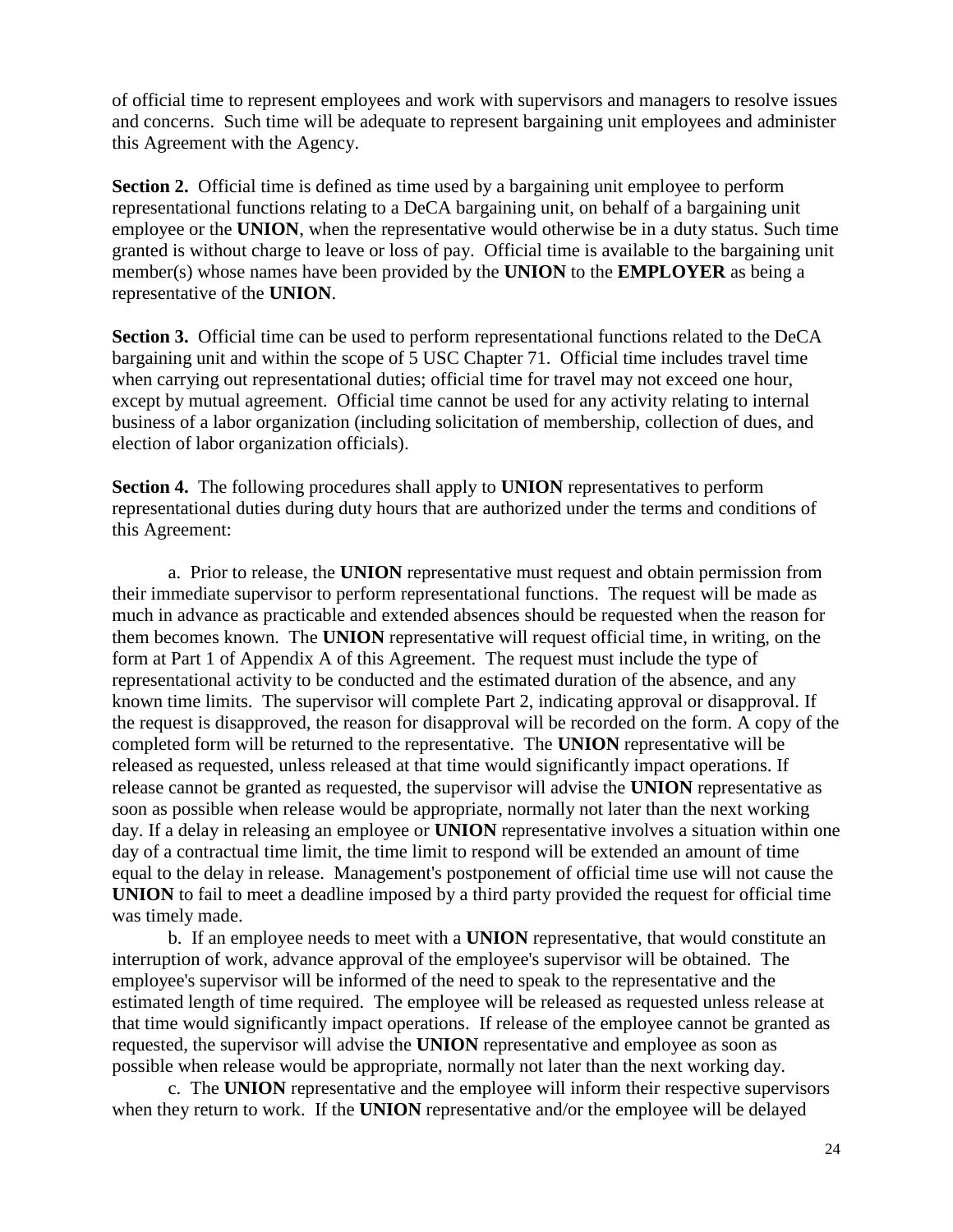beyond the estimated time, they will contact their respective supervisors to request additional time.

**Section 5.**Official time for DeCA AFGE Council 172 will be allotted in a block of 800 hours. The AFGE Council President may decide which council members will utilize these hours. All official time used under this block must be requested to the DeCA AFGE Council 172 member's immediate supervisor in advance and in writing.

**Section 6.** DeCA and AFGE value using on-site representatives from each store to discuss issues and resolve problems. AFGE encourages DeCA bargaining unit members to serve as onsite representatives. DeCA managers support joint resolution opportunities. On-site representatives will be called upon to discuss issues and represent their fellow bargaining unit members in a variety of areas. **UNION** representatives shall be granted reasonable amounts of official time as needed to carry out their representational responsibilities as authorized under this agreement. The supervisor and UNION representative should discuss the amount of official time needed. The **EMPLOYER** and the **UNION** share the mutual responsibility for ensuring the use of official time is reasonable, necessary and in the public interest.

**Section 7.** Use of official time will not advantage or disadvantage a **UNION** representative on his/her performance rating.

**Section 8.** When a **UNION** representative requests leave in order to conduct **UNION** business outside the bargaining unit, liberal leave policy will be applied or flexible work hours will be considered.

**Section 9.** The **UNION** may request travel and per diem expenses to attend meetings (other than negotiations) on a regional or a national basis. If such expenses are not provided for these types of meetings other suitable methods, such as conference calls, will be used.

## **Section 10. Training**

a. Because it is of mutual benefit to the **EMPLOYER** and the **UNION**, recognized **UNION** representatives will be excused, without charge to leave and subject to operational requirements, to attend **UNION** sponsored training within the scope of the labor relations statute.

b. Requests for official time must be submitted to the Commissary Officer or designee with as much advance notice as possible but at a minimum of 15 days in advance of the scheduled training. Requests must state the name(s) of the representative(s), the date, time, location and the detailed agenda (topics and times). The Commissary Officer or designee will respond promptly to the request. If the request is denied, the Commissary Officer or designee will explain the reasons. If the employee requests a schedule change to attend the training, such request will be granted unless that would significantly impact operations.

c. Official time for initial training of a new **UNION** representative will be granted for up to 24 hours. Official time for other **UNION** sponsored training for **UNION** representative(s) will be granted for up to 120 hours per store for the first and third year of the MLA, and 130 hours for the second year after. If the MLA rolls over after the  $3<sup>rd</sup>$  year, the numbers of hours per year after that for training will not exceed 120 hours per year from the effective date of the MLA. Hours will not be carried over from year to year and may not exceed the 130 hour cap for the second year or the 120 hour cap for each succeeding year*.* For training outside the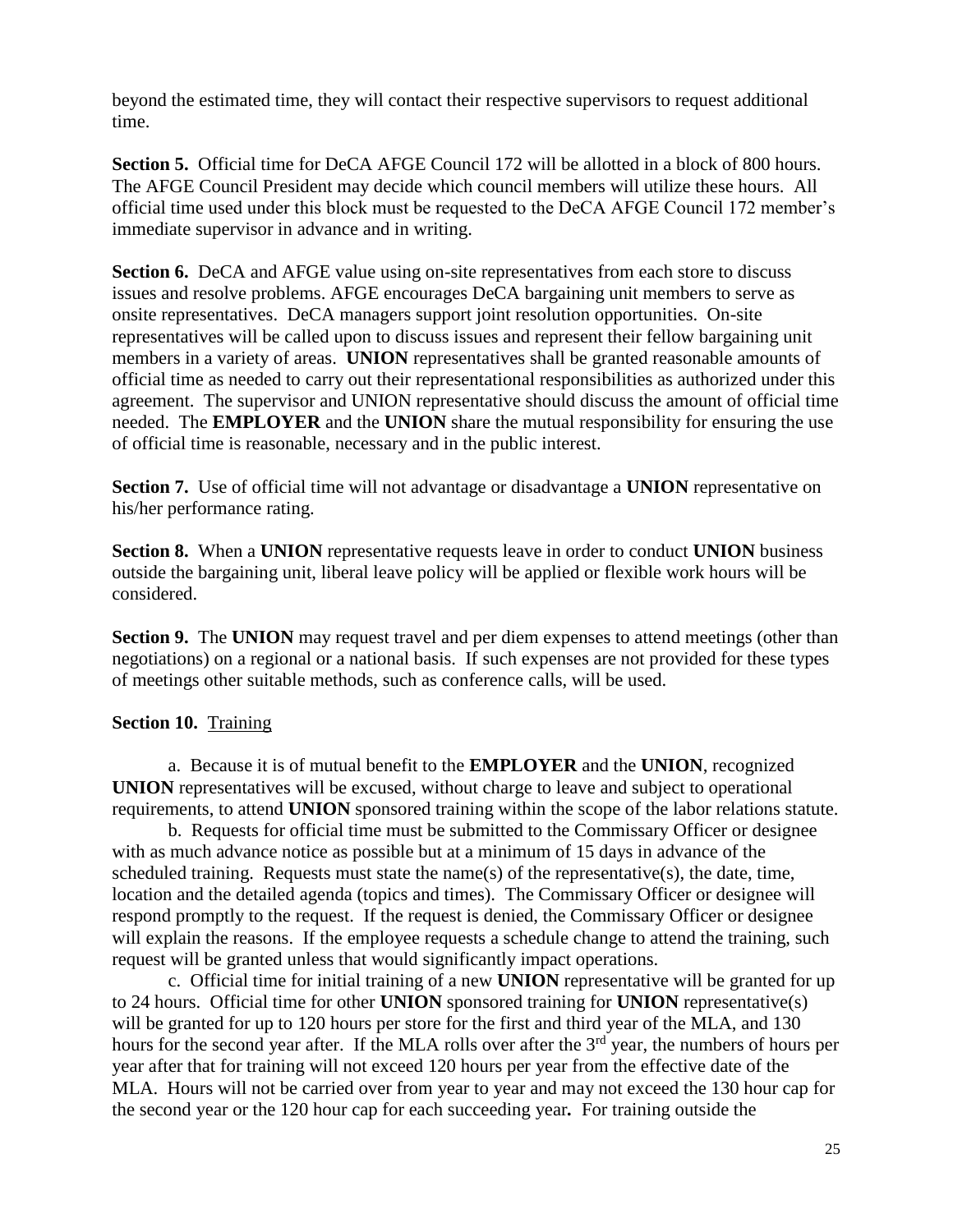commuting area, travel time may be during non-duty time or will be counted against the official time authorized for training.

#### **ARTICLE 9 UNION OFFICE AND FACILITIES**

**Section 1.** The **EMPLOYER** will provide the installation with the telephone numbers of **UNION** officials who are designated to represent the DeCA bargaining unit. The installation will be requested to include the numbers in the installation telephone directory under the Commissary section. Unless it is redundant in the directory, the Commissary will also have listed the number of the local president.

**Section 2.** The **EMPLOYER** will provide **UNION** bulletin boards. Locate **UNION** bulletin boards adjacent to the **EMPLOYER**'s Official bulletin boards. **EMPLOYER'S** official and **UNION'S** bulletin boards shall be same in number. The **UNION** shall maintain **UNION** bulletin boards in an orderly condition and bulletin boards will properly identify the AFGE Local number.

**Section 3.** All material posted on **UNION** Bulletin boards must not violate any law, provision of this agreement, security regulations of higher authority, or contain obscene or libelous material. If the **EMPLOYER** questions any material posted to **UNION** bulletin boards, they will address the matter with the appropriate **UNION** representatives.

**Section 4.** The **EMPLOYER** and the **UNION** agree that providing office space, if available, is in the best interest of the bargaining unit employees and the **EMPLOYER**. Where the **UNION**  now has office space/office furnishings in DeCA facilities, such use will continue. If new construction/renovation is anticipated, local parties will discuss any impact on **UNION** space as soon as possible. In all cases the **UNION** will be provided the ability to meet privately/confidentially with the employee and to store and secure records if requested by the **UNION**. The **UNION** will be allowed access to the **EMPLOYER'S** office equipment where available e.g., computer, email, fax capabilities, and services at no cost to the **UNION**. DeCA employees who are **UNION** Stewards may use the DeCA email account to conduct **UNION** business as long as it is in compliance with government-wide rules and regulations as well as statute.

**Section 5. EMPLOYER** will provide access to existing telephone services (DSN, WATTS, commercial, etc.) to conduct labor relations, representational business affecting a DeCA bargaining unit. All laws, rules, and regulations will be adhered to.

**Section 6.** Contracted custodial services provided to the commissary shall also be provided to the **UNION** office space if located within the store.

**Section 7. UNION** agrees to abide by all security and safety regulations.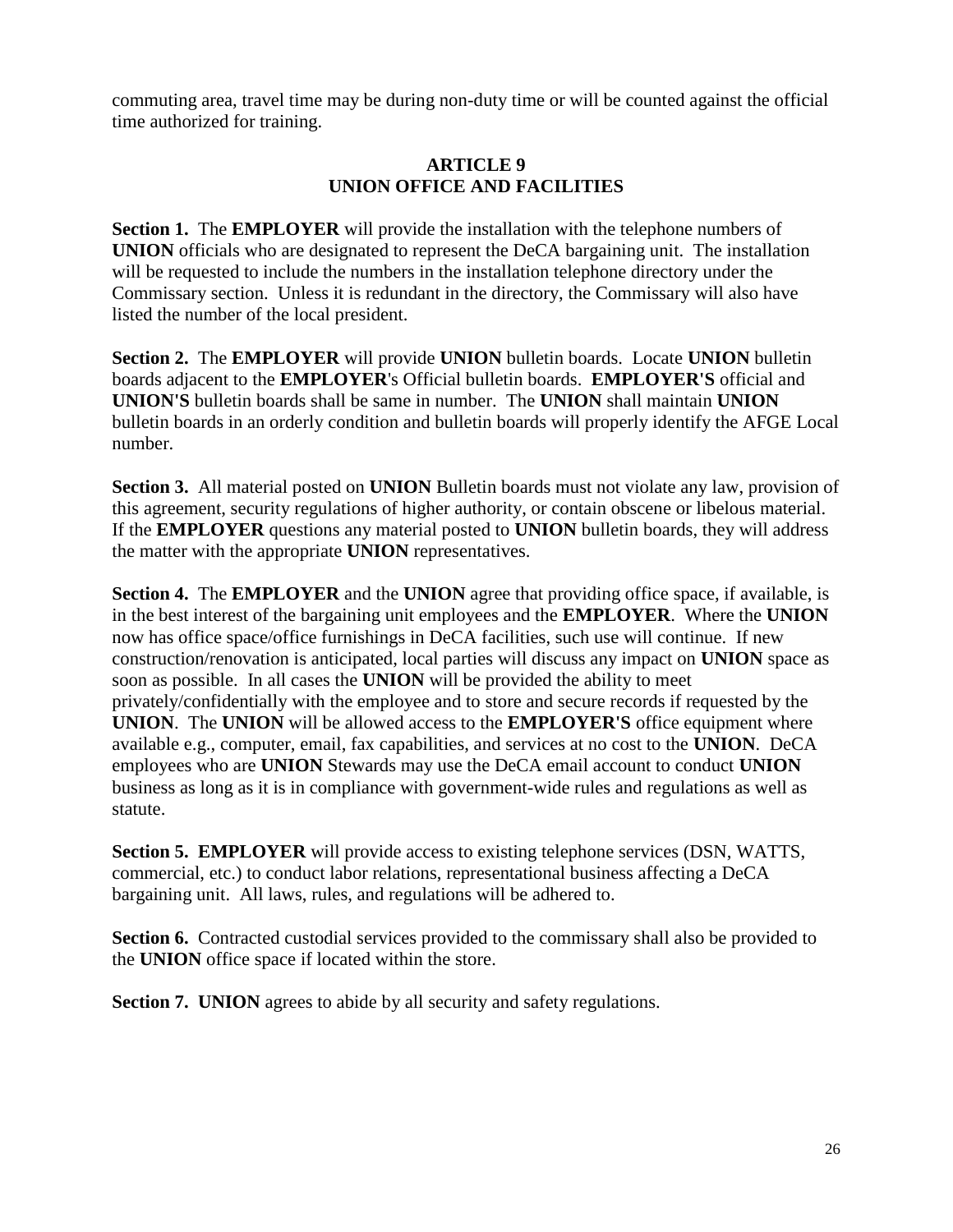### **ARTICLE 10 MANAGEMENT RIGHTS**

**Section 1.** Subject to Section 2 of this Article, nothing in this Article shall affect the authority of any management official of the Agency:

a. To determine the mission, budget, organization, number of employees, and internal security practices of the Agency

- b. In accordance with applicable laws:
	- (1) To hire, assign, direct, layoff and retain employees in the Agency, or to suspend, remove, reduce in grade or pay, or take other disciplinary action against such employees
	- (2) To assign work, to make determinations with respect to contracting out, and to determine the personnel by which Agency operations shall be conducted
	- (3) With respect to filling positions, to make selections for appointments from:
		- (a) Among properly ranked and certified candidates for promotion
		- (b) Any other appropriate source

(4) To take whatever actions may be necessary to carry out the mission during emergencies.

**Section 2.** Nothing in this Article shall preclude the **EMPLOYER** and the **UNION** from negotiating:

a. At the election of the agency, on the numbers, types, and grade of employees or positions assigned to any organizational subdivision, work project, or tour of duty, or on the technology, methods, and means of performing work.

b. Procedures which management officials of the Agency will observe in exercising any authority under this Article.

c. Appropriate arrangements for employees adversely affected by the exercise of any authority under this Article by such management officials.

### **ARTICLE 11 HOURS OF WORK**

The PARTIES recognize that the accomplishment of the work is the primary factor in determining work schedules in order to provide an important benefit to DeCA's customers. Supervisors will consider an employee's needs when evaluating work schedule options after ensuring that the Agency fulfills its mission requirements.

#### **Section 1. Definitions**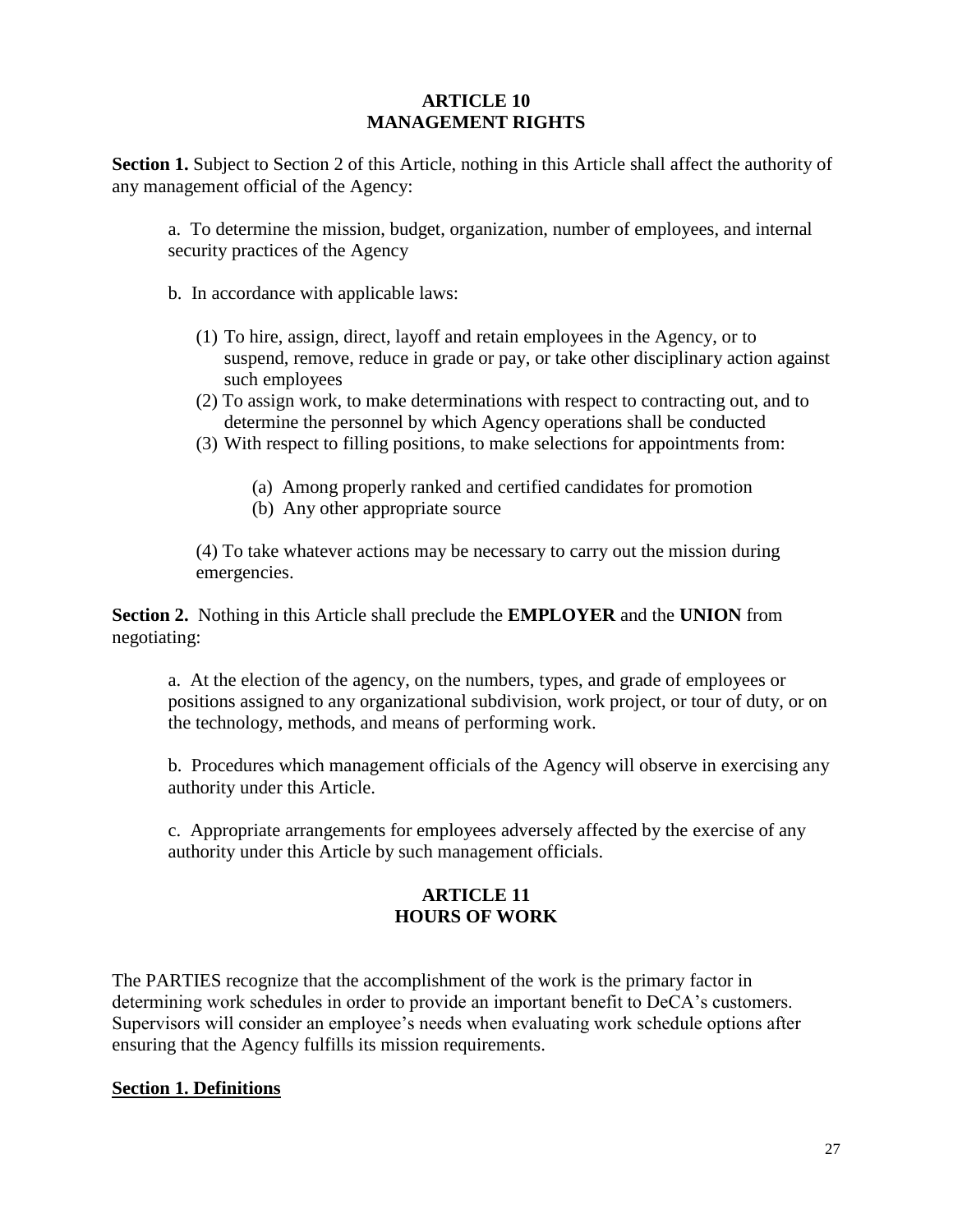a. Tour of Duty is the hours of the day and the days within the administrative workweek during which the employee is required to perform service on a regular, repetitive basis. The administrative workweek of employees is the calendar week, 0001 hours Sunday through 2400 hours Saturday. Employees should not be scheduled to work more than six (6) of any seven (7) consecutive days. Although work schedules will be for a minimum of two weeks, schedules currently in effect may continue.

b. The Basic Workweek of Full-Time Employees shall consist of five (5) consecutive eight (8) hour days within the administrative workweek and two consecutive days off, subject to workload requirements. Where non-consecutive days off are in effect, that tour of duty may continue.

c. The Basic Workweek of Part-Time Employees shall consist of 16 to 32 hours, regular or irregular schedule, within the administrative workweek. The **EMPLOYER** will attempt to schedule two consecutive days off within the administrative workweek for part-time employees subject workload requirements.

d. Seniority is defined as an employee's Service Computation Date (SCD) for leave as documented by the SF-50 unless otherwise noted. SCD will be used when bidding tours of duty (see Section 16).

## **Section 2. Meal Period**

a. Full-Time employees shall be granted, on a non-paid basis, a meal period, scheduled at or near the mid-point of the tour of duty, of at least one-half (½) hour each workday; or, upon an employee's request and with the supervisor's approval, a meal period of up to one (1) hour.

b. Part-time employees who work six (6) hours or more in a workday will be granted, on a non-paid basis, a one-half (½) hour meal period scheduled at or near the mid-point of the tour of duty, or upon an employee's request and with the supervisor's approval, a meal period of up to one (1) hour. A part-time employee who works six (6) hours and does not desire a non-paid lunch will be permitted to forego his/her non-paid lunch period, upon the employee's request and with the supervisor's approval. Such decisions will be made at the start of each pay period, and remain in effect for the entire pay period.

c. When a normal, scheduled meal period is not feasible within a shift, a twenty (20) minute working meal period shall be permitted and considered as time worked for pay purposes, as long as the employee is required to remain at the work site.

#### **Section 3. Breaks**

a. Employees working less than six (6) hours will be authorized a total of 15 minutes of rest during the workday.

b. Employees working six (6) hours or more will be authorized two 15 minute periods of rest during the workday.

c. If rest breaks are in increments of 15 minutes, the breaks will be taken at or near the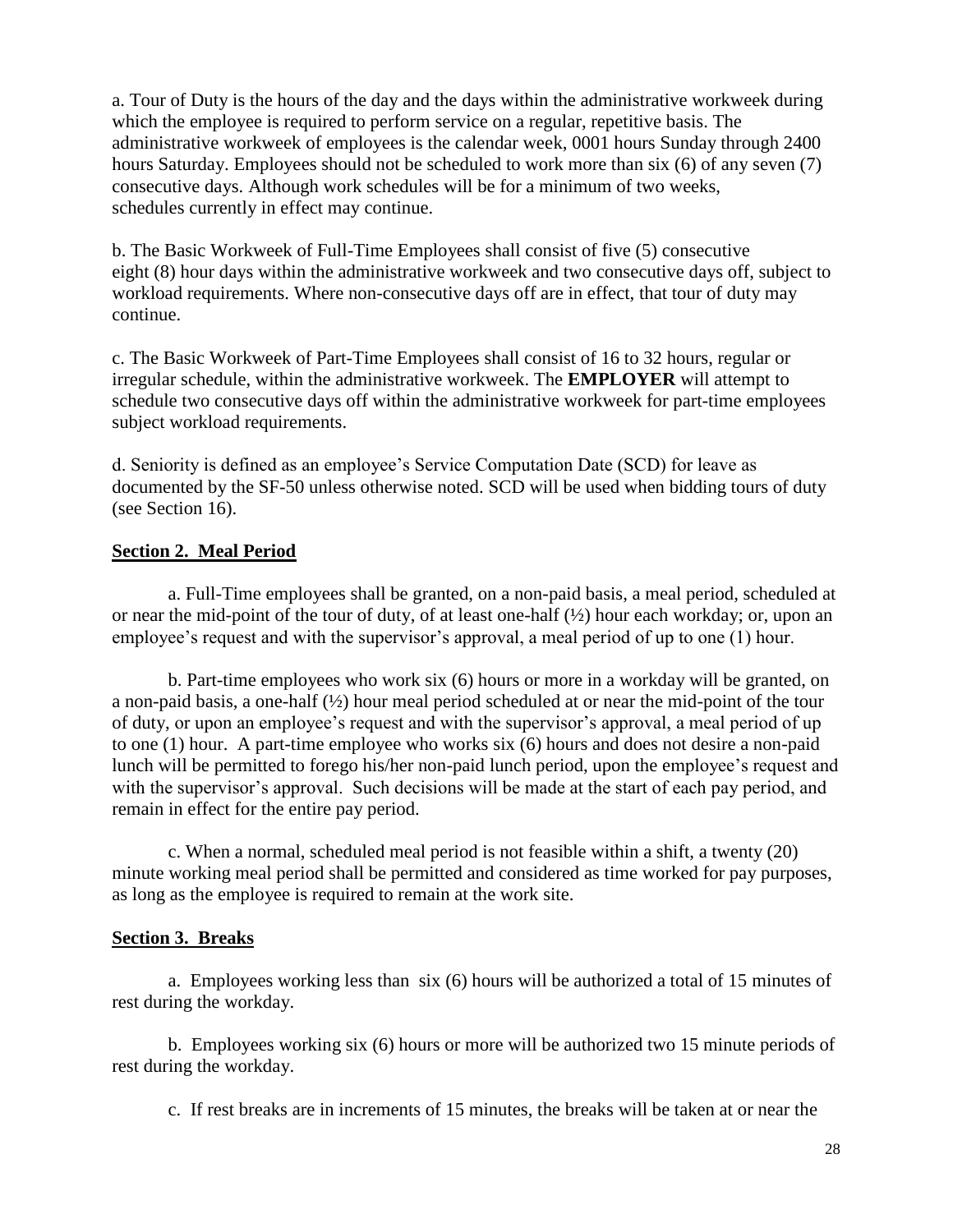midpoint between the start of the employee's workday and the employee's meal period, and the midpoint between the employee's meal period and the end of the tour of duty.

d. Rest periods will not be scheduled to start or end the tour of duty or be a continuation of the meal period and are not cumulative.

## **Section 4. Notification of Schedules**

a. Management will provide as much advance notice of employees schedules as possible. Employees will be notified of their work schedules at least two weeks in advance of the administrative workweek. In accordance with 5 Code of Federal Regulations, 610.12(a), when the **EMPLOYER** determines that the **EMPLOYER** would be seriously handicapped in carrying out its function or that costs would be substantially increased, notification of less than two weeks will be permitted. A copy of any work schedule changes will be provided to the **UNION**. The method by which employees are provided and/or made aware of work schedules is a subject appropriate for an LSA.

b. The **EMPLOYER** recognizes the need for proper rest and recuperation of it's employees. The **EMPLOYER** will schedule reasonable time between individual employee's shifts.

**Section 5**. At the store-level, the PARTIES, (AFGE Local Union Representative and Store-level Management), where issues have been identified and/or there is low morale resulting from scheduling, the PARTIES agree to engage in discussions in which they will try and resolve those issues. The following process will be utilized for these discussions:

- a. The PARTIES at the store-level will contact AFGE Council President and the Agency Management Representative.
- b. Discussions will be facilitated to discuss the issues and try to reach potential resolutions to the issues.
- c. Any agreements resulting from this discussion will be reduced to writing and signed by the PARTIES.
- d. The PARTIES will monitor the results from the agreement reached to determine effectiveness and whether each PARTY is satisfied with the results. All results, positive and/or negative, will be reported to the AFGE DeCA Council President and the Agency Management Representative.

## **Section 5. Holiday Work Procedures**

A general announcement of intent to have employees work on holidays will be posted on employee bulletin boards two weeks in advance of the holiday, unless the store has less notice. When scheduling employees for work on holidays, the **EMPLOYER** will first ask for volunteers, and will select the number of needed employees by seniority on a rotating basis. If an employee is to be scheduled involuntarily, rotating inverse seniority will be used. Personal needs exceptions will be considered on an equitable basis. The **EMPLOYER** will determine whether an employee is qualified to perform the work.

## **Section 6. Overtime Work**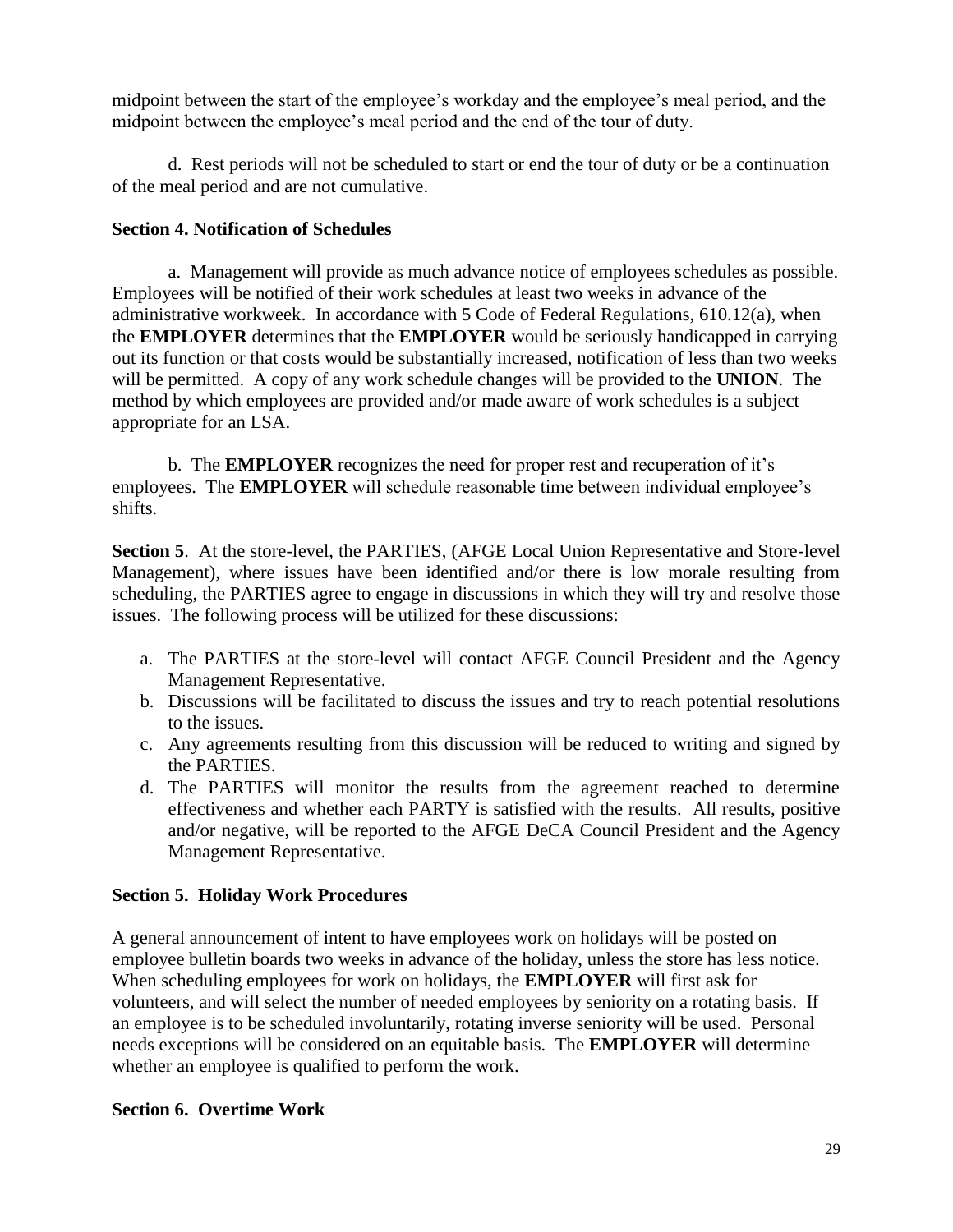a. Planned Overtime Work Procedures. In the case of planned overtime, notice will be provided as far in advance as possible. When scheduling employees for overtime work, the **EMPLOYER** will first ask for volunteers, and will select the number of needed employees by seniority on a rotating basis. If an employee is to be scheduled involuntarily, rotating inverse seniority will be used. Personal needs exceptions will be considered on an equitable basis. The **EMPLOYER** will determine whether an employee is qualified to perform the work.

b. Unplanned Overtime Work Procedures. In the case of unplanned overtime, notice will be provided as far in advance as possible. The **EMPLOYER** will first ask for volunteers who are on duty, and will select the number of needed employees by seniority on a rotating basis. If an employee is to work overtime involuntarily, rotating inverse seniority will be used. Personal needs exceptions will be considered on an equitable basis. The **EMPLOYER** will determine whether an employee is qualified to perform the work.

c. Hours worked in excess of eight (8) hours in a day or 40 hours in a week are overtime. Unless an employee chooses to receive compensatory time, overtime pay must be paid.

### **Section 7. Extension of Part-Time Employee Workday Before or After Tour of Duty**

a. When work requirements dictate the need for additional hours to be worked by employees already scheduled to work on a workday, scheduling decisions will be made by soliciting qualified volunteers first, in seniority order. This provision will not require that an employee be offered additional work resulting in overtime.

b. If there are insufficient volunteers, the decision will be made using inverse seniority. Personal needs exceptions will be considered on an equitable basis.

c. The affected employee will be notified as much in advance as possible of the additional hours needed by the **EMPLOYER**. Such notice will be provided at the time the **EMPLOYER** becomes aware of the event that created the need for additional hours, such as when another employee notifies the **EMPLOYER** of a need to be on unplanned sick leave.

#### **Section 8. Clean-up Time**

Where the type of work requires, an employee will be allowed a reasonable time at meal time, break time, and at the end of the workday to perform necessary personal hygiene.

#### **Section 9. Planned Store Closures for Other than Federal Holidays**

a. When a planned store closure occurs and there is other work available for affected employees, employees scheduled to work during the closure will have the following options: perform other duties, request annual leave without pay, or have the tour of duty rescheduled to recapture hours otherwise lost for the pay period.

b. When a planned store closure occurs and there is no other work available for affected employees, employees scheduled to work during the closure will have the following option: request annual leave or leave without pay, or to have the tour of duty rescheduled by the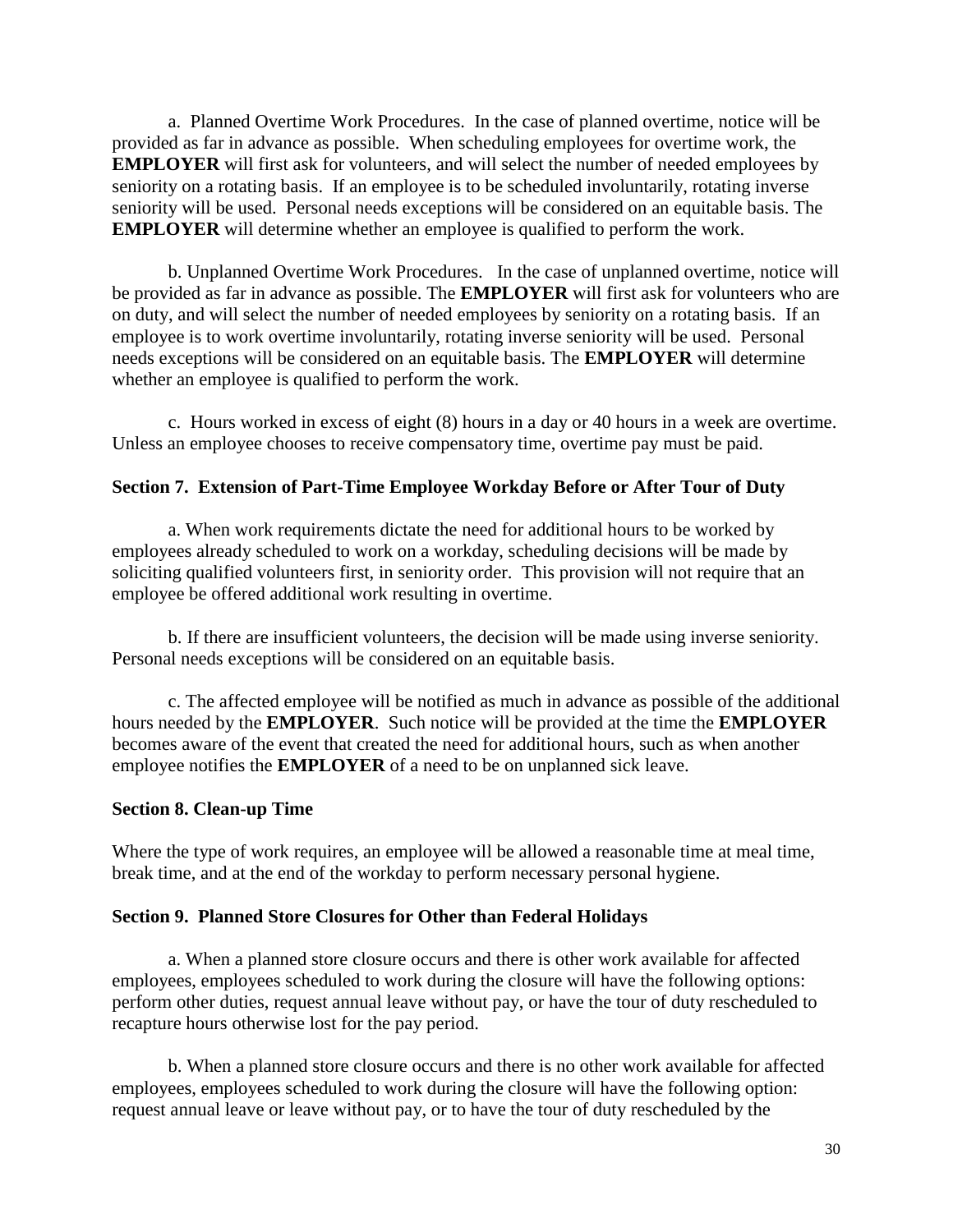**EMPLOYER** to recapture hours otherwise lost for the pay period. If the employee does not elect to request annual leave and the tour of duty cannot be rescheduled to recapture those hours, the employee will be granted administrative leave. If the full work force is not required, the selection process will be Section 7 (a) and (b) above for all employees.

c. The Agency, under this section, will provide notice to the Union within 24 hours of when it becomes aware of closure.

### **Section 10. Federal Holidays**

a. In accordance with 5 USC Section 6103(a), the following are legal public holidays recognized by DeCA:

New Years Day, January 1 Birthday of Martin Luther King, Jr. the third Monday in January George Washington's Birthday, the third Monday in February Memorial Day, the last Monday in May Independence Day, July 4 Labor Day, the first Monday in September Columbus Day, the second Monday in October Veterans Day, November 11 Thanksgiving Day, the fourth Thursday in November Christmas Day, December 25

Additional holidays declared by the Congress or the President will also be recognized.

b. For full-time employees whose basic schedule is Monday through Friday, when the legal, public holiday falls on a Saturday, the Friday preceding it is the day treated as the holiday. If the holiday falls on Sunday, the following Monday is the day treated as the holiday.

c. In accordance with 5 USC 6103(b), the following rules apply:

(1) Part-Time employees who are scheduled to work on a legal public holiday will be paid for that holiday.

(2) Part-Time employees who are not scheduled to work on a legal public holiday will not be entitled to holiday pay.

d. For Part-Time employees prevented from working due to in-lieu-of holiday, the **PARTIES** are encouraged to discuss and if necessary negotiate the following options:

> (1) administrative leave, if approved by the **EMPLOYER** on a holiday-byholiday basis;

> (2) annual leave, accrued compensatory time, leave without pay, or time off award;

(3) reschedule hours within the same pay period to recapture hours otherwise lost;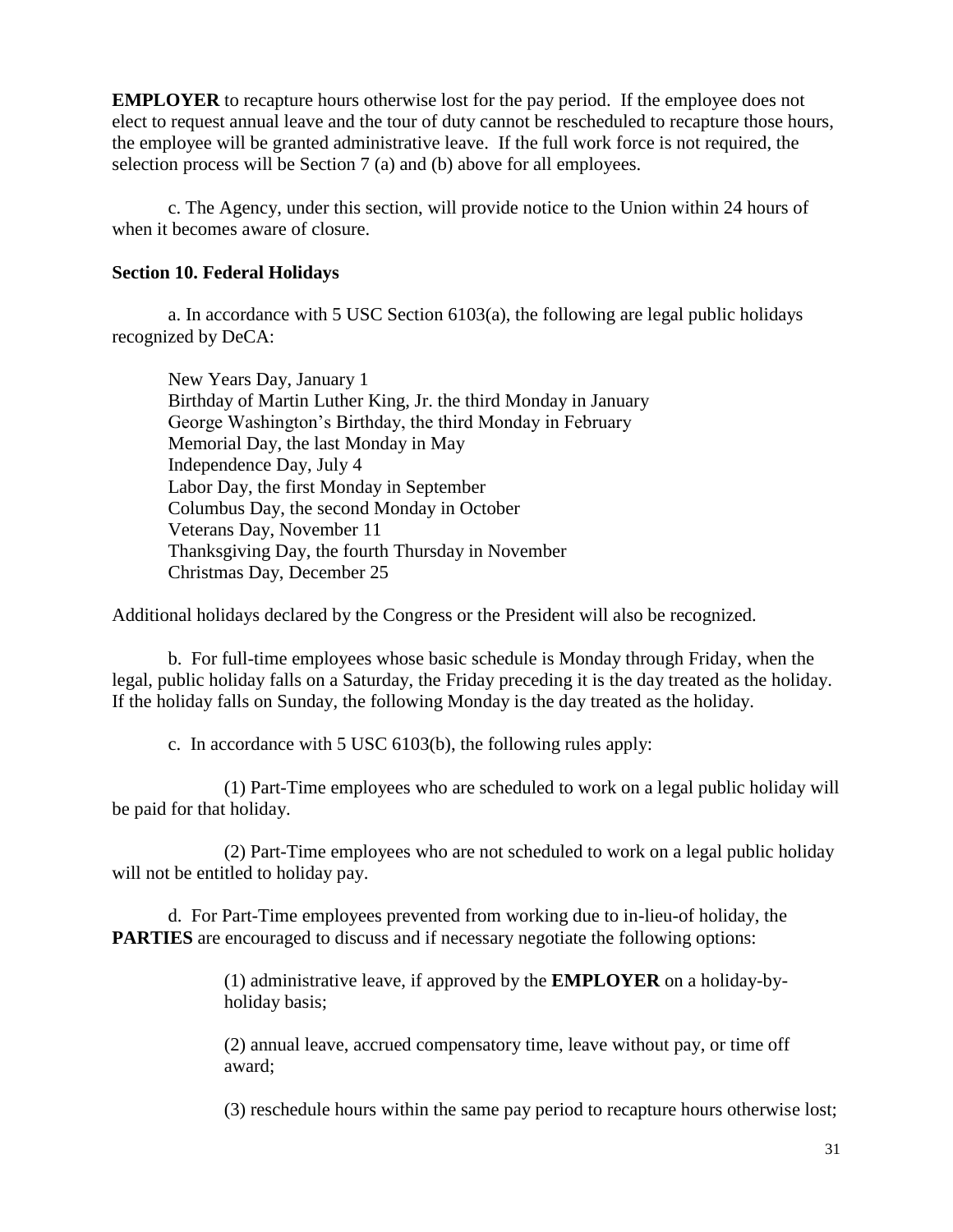or

(4) a combination of the above.

### **Section 11. Daylight Savings**

a. If the employee's tour of duty coincides with daylight savings time and requires working an additional hour, the employee will be paid for the actual hours worked.

b. If the hours worked are less than normal because of daylight savings time, the employee will be on leave or work the additional hour.

### **Section 12. Obtaining and Securing Government Property**

Reasonable time will be allowed at the beginning of the tour of duty, before meals and breaks, and at the end of their tour to prepare or secure government property and equipment used to perform an employee's duty.

### **Section 13. Split Shifts**

Split shifts are not permitted and will not be used.

### **Section 14. Types of Schedules**

a. Full-time employees will be given a fixed schedule. Fixed schedules may consist of different weekly tours of duty but do not vary from pay period to pay period, and may be rotating or non-rotating.

b. Fixed schedules for part-time employees will remain the same at each Commissary, or be established, only where operational needs permit.

c. It is understood that work schedules are subject to change depending on the operational needs of the Employer and/or availability of employees. Such needs as rotating receivers and accommodating light duty needs may affect scheduling. Such cases will not be subject to the provisions of Section 16. The Employer will attempt to keep work schedule changes to a minimum, consistent with operational needs. Personal needs exceptions will be considered on an equitable basis.

#### **Section 15. Alternative Work Schedule (AWS)**

Any AWS implementation or modification will be done consistent with the requirements of the Federal Employees Flexible and Compressed Work Schedules Act.

#### **Section 16. Equitable Distribution of Tours of Duty**

a. All stores, by department, and an employee's title, series and grade, when a Tour of Duty opening arises, SCD-leave will prevail if more than one qualified employee bids/applies on that Tour of Duty. No full-time employee may bid on a part time tour of duty or vice versa nor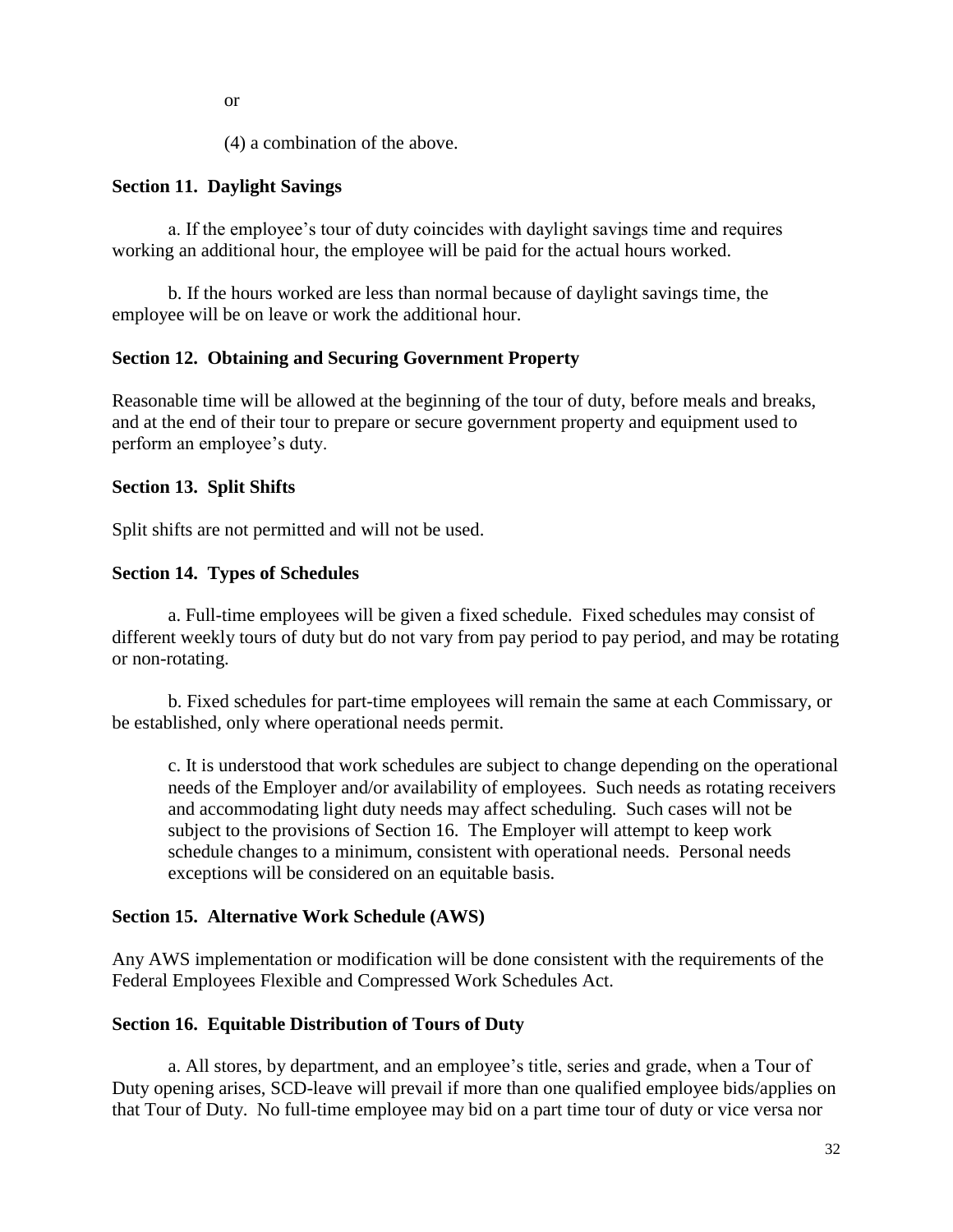may bids be made on unequal part-time tours of duty. If no individual bids on a needed tour of duty, then inverse seniority will be applied. No employee will be required to bid/apply on a Tour of Duty opening.

b. Notification of Tour of Duty openings will be provided to employees and the **UNION.**

#### **Section 17. Pagers**

In accordance with 5 CFR 551.431(a)(1) and (2), an off duty bargaining unit employee who is required to carry and respond to a pager, will be in a standby pay status and will be subject to the following restrictions:

a. The employee is restricted to an Agency's premises, or so close thereto that the employee cannot use the time effectively for his her own purposes; or

b. The employee, although not restricted to the agency's premises:

(1) is restricted to his or her living quarters or designed post duty;

(2) has his or her activities substantially limited; and

(3) is required to remain in a state of readiness to perform work.

# **ARTICLE 12 SAFETY & HEALTH**

### **Section 1. General**

a. Whenever injury is referenced in this article, it means injury or illness. The **EMPLOYER** will provide and maintain safe working conditions and industrial health protection for employees, e.g. ergonomic technology. The **UNION** will encourage all employees to work in a safe manner and report all known health or safety hazards. The **EMPLOYER** will promptly investigate and initiate corrective action on all reported health or safety hazards. No employee shall work or be required to work on or around or operate equipment where it would be unsafe or detrimental to health without proper precautions, protective equipment and safety devices. When an employee, during the course of performance of official duties, believes he or she is exposed to health or safety hazard which presents an imminent danger which may cause death or serious physical harm, said employee shall cease the assigned task in order to immediately contact the nearest available supervisor. The supervisor shall make an evaluation of the situation and, after discussion with appropriate safety personnel, make a decision as to whether work may proceed. Supervisors will not order/require any employee to perform any act that is unsafe or unlawful.

b. The **PARTIES**: Agree to work closely on all safety matters; will be alert for unsafe practices, equipment, working conditions and environmental conditions in all work areas; and will report all observed unsafe or unhealthy conditions to the appropriate supervisor or Safety Officer. The **EMPLOYER** will investigate all safety hazard reports and if necessary, obtain guidance from a safety officer.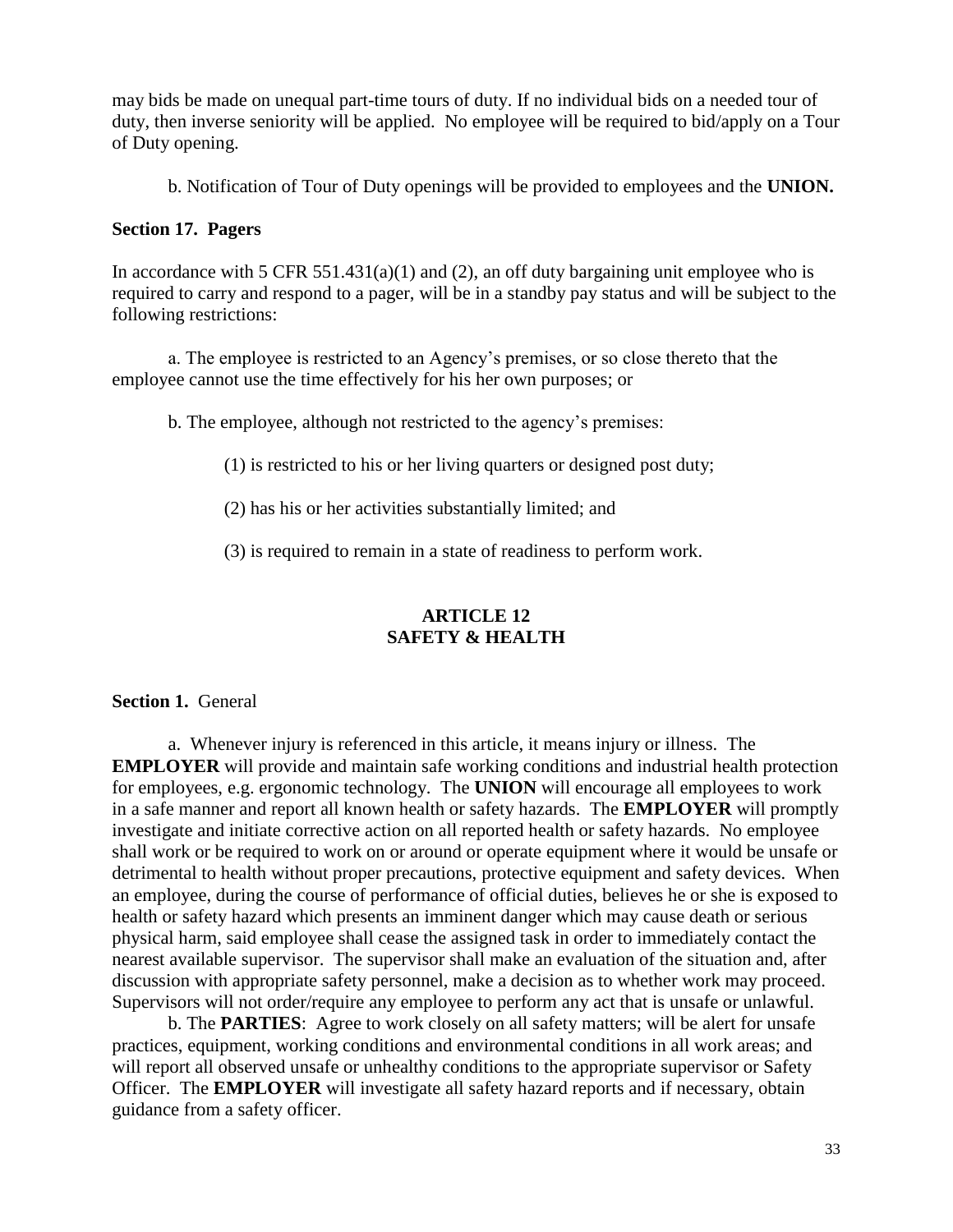#### **Section 2.** On the Job Injuries

a. The **PARTIES** agree that all employees report all accidents and injuries immediately, as required by existing regulation/directive. The **EMPLOYER** will require all supervisors to comply with current regulations/directives and instructions concerning the reporting of accidents and injuries. As required by existing regulations/directives, employees will report all on-the-job injuries, regardless of their severity as soon as possible after becoming aware of the injury. The injury should be reported to their immediate supervisor, but if their immediate supervisor is not available, the injury will be reported to any manager/supervisor. In the event of an injury on the job, the **EMPLOYER** will obtain, and as appropriate, provide emergency medical treatment and transportation. The **EMPLOYER** agrees to notify the **UNION** of any reported "Lost Time" accidents or occupational illnesses that involve bargaining unit employees. This will be done within 24 hours of when the **EMPLOYER** became aware that Lost Time was involved. Consistent with the Privacy Act, such notification will include name of bargaining unit employee, circumstances, nature of injury sustained by the employees.

b. The **EMPLOYER** will supply the appropriate forms to the employee for completion and return. The **EMPLOYER** will advise and assist the employee in filing the applicable compensation forms. The **EMPLOYER** will ensure the completed forms are processed and promptly forwarded to the servicing Human Resources Office

### **Section 3.** Light Duty

a. Employees unable to perform their assigned tasks due to injury or illness on or off the job may request light duty. Employees must furnish a statement from a medical authority providing information related to their limitations and the length of time limitations are expected to last.

b. The **EMPLOYER** agrees to consider assigning the injured employee to light duty when such need is substantiated by a doctor's certificate and such work is available.

c. Employees working light duty may be required to work a schedule other than their normal schedule in order to perform the light duty available.

#### **Section 4.** Protective Equipment/Clothing:

The **EMPLOYER** shall furnish protective equipment/clothing for employees engaged in work that requires such equipment/clothing as prescribed by DeCA and federal directives. The nature of the duties, not the frequency, dictates the requirement for the equipment/clothing. WG employees in the Meat Departments will be given butcher white pants in stores that employees desire to wear these. Cleaning, repair and replacement of such issued equipment/ clothing will be provided by the **EMPLOYER** as needed. The employees will be trained on the proper use and care of all safety equipment. Training will be properly documented and put in employees' files.

#### **Section 5.** Safety Council

The **PARTIES** agree that the **UNION** is entitled to one representative and one alternate representative on the Safety Council. **UNION** representatives will have the full rights and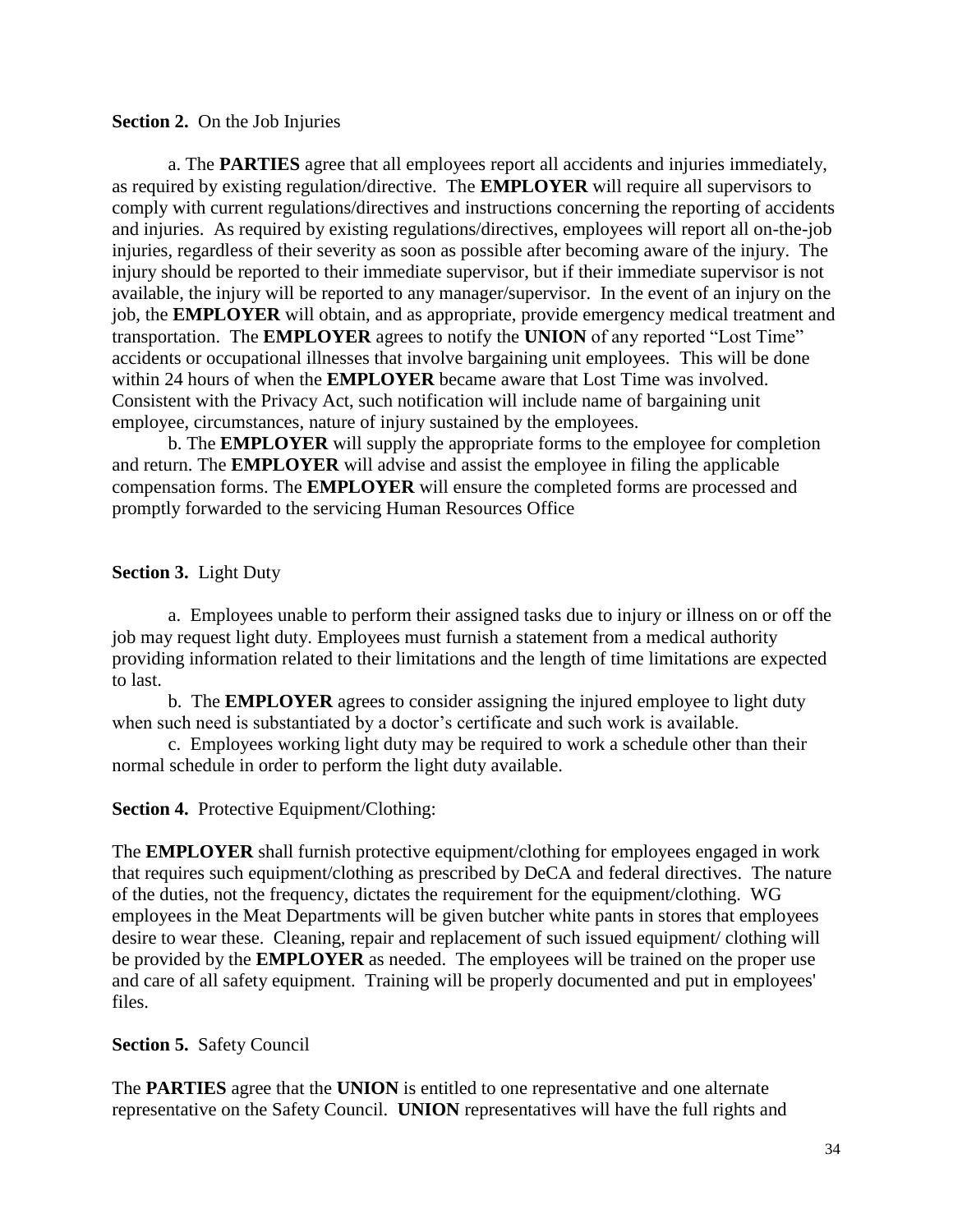privileges of other members.

**Section 6.** Assistance in Lifting Heavy Items

No employee will be required to lift or move any object when there is reasonable possibility that an injury would occur. Employees will receive training on proper lifting techniques.

### **Section 7.** Adverse Weather Conditions

a. Installation weather plans are unique to each location and the local Installation Commander determines installation closure.

b. All employees will be notified of what procedures will be in each store for inclement weather.

c. The **EMPLOYER** will notify the commissary **UNION** Representative of the announced impending installation closure at the time of notification from the installation commander. Liberal leave policy will be in effect during adverse weather conditions.

d. Proactive dialogue between the Installation Commander, **UNION** and Commissary management should be established to develop procedures for adverse weather conditions.

## **ARTICLE 13 UNIFORMS, TOOLS, AND EQUIPMENT**

The **EMPLOYER** agrees to provide, clean and replace all special tools, clothing and equipment which the **EMPLOYER** requires bargaining unit employees to use in performing their assigned duties.

## **ARTICLE 14 SECURITY**

**Section 1**. Employee Lockers

a. The **EMPLOYER**, upon request, will furnish store and warehouse employees a locker. The contents of the locker are not to be thought of as private or free from inspection.

b. Employees may provide a lock for their own locker.

c. **EMPLOYER** will inspect the employees' lockers as needed to ensure compliance with directives for security, sanitation, health, safety, and property accountability. When possible, the employee will be allowed to observe the inspection. If the employee is not available, and there is a compelling need to open the locker, the inspecting manager must have a witness.

d. Other than spot checks or for emergency sanitation or safety reasons, the union representative and the employees will be given two weeks' notice, when possible, of the requirement to remove items from their lockers.

## **Section 2**. Spot Checks

a. In accordance with internal security policy, the **EMPLOYER** has the right to make unannounced random spot checks of employee hand-carried items. The notice of unannounced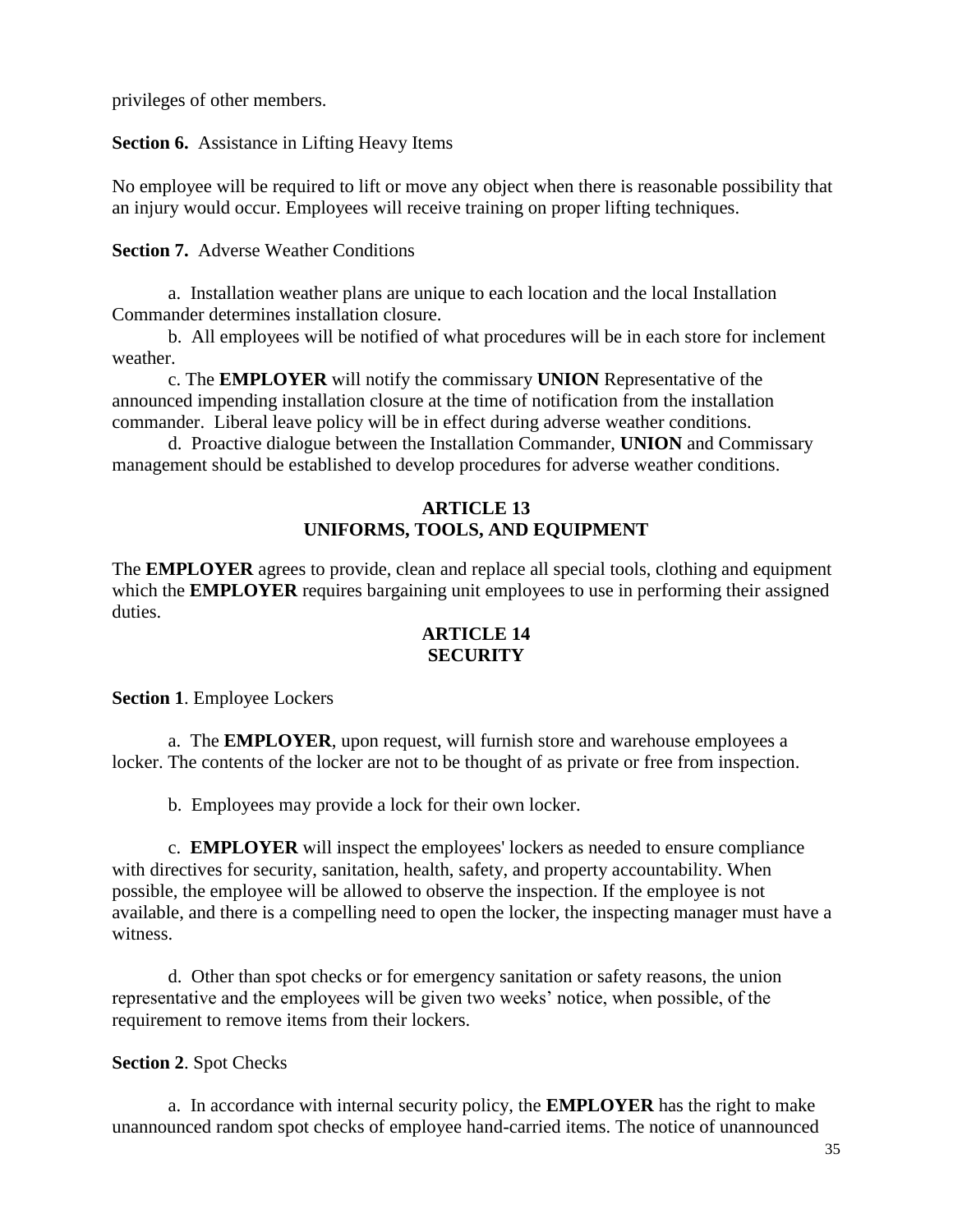spot-checks will be posted on employee bulletin boards.

b. The **UNION** will have the opportunity to observe such spot checks, but no advance notice will be provided. The Employer will make reasonable efforts to release a union representative but the absence of the **UNION** does not negate **EMPLOYER'S** right to proceed with the spot check. In such cases, the Union will be notified after the spot check has been conducted.

c. On request, the **UNION** will be provided a copy of the Memorandum of Record authorizing a particular spot check, after it has been conducted. Procedures for spot checks must be related to an internal security purpose.

**Section 3.** Closed Circuit Television (CCTV)

A notice will be posted in stores where overt surveillance is in use. Where overt closed circuit television (CCTV) is not in use, the local will be notified prior to the installation and will be provided the opportunity to bargain consistent with law. Upon request, the union will be provided relevant parts of the CCTV tape relied upon to support the proposed disciplinary/adverse action.

**Section 4.** Employees are not permitted to engage in surreptitious recording of any kind (DeCA) HR Policy 50-09).

### **ARTICLE 15 EMPLOYEE PARKING**

**Section 1.** Employee parking areas will be provided by the employer and located as close to the assigned work area as feasible, considering security, safety and customer convenience.

**Section 2.** Handicapped employee parking will be properly marked and as close to the employee's assigned work as possible.

**Section 3.** Employee parking areas will be properly illuminated.

**Section 4.** If a change is made to employee parking at Commissaries, the Employer will notify the Union.

## **ARTICLE 16 INMATE LABOR**

Inmate labor will be used in accordance with Title 18, U.S. Code. Where inmate labor is used, all employees will be oriented to the inmate labor program and the do's and don'ts that apply to bargaining unit employees will be posted. Working with inmates will only be done by properly trained employees on a volunteer basis. If insufficient volunteers are available the work will be distributed on a fair and equitable basis.

### **ARTICLE 17 CUSTODIAL DUTIES**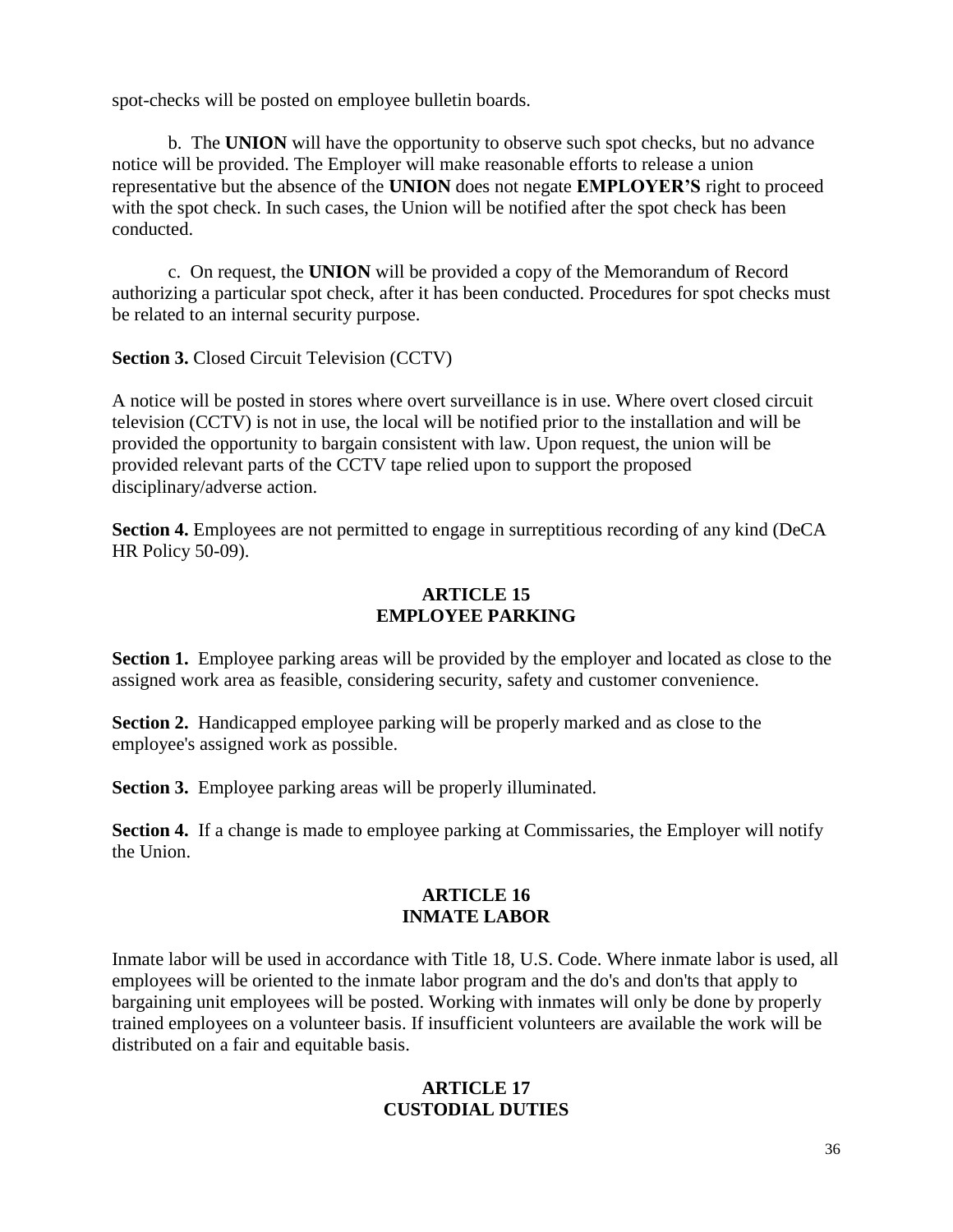Employees are individually responsible for the cleaning and/or sanitation of their immediate work area as required. Custodial duties, if required and not in the Position Description, will be rotated fairly and equitably.

#### **ARTICLE 18 SMOKING**

**Section 1.** Outdoor smoking areas that offer reasonable protection from the elements (weather) will be provided for employees. Areas where smoking is permitted will be properly identified.

**Section 2.** Rest breaks will be consistent as between smokers and non-smokers.

**Section 3.** Smoking cessation classes that are available at the installation will be provided during duty time to those employees who wish to stop smoking. If such classes are not available at the installation, information about off-base smoking cessation classes will be provided.

## **ARTICLE 19 EMPLOYEE TRAINING**

**Section 1.** The **PARTIES** agree that it is mutually beneficial to have a well-trained workforce. The employees may inform their supervisor of any training needs they feel relates to their work assignments. The **EMPLOYER**, in identifying training needs, shall take such information in consideration. In order to encourage employee career development and improve job skills the agency will make available training/education information. To enhance DeCA's ability to survive and grow and the employee's development, training will be fair and equitable and designed to meet future needs. The **EMPLOYER** will identify its training needs and will select employees for training based on its relevance to the employee's current job. Training will be provided on new technology as required and/or needed.

**Section 2.** An Individual Development Plan (IDP) will be developed jointly by the employee and the **EMPLOYER** for each employee within the first 12 months of this agreement or subsequent employment and reviewed annually. The primary emphasis of the plans will be: first, to address skills needed by employees in their current positions; second, to prepare them for new career opportunities which may come available as a result of organizational restructuring or re-engineering of the positions of the Agency; and, third, to address skills needed for advancement beyond their current grade levels. Each plan shall establish a series of milestones and shall state the responsibilities of each **PARTY** to realize such milestones. The IDP will be maintained in the Supervisory Work Folder (SWF).

**Section 3.** The availability of training opportunities will be communicated to employees and the **UNION** in a timely manner. The **PARTIES** agree that employee self-development should be encouraged, therefore, information regarding training opportunities such as correspondence courses, and training/education opportunities through the installation education center. Schedule accommodation may be used to encourage self-development where possible.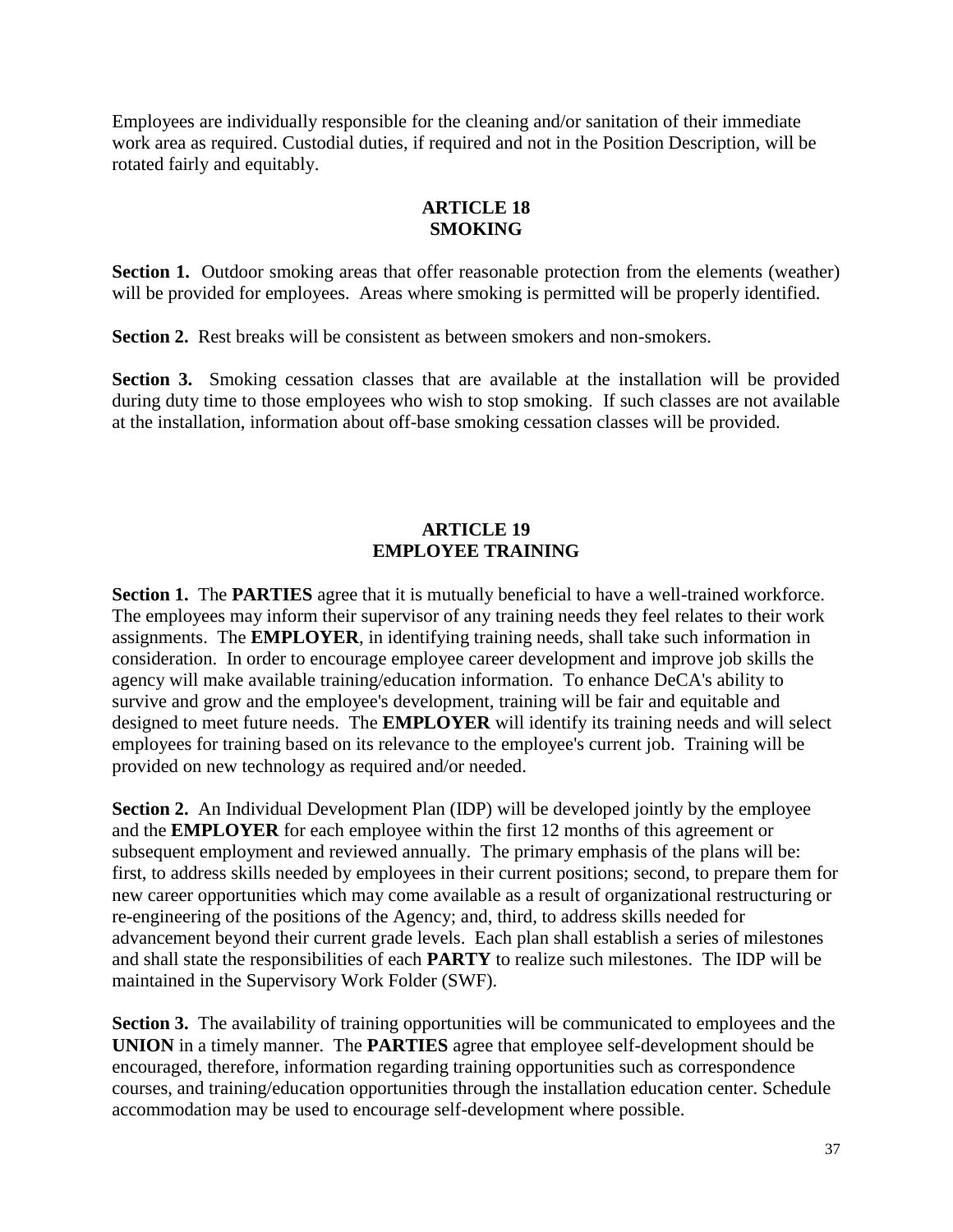**Section 4.** All employees will be selected for training based on employee/organization need, employee requests and relevance to current position will be considered and management will make the final selection. The decisions regarding selection or non-selection for training will be communicated to employees and the **UNION** in a timely manner.

**Section 5.** Employee training will be documented by entry in both signed Supervisory Work Folder (SWF) and Official Personnel Folder (OPF) by means of DD 1556s, training certificates, diplomas, transcripts, signed memoranda outlining on-the-job training (OJT) and supplemental experience forms; e.g. job application continuation form. The employee is responsible for providing documentation of training to the supervisor for inclusion in the SWF. Employee is encouraged to keep a copy of all training documentation and periodically review for accuracy. It is the employee's responsibility to ensure their record of training is current and accurate.

**Section 6.** Training from an external source will carry equal weight as training from peer trainers.

**Section 7.** Agency directed training will be funded by the Agency. Other training costs will be shared by the agency and the employee, if approved by the proper approving authority.

**Section 8.** New employees will receive orientation not later than two weeks after reporting to duty.

## **ARTICLE 20 EMPLOYEE TRAVEL**

Insofar as practicable, TDY travel will be scheduled within the employee's regularly scheduled tour of duty.

Travel will be paid in accordance with the Joint Travel Regulations.

## **ARTICLE 21 EMPLOYEE - SUPERVISOR COMMUNICATION**

**Section 1.** Each employee will be advised of their appropriate chain of command and subsequent changes within their store.

**Section 2.** It is highly recommended that both management and employees follow the chain of command.

**Section 3**. Consistent with official need to know, employee-supervisor confidentiality will be maintained.

## **ARTICLE 22 ANNUAL LEAVE**

**Section 1. General Provisions**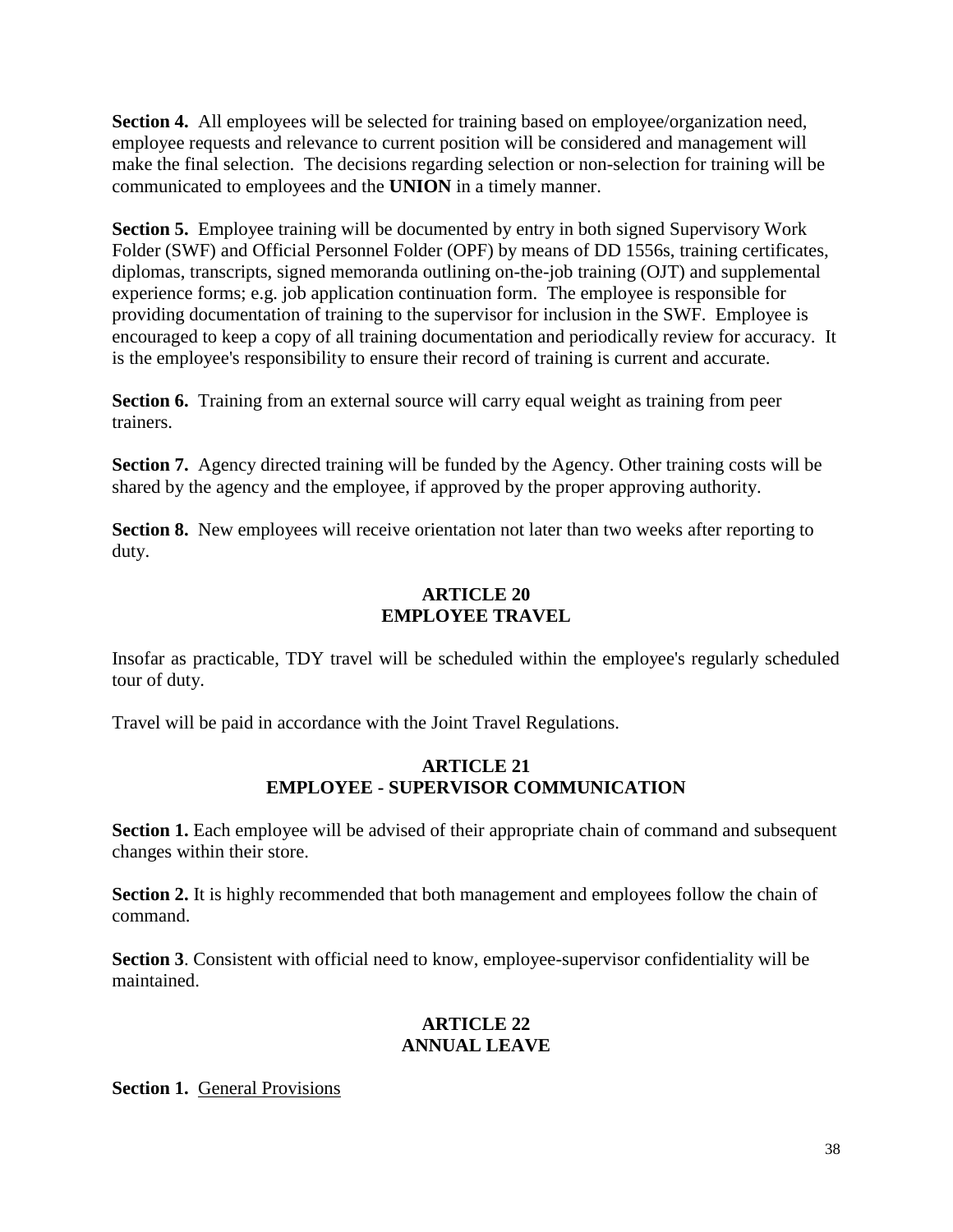Employees accrue and have a right to use accrued annual leave in accordance with applicable laws and regulations and this agreement. The determination as to the time and amount of leave granted at any specific time is made by the supervisor, considering such factors as workload, staffing, and training requirements, and employee's desires as determining factors. The minimum charge for annual leave is 15 minutes with additional charges in multiples thereof. It is the employee's responsibility to request annual leave in advance from the supervisor. When an employee is required to submit a DeCAF 50-63 (formerly SF71), Request for Leave or Approved Absence, in advance, it will be returned expeditiously, normally within 48 hours, to the employee, indicating the supervisor's approval/disapproval and the reason(s) for disapproval. Supervisors will expeditiously inform employees of their approval/disapproval of advance requests for annual leave. The **EMPLOYER** will provide each employee the opportunity to use all accrued annual leave in order to avoid forfeiture. Prior to October each year, all use or lose leave will be scheduled for use by end of the leave year. The supervisor will not cancel or modify previously approved leave except for unforeseen circumstances. The reason(s) will be explained to the employee. Employees may request annual leave for any duration, for any time and in any pattern they desire. No arbitrary or capricious restraints will be established to restrict when leave may be requested.

#### **Section 2.** Annual Leave Plan

Employees will submit their annual leave plan on DeCA Form 30-14 by 1 February of each year to identify employees' annual leave desires and to resolve conflicts among employees' annual leave plans. The plan will be reviewed and a decision regarding the planner will be returned to the employee by 1 March. It is understood that the annual leave plan does not constitute final approval of annual leave, but supervisors will make reasonable efforts to accommodate employees' vacation decisions consistent with workload and staffing needs. Therefore, it is the employee's responsibility to submit the proper leave request form and ensure that leave is approved prior to taking the requested leave. Seniority based on SCD-Leave will be used when a conflict occurs. Annual leave planner provisions in effect will stay in effect unless change through local negotiations. Once an employee has made the selection, he/she shall not be permitted to change the selection if such action infringes upon the choice of another employee.

#### **Section 3.** Unplanned Leave

Unplanned leave requests will be submitted as soon as the need for leave is known. The supervisor will respond within three (3) working days from the date of the request, or as much notice that was provided to the supervisor, allowing time for the supervisor to make a decision. Unplanned leave will be on a first come, first served basis.

#### **Section 4.** Emergency Annual Leave

When emergencies or unforeseen circumstances arise, requiring the use of annual leave that has not been approved in advance, the approval of annual leave cannot be presumed by the employee. If an employee is unable to report for duty due to an emergency, they must notify their supervisor prior to the beginning of the shift unless compelling circumstances prevent this. If additional information is required, the supervisor may withhold the decision on approval or disapproval of annual leave for emergency reasons until the return of the employee to duty.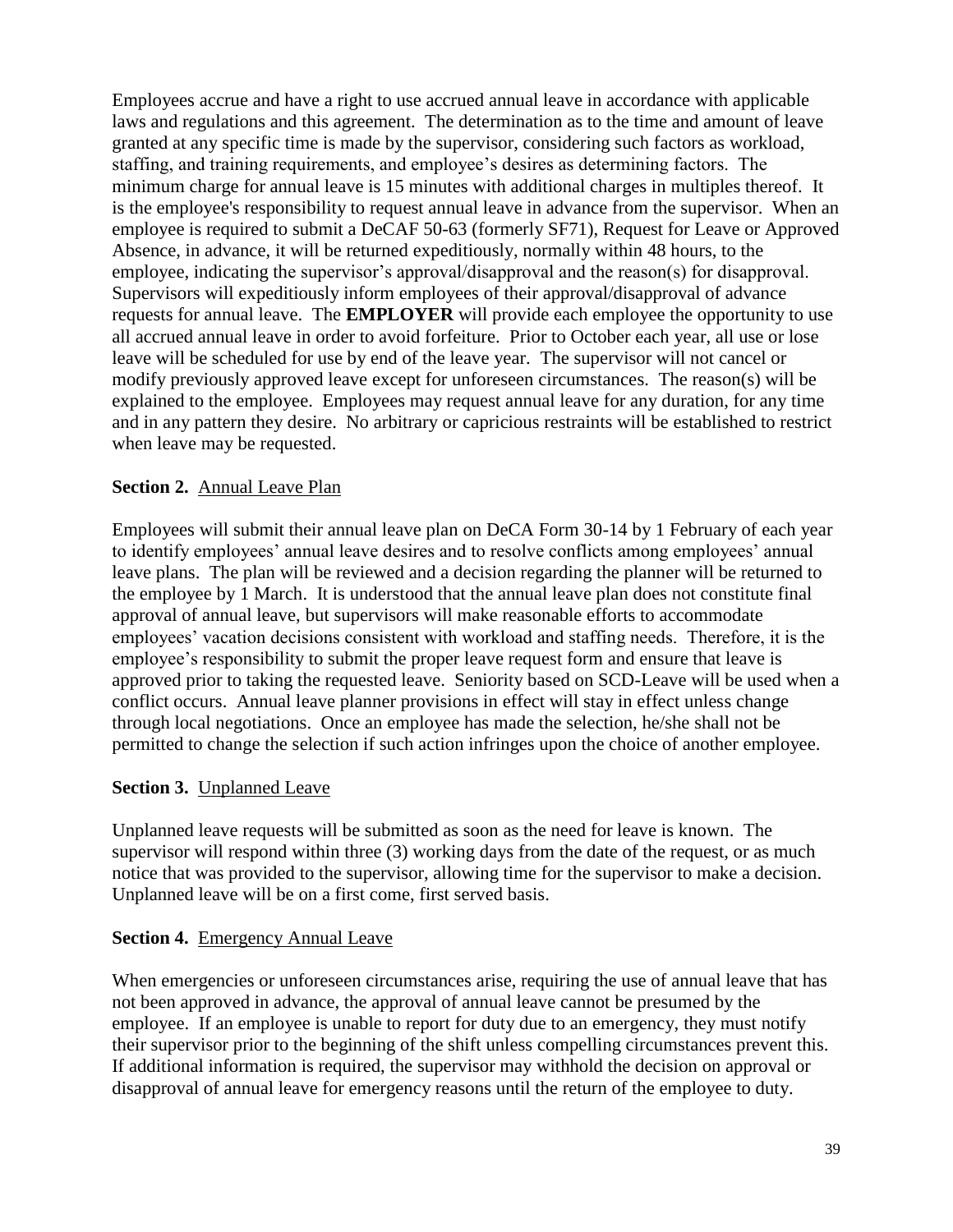#### **Section 5.** Forfeited Leave

Forfeited leave, due to no fault of the employee, will be restored in accordance with appropriate regulations.

#### **Section 6.** Leave Transfer Program

Annual leave may be donated to specify employees in accordance with the Agency annual leave transfer program.

#### **Section 7.** Advanced Annual Leave

Requests for advanced annual leave will be submitted in writing to the supervisor. Final approval authority will be made at the appropriate level. When the decision is made, the supervisor will notify the employee within two (2) workdays. Advance leave may be granted up to the number of hours the employee will accrue within the remaining leave year**. EMPLOYER** will consider request for advanced annual leave fairly and objectively on a case-by-case basis.

#### **Section 8.** Annual Leave for Internal **UNION** Functions

Management may approve annual leave when **UNION** officials need leave for internal **UNION** functions.

## **ARTICLE 23 FAMILY AND MEDICAL LEAVE (FMLA)**

Requests for leave under this Article must specify the leave requested is FMLA and will be in writing, in advance when possible. Use of the DeCAF 50-63 (formerly SF71) is an acceptable method of written request.

#### **Section 1.** Family and Medical Leave Act of 1993

a. Pursuant to the Family and Medical Leave Act (FMLA) and its implementing regulations, an eligible employee who has completed at least 12 months of service as an employee shall be entitled to a total of 12 administrative workweeks of leave without pay (LWOP) during any 12-month period for one or more of the following reasons:

- 1. The birth of a son or daughter of the employee and the care of such son or daughter.
- 2. The placement of a son or daughter with the employee for adoption or foster care.
- 3. The care of a spouse, son, daughter, or parent of the employee who has a serious health condition.
- 4. A serious health condition of the employee that makes the employee unable to perform the essential functions of his or her position.

b.If leave taken under this Act is foreseeable based on an expected birth, placement for adoption or foster care or planned medical treatment, the employee shall provide notice to the **EMPLOYER** of his or her intention to take leave not less than 30 days before the date the leave is to begin. If the date of the circumstances requires leave to begin within 30 days, the employee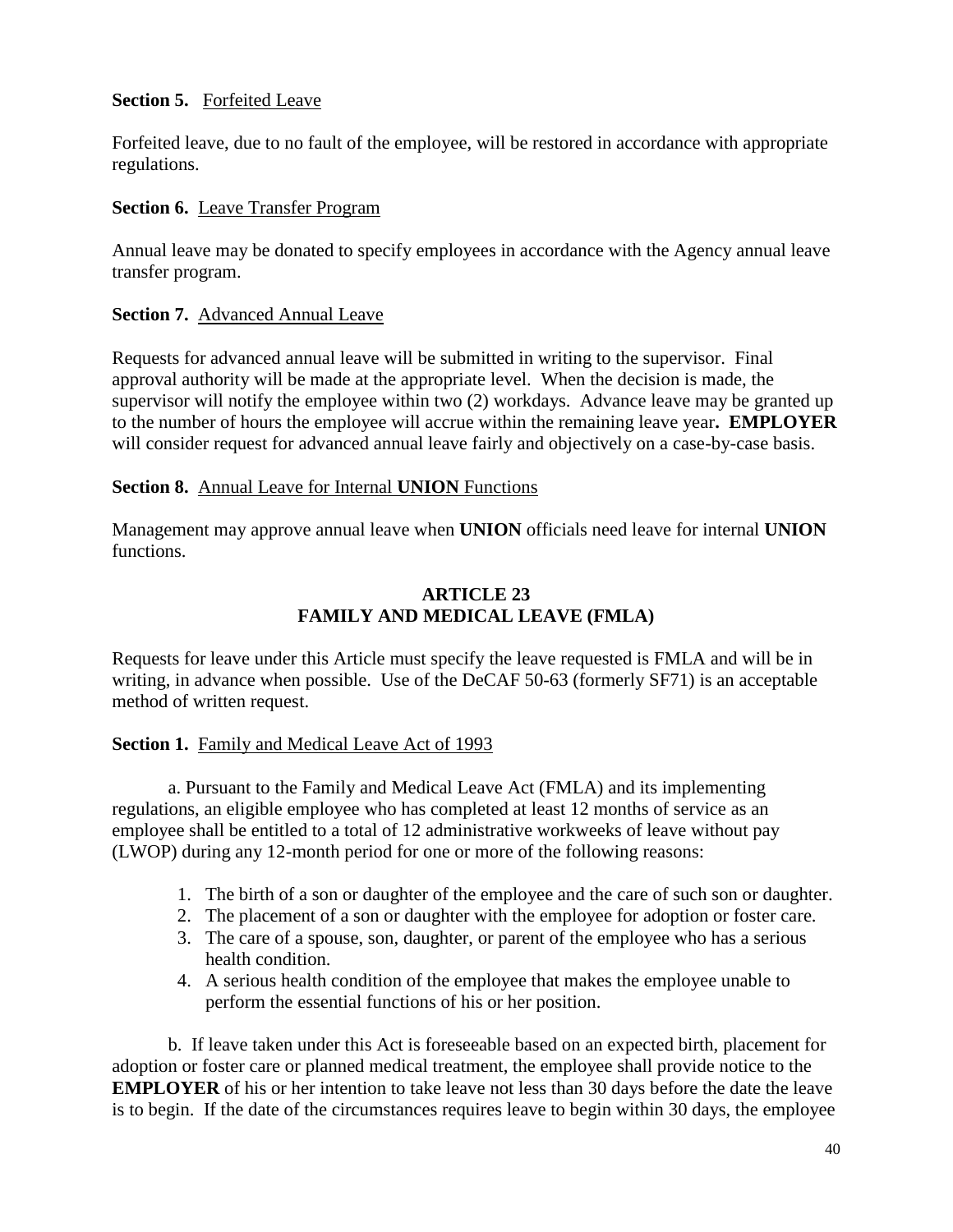shall provide such notice as is practicable.

c.An employee can substitute accrued annual or sick leave, consistent with current laws and regulation, for any part or all of the 12 week unpaid leave entitlement in Section a, above. Employees are entitled to a total of 12 weeks of sick leave each leave year for all family care purposes (Federal Employees Family Friendly Leave Act (FEFFLA) and FMLA). Therefore, sick leave that can be substituted is reduced by any sick leave taken in a leave calendar year for family medical care under FEFFLA.

d.If the need for leave taken under this Act is foreseeable based on planned medical treatment, the employee shall consult with the **EMPLOYER** and make a reasonable effort to schedule medical treatment so as not to unduly disrupt the **EMPLOYER'S** operations, subject to the approval of the health care provider.

e. An employee may be required to provide acceptable medical documentation as provided by the law. In the case of FMLA leave under section 1a (3) or (4) above, this documentation is DOL Form WH 380, Certification of Health Care Provider, or the equivalent.

f.An employee who takes FMLA leave is entitled to continue their health benefits coverage. An employee may pay the employee share of the premiums on a current basis or pay upon their return to work.

g. An employee who takes FMLA is entitled to be returned to the same or equivalent position, with equivalent benefits, pay status, and other terms and conditions of employment.

#### **ARTICLE 24 SICK LEAVE**

**Section 1.** Employees will earn sick leave in accordance with applicable statutes and regulations. Sick leave will be charged in one-quarter (1/4) hour increments. The **EMPLOYER** and the **UNION** recognize the importance of sick leave and the obligation of the employee, as well as the advantage to the employee to utilize it only when incapacitated for duty by sickness, injury, or other valid reasons. The **PARTIES** agree to jointly encourage employees to conserve such leave so that it will be available to the employees in the event of an extended illness and to increase the retirement benefits of Civil Service Retirement System (CSRS) employees

**Note:** Sections 2-10 of this Article refer to the usual situations for sick leave use. Section 2 also refers to sick leave for adoption purposes. Section 11 refers to the use of sick leave under the Federal Employees Family Friendly provisions.

**Section 2.** Sick leave will be administered in accordance with 5 CFR 630.401 and this Article.

a. The **EMPLOYER** may grant sick leave to an employee when the employee: (1) receives medical, dental, or optical examination or treatment; (2) is incapacitated for the performance of duties by physical or mental illness, injury, pregnancy, or childbirth; (3) provides care for a family member who is incapacitated as the result of physical or mental illness, injury, pregnancy, childbirth, or who receives medical, dental, or optical examination or treatment; (4) makes funeral arrangements necessitated by the death of a family member or attends the funeral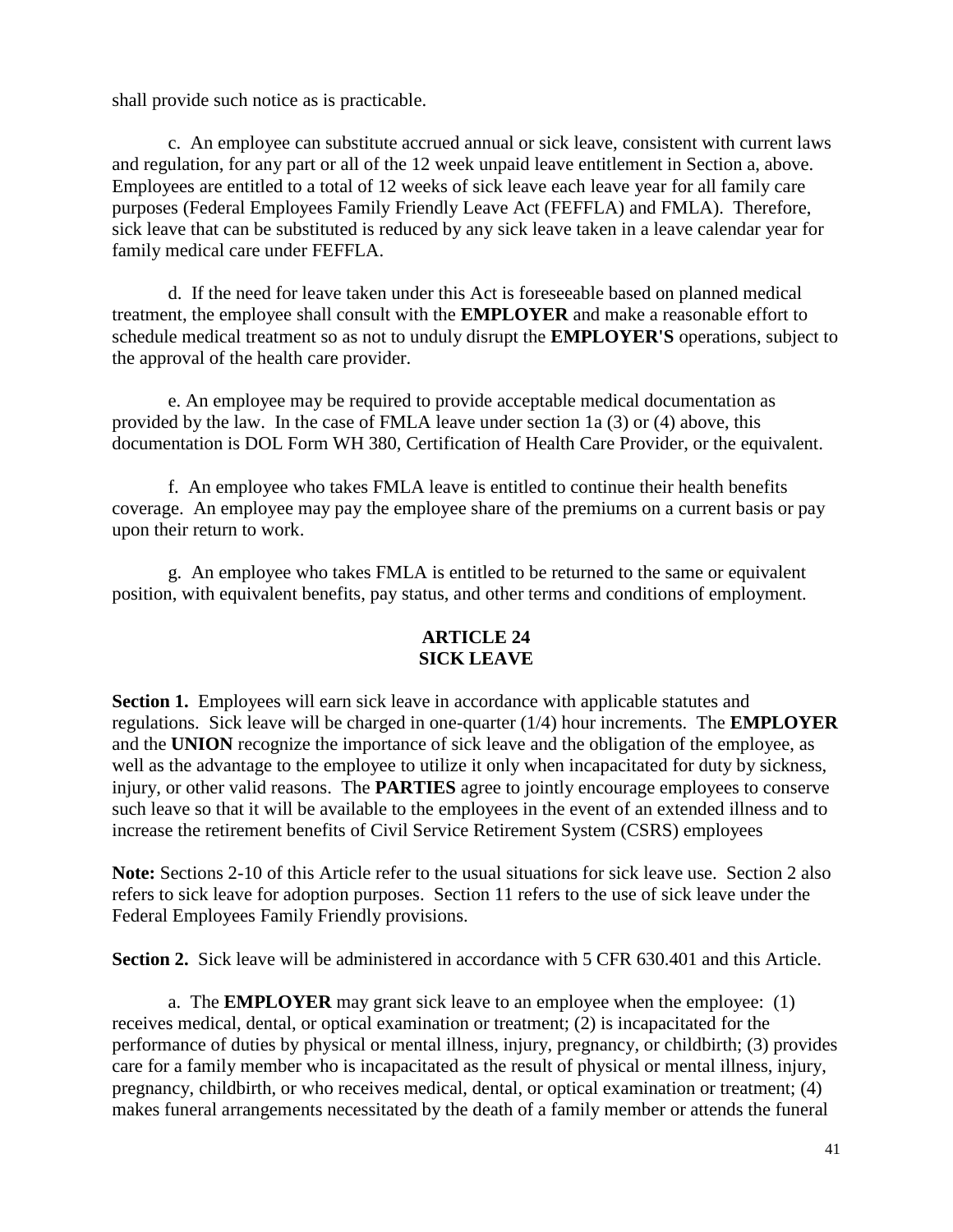of a family member; (5) would, as determined by the health authorities having jurisdiction or by a health care provider, jeopardize the health of others by his or her presence on the job because of exposure to a communicable disease; (6) must be absent from duty for purposes relating to the adoption of a child, including appointments with adoption agencies, social workers, and attorneys; court proceedings; required travel; and any other activities necessary to allow the adoption to proceed; or (7) provides care for a family member with a serious health condition.

b. When sick leave is requested for medical, dental or optical examination or treatment it will normally be granted. The employee will request the sick leave in writing (DeCAF 50-63) [formerly SF71]) at least one week in advance if the employee has that much notice of the examination or treatment. The **EMPLOYER** will provide a prompt written response on the same form.

#### **Section 3.** Sick Leave Notification

a. Employees have the responsibility to assure that the supervisor is notified of their need for unplanned sick leave. The employee will make the notification personally, unless the degree of injury or illness prevents it.

b. Notification will be provided prior to the start of the tour of duty. In cases where the degree of injury or illness prevents it, notification will be made as soon as possible. Such employee's notification does not in itself constitute approval of sick leave.

c. The **EMPLOYER** will provide a method to receive the notification, which will include the name and telephone number of appropriate officials to whom to report. When reporting, the employee shall furnish the reason for the absence and the estimated duration. The employee will notify the immediate supervisor. If the immediate supervisor is not available, an on-duty supervisor will be notified. If no supervisor is on duty, the employee will notify another on-duty employee in the same department, if possible.

**Section 4.** Employees will be required to furnish acceptable evidence (medical certificate - 5 CFR 630.201) to substantiate a request for approval of sick leave if sick leave exceeds three (3) consecutive workdays. If the employee did not consult a medical practitioner, he/she may provide a signed self-certification statement, except for an employee under the sick leave abuse requirement. The **EMPLOYER** reserves the right to accept or reject the employee's statement of self-certification for reasonable cause. Low sick leave balance in and of itself is not reasonable cause.

**Section 5.** Employees will not be required to furnish a medical certificate to substantiate a request for approval of sick leave for periods of three (3) consecutive workdays or less. However, employees may be required to provide a medical certificate for less than three (3) consecutive workdays if they are under sick leave abuse requirements or there is reason to believe the employee is abusing/misusing sick leave privileges.

#### **Section 6.** Sick Leave Abuse

a. Where the **EMPLOYER** has reasonable grounds to question whether an employee is properly using sick leave (for example, when sick leave is used in unusual patterns or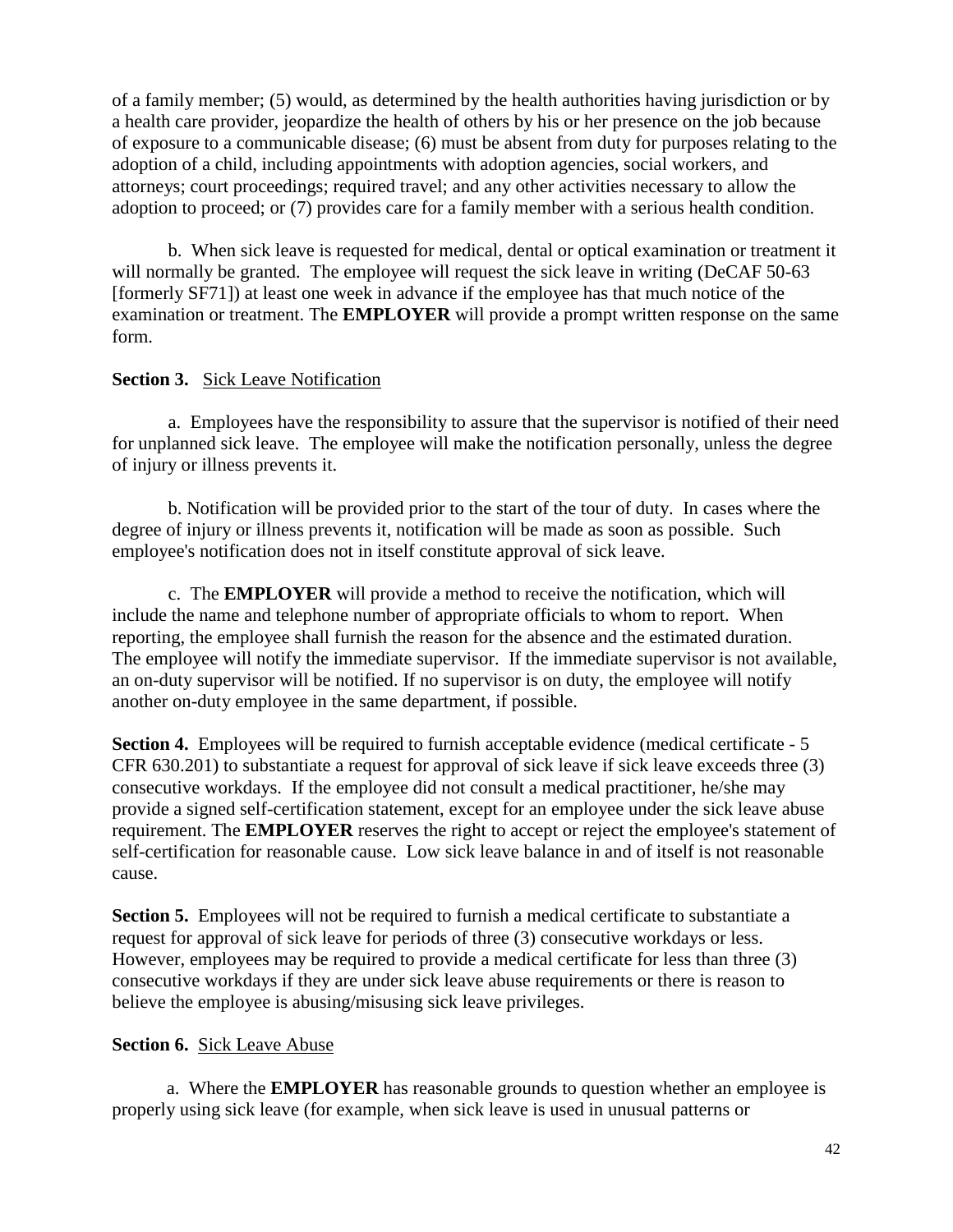circumstances), the **EMPLOYER** will inquire further into the matter and ask the employee to explain.

b. Failure to provide an acceptable explanation may result in the employee receiving verbal or written notice requiring them to furnish acceptable medical documentation for the initial and each subsequent absence, due to illness or incapacitation for duty, regardless of duration. Verbal notification will be confirmed in writing and provided to the employee. Any such notice will describe the patterns or circumstances that led to its issuance. The notice will state that, for a period not to exceed six (6) months, no request for sick leave, or other leave in lieu of sick leave, will be approved unless supported by a medical certificate.

**Section 7.** Employees who are not subject to the restrictions of sick leave abuse will not be required to furnish a medical certificate on a continuing basis if the employee suffers from a chronic condition that does not necessarily require medical treatment although absence from work may be necessary and the employee has previously furnished medical certification of the chronic condition. The **EMPLOYER** may periodically require further medical certification to substantiate an employee's continued use of this provision. However, the **EMPLOYER** will not ordinarily require the employee to provide further certification for the period covered by medical certification already on file with the **EMPLOYER**.

**Section 8.** As an appropriate arrangement for employees under 5 USC 7106(b)(3), an employee may request up to 240 hours advanced sick leave. Advanced sick leave approval will be at the appropriate level. An employee who is under a sick leave abuse requirement, may or may not be granted advance sick leave. For other employees, advanced sick leave will be given when all of the following conditions are met:

a. The employee is eligible to earn sick leave.

b. There is no reason to believe the employee will not return to work after having used the leave.

c. The employee has provided acceptable medical documentation of the need for advanced sick leave.

d. There is reason to believe that the employee will accrue enough sick leave to pay the advance back.

**Section 9.** The **EMPLOYER** will treat, as confidential, any medical information given by an employee in support of a request for sick leave. The **EMPLOYER** may disclose such information subject to its Privacy Act obligations for work related reasons on a need-to-know basis only.

**Section 10.** When absence for sick leave purposes has been approved, the payroll system default charge of Leave Without Pay (LWOP) will apply if there is not enough paid leave. Management may change Leave Without Pay to Absent Without Leave (AWOL) if leave is disapproved.

#### **Section 11.**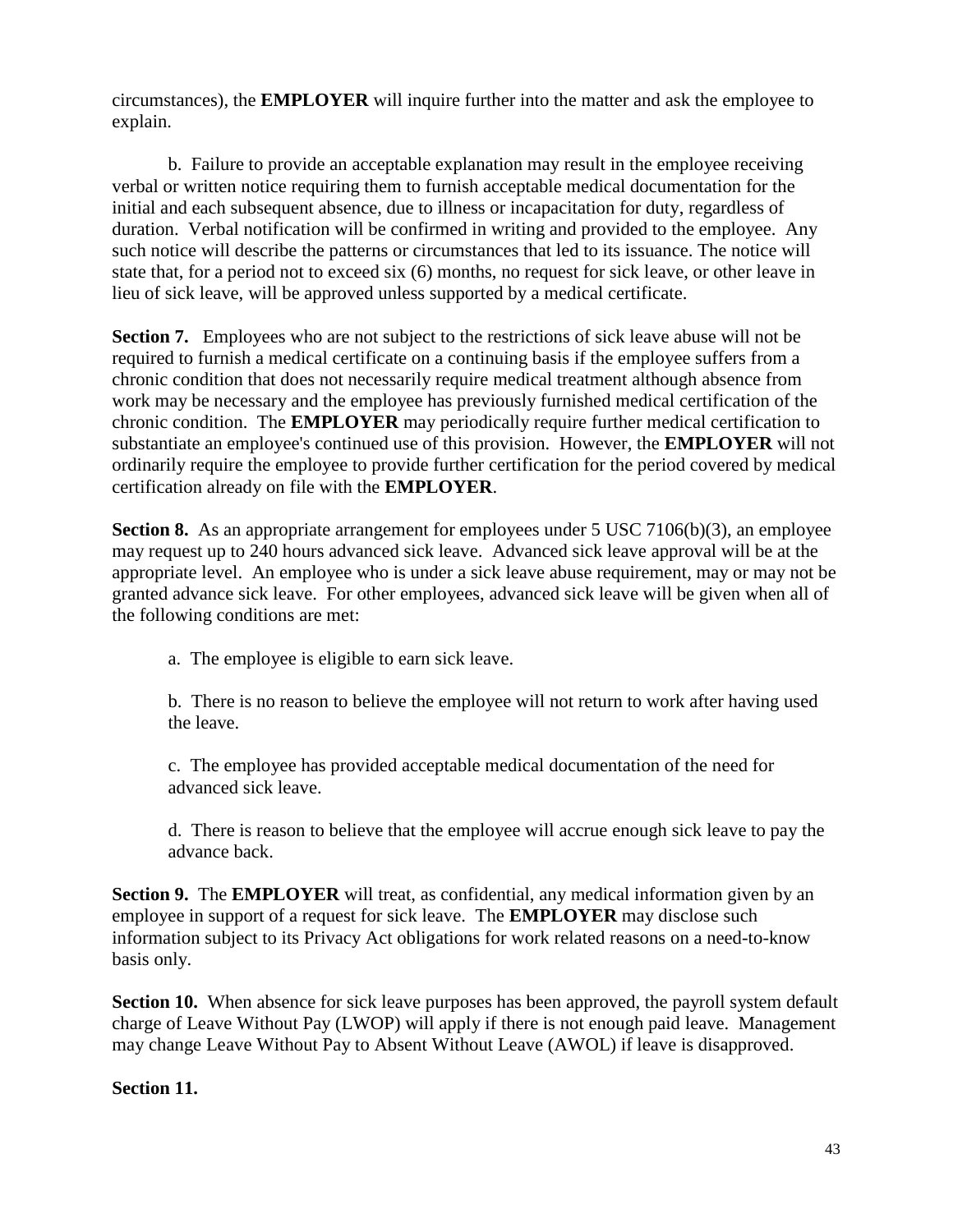a. A covered full-time employee may use 40 hours of sick leave each year to care for a family member's general health or bereavement. An employee is entitled to use an additional 64 hours per leave year provided the employee maintains a balance of at least 80 hours of sick leave.

b. Full-time employees are entitled to use up to 12 administrative workweeks (480) hours of sick leave each year to care for a family member's serious medical condition.

c. Full-time employees are entitled to a total of 12 weeks (480 hours) of sick leave each year for all family care purposes as described in a. and b. above.

d. Part-time employees may also use sick leave for these purposes. The amount of sick leave permitted under the Act is pro-rated in proportion to the average number of hours of work in the employee's scheduled tour of duty each week.

e. Family member is defined as:

- Spouses, and parents thereof;
- Children, including adopted children and spouses thereof;
- Parents;
- Brothers and sisters, and spouses thereof; and
- Any individual related by blood or affinity whose close association with the employee is the equivalent of a family relationship.
- f. Documentation for sick leave under this section is:
	- 1. For serious medical condition: DOL Form WH 380 (which will be provided by the **EMPLOYER** upon request), or equivalent information.
	- 2. For bereavement: a newspaper notice (obituary), funeral home documentation, or a death certificate.
	- 3. For general health condition: a DeCAF 50-63 and additional documentation for an absence in excess of three consecutive workdays.

## **ARTICLE 25 ADMINISTRATIVE LEAVE**

**Section 1.** Administrative leave is approved absence from duty without loss of pay and without charge to leave.

**Section 2.** When the **EMPLOYER/INSTALLATION COMMANDER** decides during working hours (unplanned) that activities must be curtailed due to inclement weather, acts of God, military necessity, or other events beyond the **EMPLOYER'S** control, administrative leave is authorized. The **EMPLOYER** will inform all employees of the sources for information regarding closures for the installation.

**Section 3.** Other situations concerning administrative leave for groups of employees may be negotiated locally.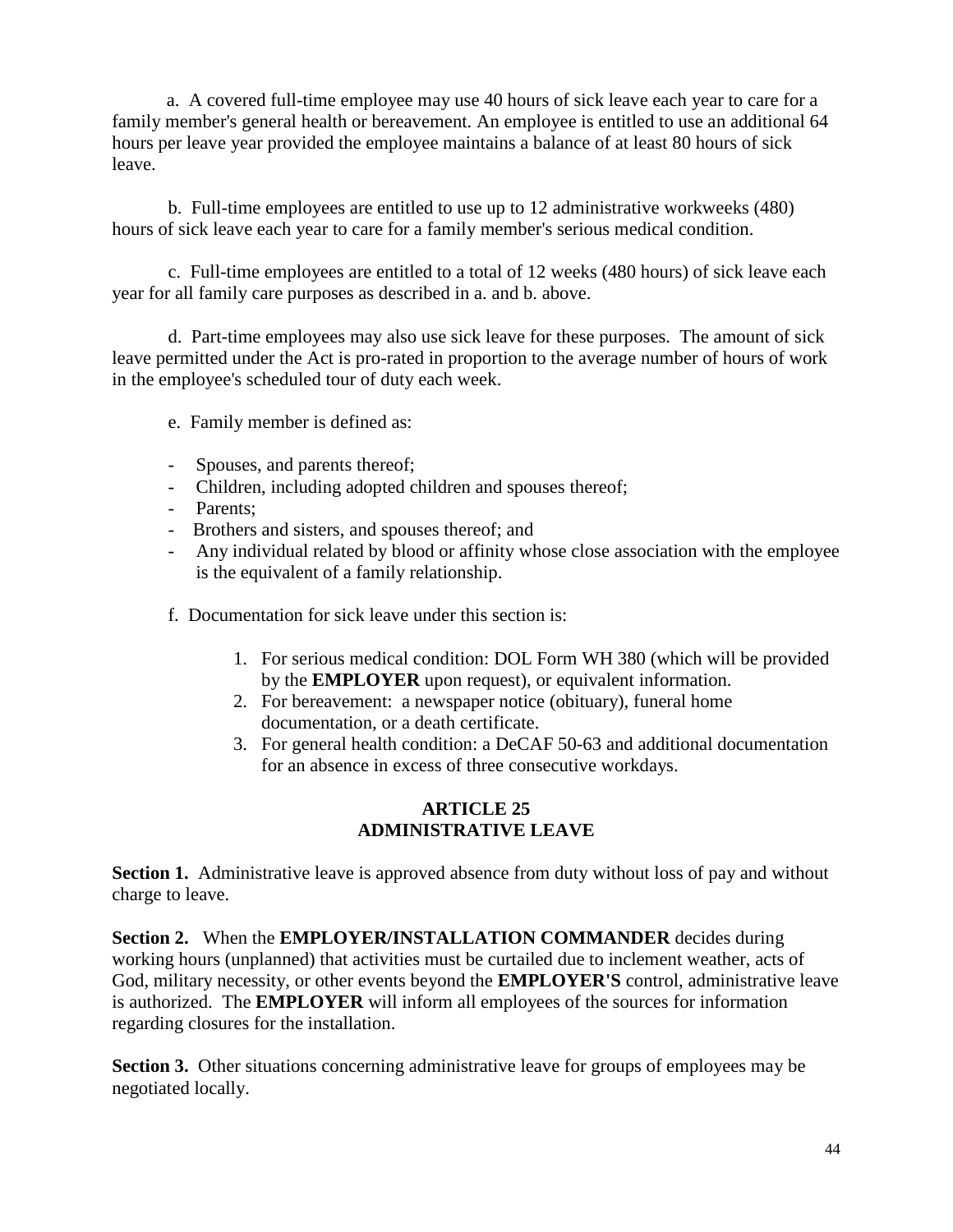**Section 4.** Administrative leave may be granted to individual employees for good cause shown.

## **ARTICLE 26 MISCELLANEOUS LEAVE**

#### **Section 1.** Court Leave

a. Court leave will be granted, pursuant to applicable law and regulations, to an employee who is summoned to act as a witness before a court on behalf of any PARTY in connection with any judicial proceeding to which the United States, District of Columbia, or a state or local government is a PARTY; or, to perform jury duty in any court of law. When an employee is called as such a witness or juror, the employee will immediately notify the supervisor and submit a copy of the subpoena or summons. Upon completion of service, the employee shall submit written evidence of the dates the employee served as such a witness or juror. The **EMPLOYER** will provide written request for excusal for an employee whose services are required at the job site. If such excusal is not acceptable to the court, the **EMPLOYER** will grant court leave.

b. If an employee is excused from court service with sufficient time to enable that employee to return to duty for at least three (3) hours of the scheduled workday, including travel time, the employee shall return to duty unless granted appropriate leave by the **EMPLOYER**. It is an employee's responsibility to request and receive approval prior to going on leave.

c. If an employee receives their regular pay from the government for a period on court leave, the employee will reimburse the government the amount paid by the court, except that employees may retain reimbursement for out-of-pocket expenses (e.g., mileage, tolls, and parking).

d. An evening or night shift employee who performs court services during the day may elect to be granted court leave for the employee's regularly scheduled night tour of duty. The employee will continue to be entitled to night differential in accordance with applicable law or regulation.

e. An employee will be released from work with pay for the days he/she was scheduled to work that coincide with court duty. At the employee's request, if the court duty continues into the following week(s), the employee's workweek will be changed to coincide with court days. An employee's tour of duty will not be changed to avoid the granting of court leave.

#### **Section 2.** Blood or Blood Plasma Donation Leave

Blood Donations. Employees are encouraged to serve as unpaid blood or plasma donors. If requested, employees may be excused from work without charge to leave for up to four (4) hours of excused absence, subject to operational requirements, for blood/plasma donations conducted on the installation, or, off of the installation in emergency situations or when the worksite is not located on an installation. This is not intended to mean that every employee is expected to need four hours. Within the four hour maximum, the time includes time necessary for blood donation, recuperation, and necessary travel. Normally requests for absence to donate blood will be made as far in advance as possible. The employee will provide verification of off-installation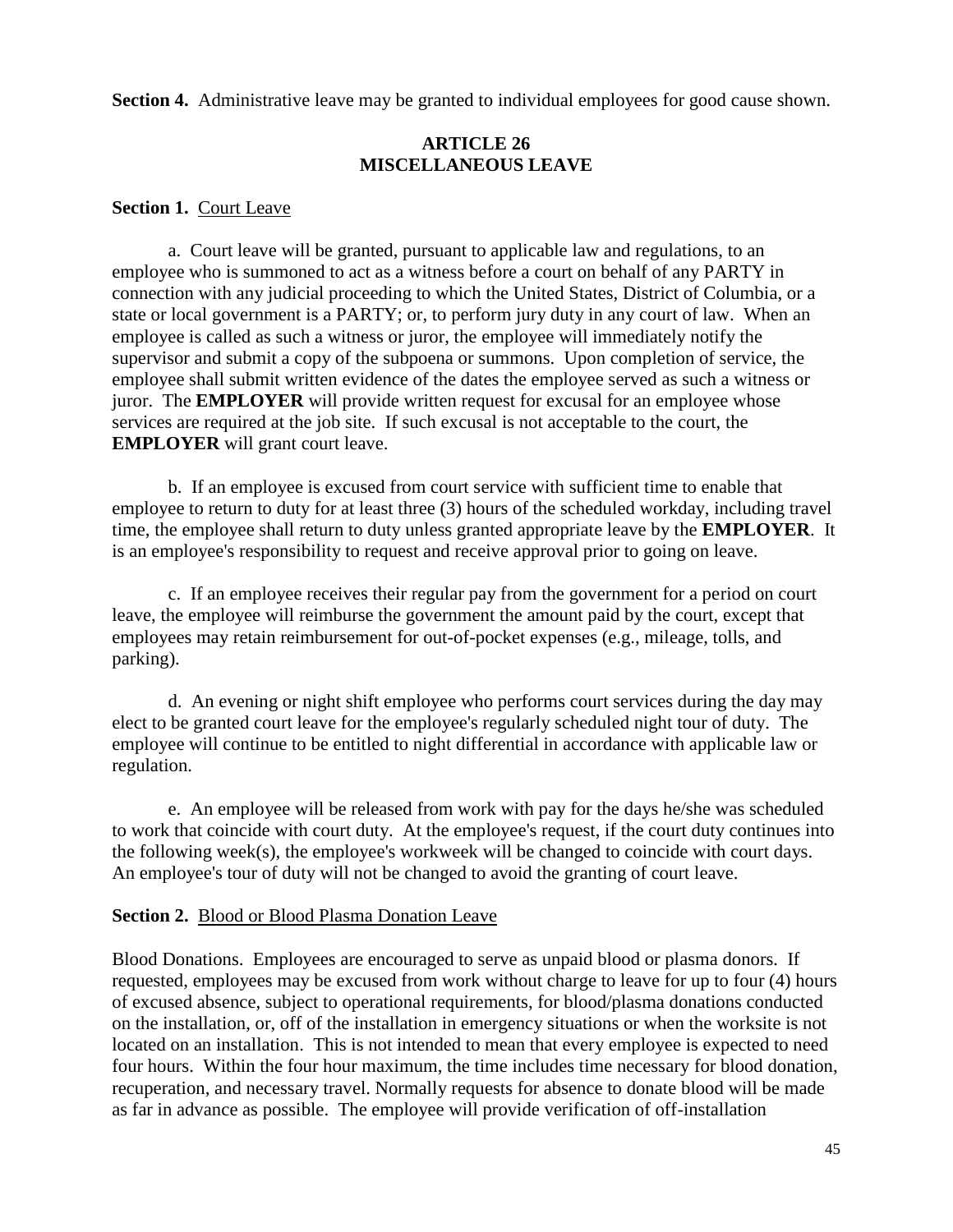donation.

#### **Section 3.** Military Leave

Military leave will be administered in accordance with government-wide rules, regulations, and the statute.

#### **Section 4.** Voting Leave

a. As a general rule, when the voting polls are not open at least three (3) hours either before or after an employee's regular hours of work, such employee may be granted an amount of excused leave to vote or register which will permit the employee to report to work three (3) hours after the polls open or leave work three (3) hours before the polls close, whichever requires the lesser amount of time.

b. Under exceptional circumstances where the general rules do not permit sufficient time, an employee may be excused for such additional time as may be needed to enable the employee to vote, depending upon the particular circumstances of the individual case, but not to exceed a full day.

#### **Section 5.** Leave for Assisting Civil Authorities

Leave will be administered in accordance with 5 USC 6323(b) and government wide rules and regulations.

## **Section 6.** Leave Without Pay

Leave without pay will be administered in accordance with government wide rules and regulations as well as the statute.

a. The **EMPLOYER** recognizes that employees may be elected to **UNION** office or appointed to serve as a delegate to a **UNION** convention or other such function for internal **UNION** business that requires absence from the **EMPLOYER'S** premises. In this regard, the **EMPLOYER** will, subject to workload considerations, grant leave without pay for such employee(s) provided the request is submitted to the **EMPLOYER'S** primary point of contact, not less than 10 working days prior to the day the absence is to begin. Leaves of absence granted under this provision will be for a period concurrent with the term of office of the elected official and will be renewed, subject to workload considerations, by the **EMPLOYER** upon notification in writing from the elected official who has been reelected and wishes to continue in a leave of absence status. The **UNION** recognizes that the **EMPLOYER** may choose to fill the position on a non-permanent basis during the absence of the **UNION** official.

## **Section 7.** Maternity/Paternity Leave

Leave will be administered in accordance with FMLA and the statute.

#### **Section 8.** Bone Marrow or Organ Donation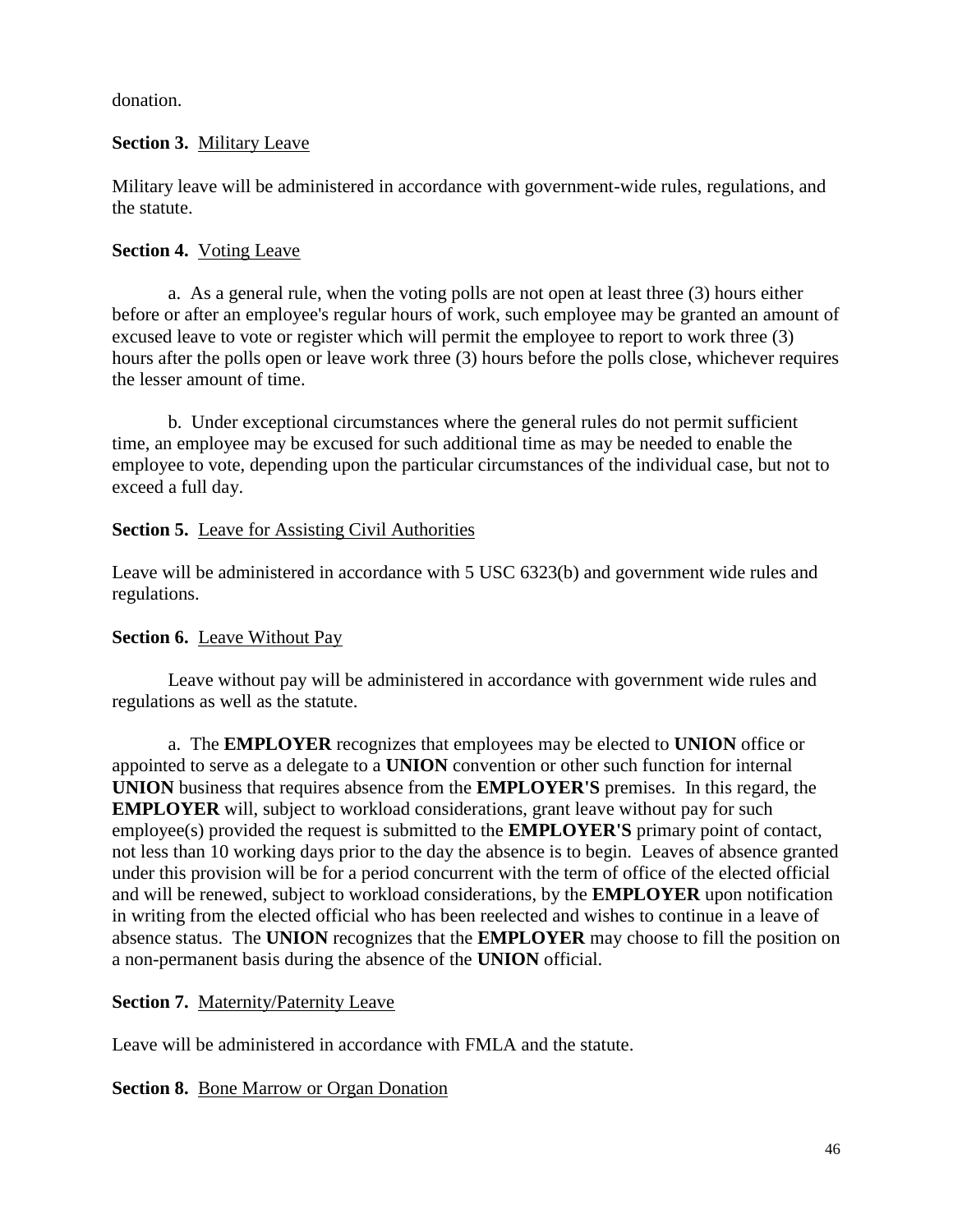Pursuant to Public Law 103-329, Section 629(a), employees are entitled to seven (7) days of paid leave each calendar year (in addition to annual and sick leave) to serve as bone marrow donor, and 30 days for organ donation.

## **ARTICLE 27 EMPLOYEE RIGHTS**

**Section 1.** Pursuant to Title 5 Section 7102, United States Code, employees have the right, freely and without fear of penalty or reprisal, to form, join and assist the **UNION** or to refrain from such activity. The freedom of employees to assist the **UNION** shall extend to participation in the management of the **UNION** and acting for the **UNION** in the capacity of a **UNION** official.

**Section 2.** All personnel shall be treated with fairness, equity and dignity in all matters without favoritism or regard to political affiliation, race, color, religion, national origin, sex, marital status, age or handicapping condition. Employees' constitutional rights will be protected and employees will be treated with proper regard and protection of their privacy. Employees have the right to fully pursue their private lives, personal welfare and personal beliefs without interference, coercion, or discrimination by management so long as such activities do not conflict with the government-wide ethics requirements as outlined in regulatory guidance or with job responsibilities; the standard of nexus shall apply.

## **Section 3.**

a. Employees may bring matters of personal concern to the attention of the **EMPLOYER**, **UNION** or other appropriate officials.

b. An employee has the right to timely assistance and action in resolving personnel issues. The employee can submit a written request directly to the worksite Personnel Liaison. Such request will be handled confidentially and expeditiously.

**Section 4.** The right of employees, individually or collectively, to petition Congress or a member of Congress, or to furnish information to either House of Congress, or a committee or member thereof, may not be interfered with or denied.

**Section 5.** The employee shall be given the opportunity to be represented at any examination of the employee by a representative of the **EMPLOYER** in connection with an investigation if:

a. The employee reasonably believes that the examination may result in disciplinary action against that employee; and

b. The employee requests representation.

**Section 6.** Employees have the right to refuse orders that would require the employee to violate the law without fear of reprisal. When an employee refuses to follow an order on these grounds, the employee must notify the supervisor and identify the law that would be violated. If the supervisor or a higher-level official determines it is a lawful order, the employee should comply. If the employee still feels there has been a violation of the law, the employee may document the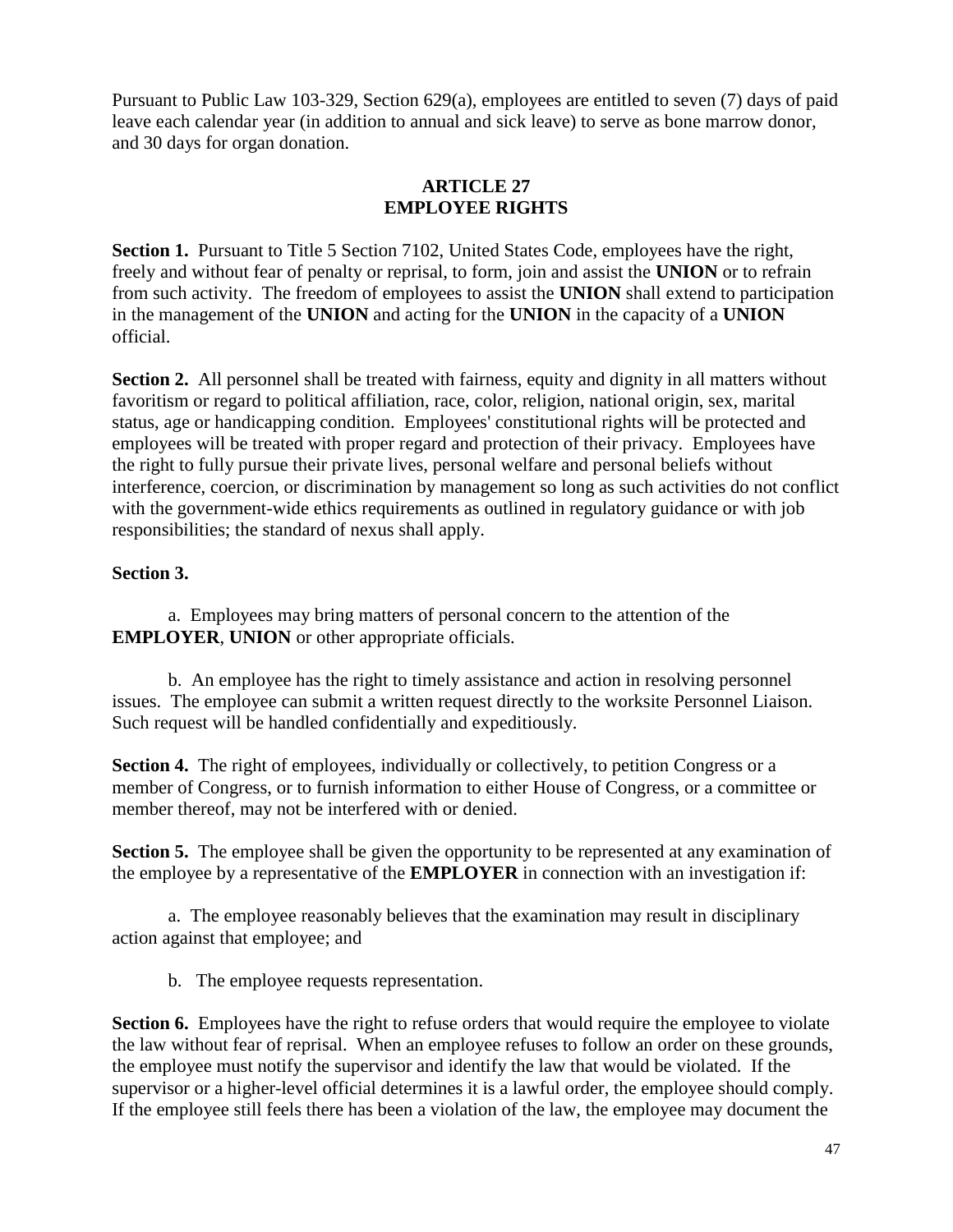disagreement and refer the memorandum for record to the **UNION** and appropriate official. This does not prohibit the employee from filing a grievance under the negotiated grievance procedure after following the order.

**Section 7.** When an employee believes that a supervisor has given the employee an order that would violate a directive or regulation, the employee has the right to question the order without fear of reprisal. If the supervisor or a higher-level official determines that the order does not conflict with applicable directives or regulations, the employee is required to comply. If the employee still feels there has been a violation of the directive or regulation, the employee may document the disagreement, citing the applicable directive or regulation and refer the memorandum for record to the **UNION** and appropriate official. This does not prohibit the employee from filing a grievance under the negotiated grievance procedure after following the order.

**Section 8.** Subject to employees' own detriment, they will not be required to sign any document or papers unless performing officially assigned duties. Failure to sign will not be cause for disciplinary action. Failure to sign does not in itself negate the responsibility to comply with a document's content. Except for performing officially assigned duties, signing signifies acknowledgment of receipt, not necessarily agreement.

**Section 9.** Except in any grievance under this agreement, an attorney or any other representative of their own choosing may represent employees, providing there is no conflict of interest. In a grievance under this agreement, the employee may choose to be either self-represented or represented by a representative designated by the **UNION**.

## **Section 10.** Notice of Open Seasons

Federal Employee Health Benefits: Notice of the annual open season for Health Benefits will be provided to the employees upon receipt from the servicing Civilian Personnel Office.

#### **ARTICLE 28 EQUAL EMPLOYMENT OPPORTUNITY**

**Section 1.** The **EMPLOYER** and the **UNION** affirm their commitment to prohibit discrimination against any employee based on race, color, religion, age, sex, national origin, or mental or physical disability in all civilian personnel decisions. Sexual harassment violates acceptable standards of conduct required of all DeCA employees and no instance of sexual harassment will be tolerated. In accordance with the law and government wide rules and regulations, all EEO activity is protected and the EEO program will be administered in accordance with Title VII of the Civil Rights Act, the Age Discrimination Employment Act (ADEA), the Americans with Disabilities Act (ADA), the Rehabilitation Act of 1973, the Equal Pay act, and all other laws and regulations related to discrimination.

**Section 2.** An employee has the right to pursue allegations of Equal Employment Opportunity (EEO) violations through the negotiated grievance procedure in Article 47 of this Agreement, or through the DeCA EEO program, but not both.

**Section 3.** The **EMPLOYER** will post information on employee bulletin boards concerning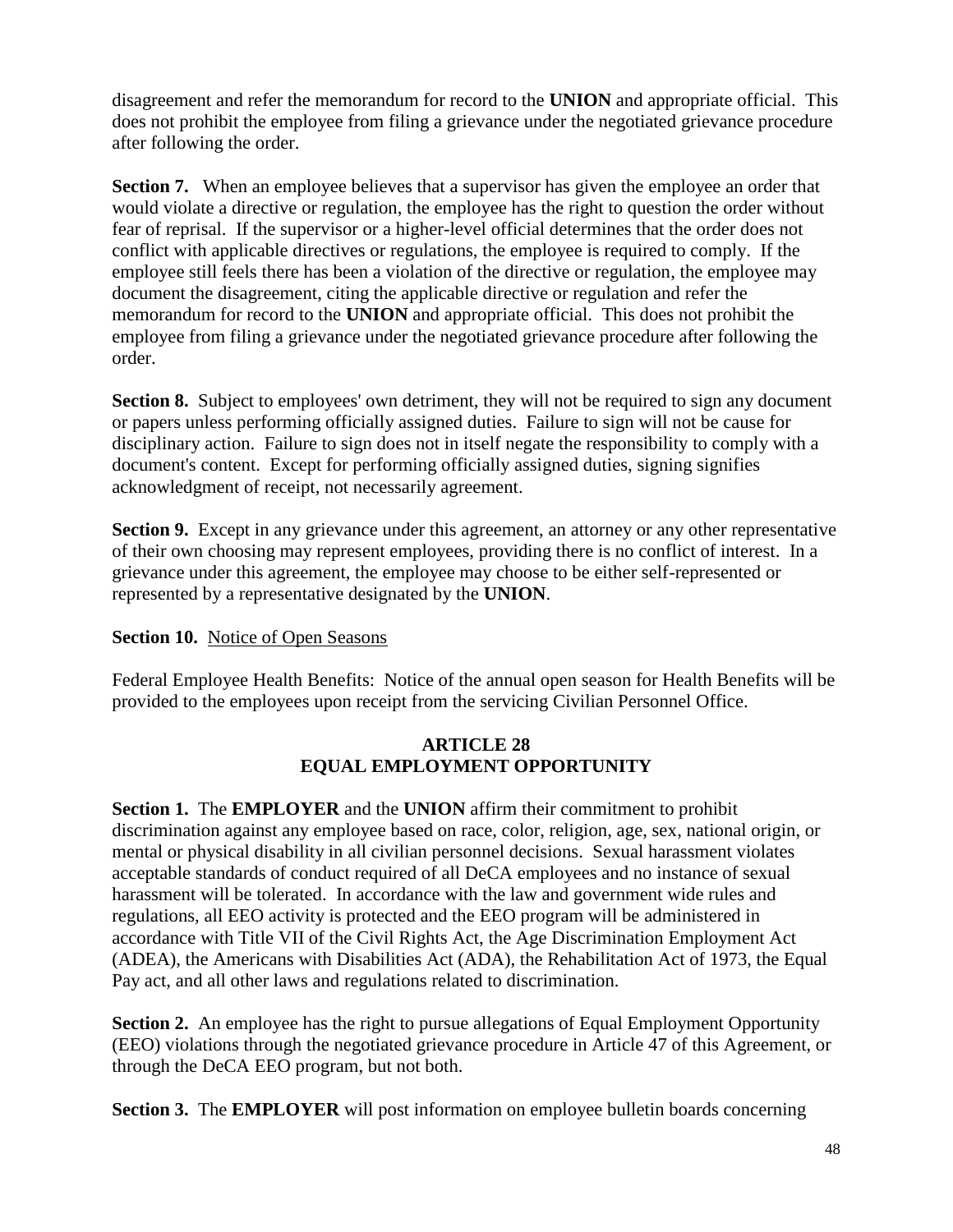how to contact an EEO counselor. An employee who elects to pursue the EEO Statutory Procedure must consult an EEO counselor in order to try to informally resolve the matter. The employee must initiate contact with an EEO counselor within 45 calendar days of the matter that caused the employee to believe he/she was discriminated against or within 45 calendar days after the perception of discrimination. In the case of a personnel action, the contact must be made within 45 calendar days after the effective date of the action. Face-to-face counseling is the preferred method of counseling. Where unavailable, other appropriate means of counseling will be provided.

**Section 4:** The Defense Commissary Agency (DeCA) is committed to maintaining a workplace for all qualified employees and applicants that is based on merit and without regard to limitation not affecting the essential functions of the position. To this end, DeCA will provide reasonable accommodations to employees and applicants who are Qualified Individuals with Disabilities, as per the statute.

**Section 5**: Should the Agency create a Diversity and EEO Advisory Committee, the **UNION** will be notified immediately and will be allowed to participate on this committee.

**Section 6.** The **UNION** will be provided copies of EEO reports MD7 and the EEOC Complaints report that are required by statute when requested.

**Section 7.** Should the **UNION** desire to meet with the Agency EEO Coordinator/designee, the **UNION** will submit a request in writing and the Agency will facilitate this meeting.

## **ARTICLE 29 EMPLOYEE ASSISTANCE PROGRAM**

**Section 1. EMPLOYER** will provide an Employee Assistance Program (EAP) to employees. The EAP is a confidential, free counseling and referral service provided by licensed, mastersdegreed professionals. The **EMPLOYER** and the **UNION** agree to work together to promote use of the EAP when needed. An employee who is interested in this program should contact their supervisor or a **UNION** representative.

**Section 2.** Employee participation in the program is voluntary. This program is available to all employees and is conducted in a confidential manner consistent with applicable laws, rules, regulations and this agreement. Information about an employee participating in an EAP may not be disclosed to the **EMPLOYER** without the employee's consent; however the employee's status/attendance in such a program may be provided to the **EMPLOYER**. Solely participating in the EAP's counseling or referral services will not jeopardize the employee's job security and promotional opportunities.

**Section 3.** Employees shall be allowed Administrative Leave during the assessment and referral phase of the EAP. Absences during duty hours for rehabilitation or treatment must be requested and charged to the appropriate leave category in accordance with leave regulations.

#### **ARTICLE 30 EMPLOYEE RECORDS**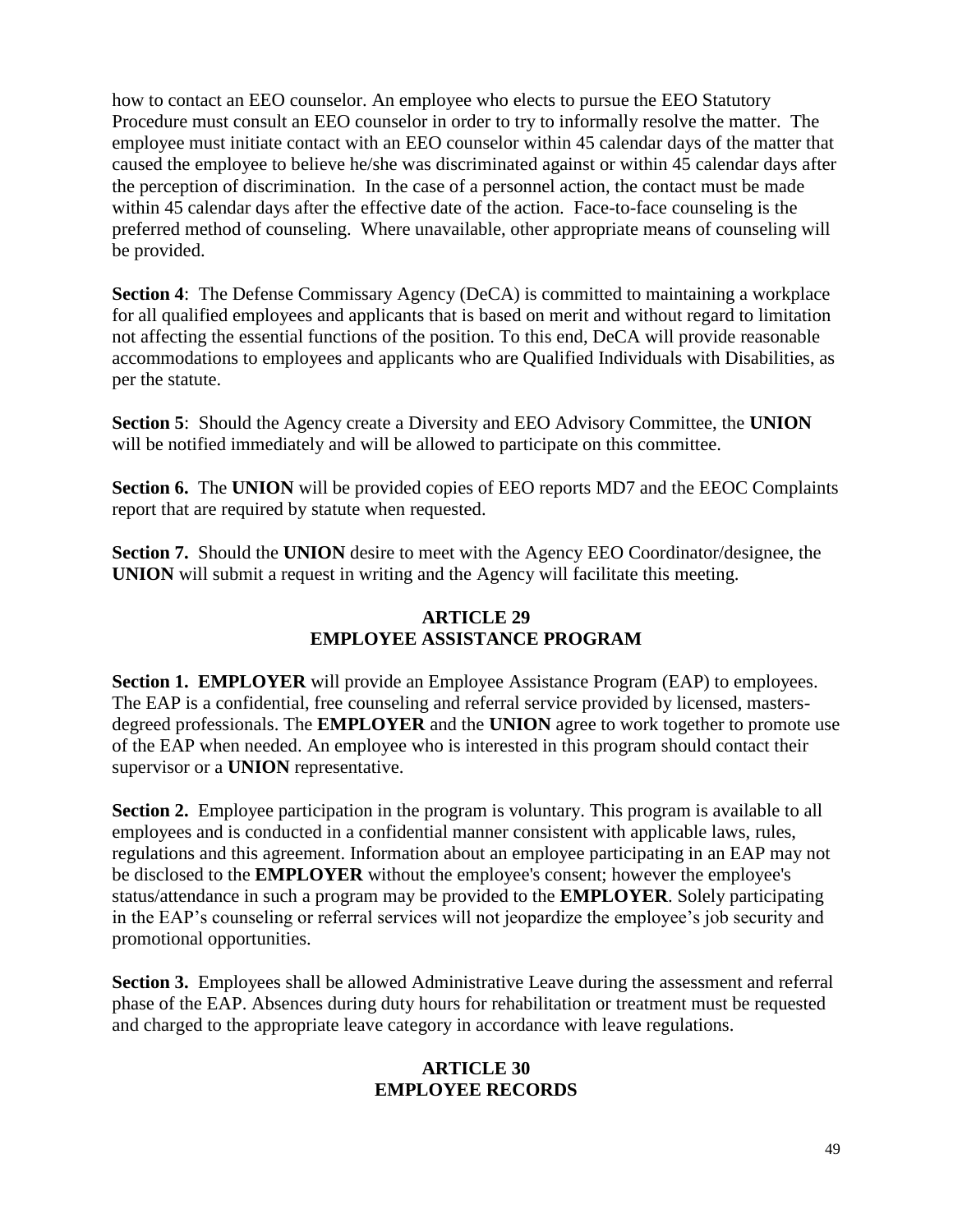**Section 1.** There are four types of employee personnel records: (1) Official Personnel Folder, (2) Supervisory Work Folder (SWF); (3) Time and Attendance; and (4) Adverse action file (if created and maintained).

**Section 2.** Employees may access their Official Personnel Record electronically at the Electronic Official Personnel Folder (EOPF) website. If an employee needs assistance, he/she may contact the Human Resources Office. Employees may request to look at their EOPF while in a duty status.

**Section 3.** SWFs are maintained at the worksite and will be provided for onsite review and/or copying in a timely manner to the employee upon request.

**Section 4.** Administration of employee records will be in accordance with governing laws and government wide regulations, including the Privacy Act. Social Security Numbers and DeCAF 50-63 that include medical information will not be available except to authorized personnel. Employees and their supervisor(s) are responsible for ensuring that information submitted is accurate and Time and Attendance records are signed.

**Section 5.** Consistent with government-wide regulations the employee has the right to provide information for inclusion in their records. Records will be accurate and complete. It is understood that there are limits on what can be maintained in the OPF and time constraints on records maintained by the servicing personnel office.

**Section 6.** The supervisor will advise the employee when any letters of appreciation or adverse information is placed in the SWF. The employee will be provided a copy of the SWF upon request.

**Section 7.** When the supervisor becomes aware of performance or conduct to be included in the SWF, it will be recorded in a reasonable period of time.

**Section 8.** Supervisory notes (memory joggers) are for the sole use of the supervisor. If they are communicated to any other PARTY, they must become a part of the system of records and administered in accordance with the Privacy Act and this Agreement.

## **ARTICLE 31 MERIT PROMOTION**

**Section 1.** Under the Merit Promotion Program bargaining unit employees are given full and fair consideration for advancement into bargaining unit positions and to ensure selection from among the best-qualified candidates. Rating plans will be valid and job related. The Merit Promotion Program shall be administered in accordance with applicable laws, rules and regulation.

## **Section 2.**

a. The minimum area of consideration is where the EMPLOYER reasonably expects to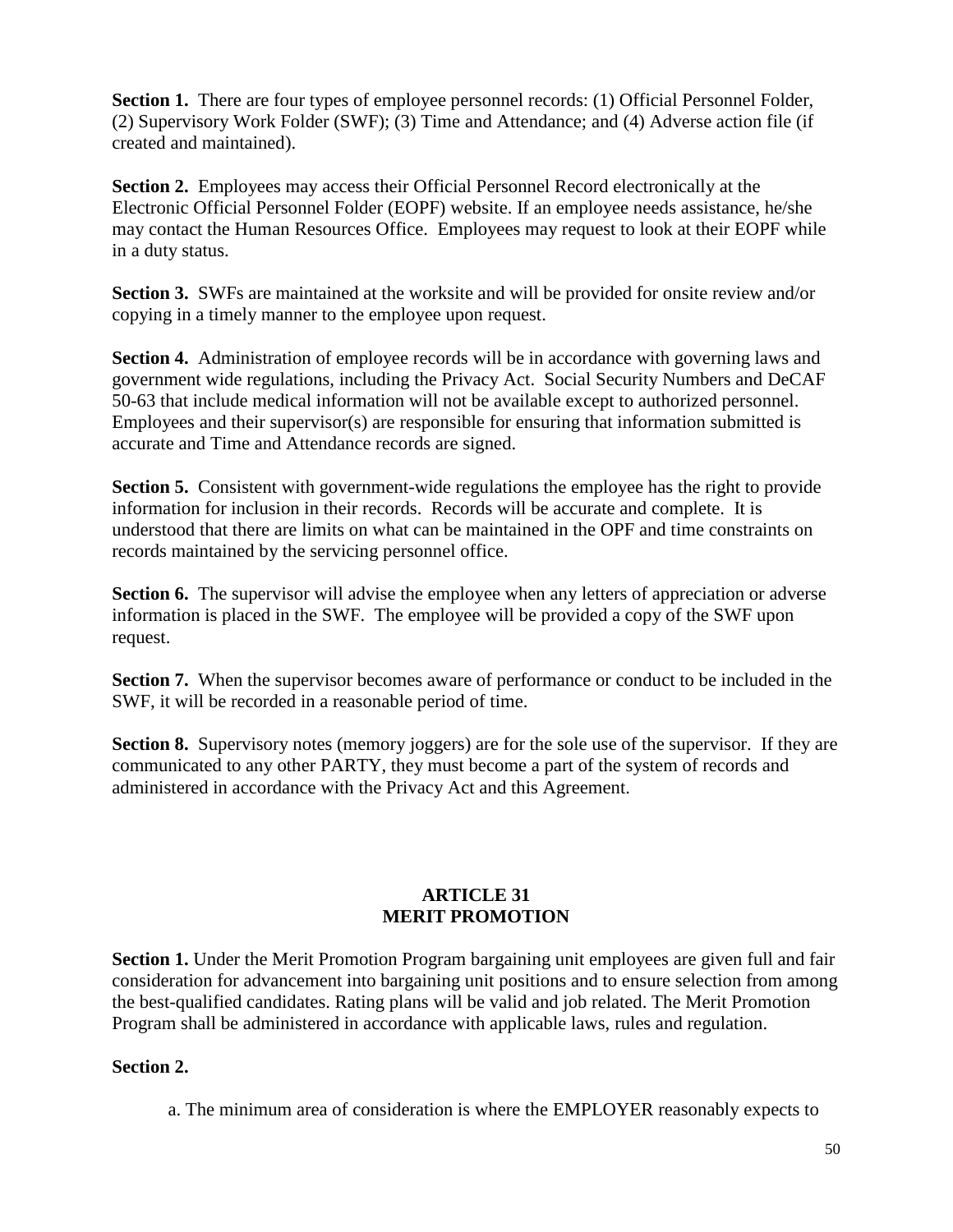get at least three (3) highly qualified candidates for a vacancy. Management will consider opening vacancy announcements for a period of 14 calendar days. Vacancy announcements will be open and posted on the official bulletin board for a minimum of seven (7) days. A copy of the announcement will be given to the **UNION**.

b. For open continuous announcements, a cover sheet will be open and posted for a minimum of seven (7) days. The cover sheet will indicate the cutoff date for applying, and, in the case of a part-time vacancy, the number of hours for that particular vacancy.

c. Employees will advise their supervisors in writing of specific job opportunities in which they are interested and arrange to be notified if such opportunities are advertised while they are absent, on leave, detail, TDY, or at a training course. The **EMPLOYER** will provide a copy of an announcement to an employee upon request. Information regarding the cancellation of vacancy announcements will be posted.

**Section 3.** Employees are responsible for submitting required application material prior to the closing date of the announcement and in compliance with the "how to apply" section of the announcement.

**Section 4.** If any applicant from amongst the best qualified is interviewed, all of the applicants from amongst the best qualified will be interviewed.

**Section 5.** Selections under the Merit Promotions Program will be posted on each work site's official bulletin board that is within the area of consideration of the bargaining unit.

**Section 6.** When an employee fails to receive proper consideration in a promotion action and the promotion decision is allowed to stand, the employee will be considered for the next appropriate vacancy for which qualified to make up for lost consideration. An appropriate vacancy is a position at the same grade level or promotion potential of the position for which consideration was lost. Promotions will be implemented that are directed by higher authorities to effect corrective action on an equal employment opportunity complaint, appeal, or grievance decision or to correct a violation of regulation or law. There is no time limit on the exercise of this consideration.

**Section 7.** Priority referral will be given to employees eligible for grade or pay retention who were downgraded through no fault of their own. They will be referred and considered prior to other merit promotion candidates.

**Section 8.** Where ties exist for the final position among the highly qualified candidates after evaluation and ranking factors, all tied candidates will be referred. Referral listings will be sent to the selecting official in alphabetical order.

**Section 9. UNION** may request the ranking plan under Section 7114(b) (4) of the Federal Service Labor-Management Relations Statute (FSLMRS).

Section 10. An employee not selected under Merit Promotion procedures may seek corrective action through the negotiated grievance procedure in Article 47 if a procedural violation or nonmerit consideration is alleged.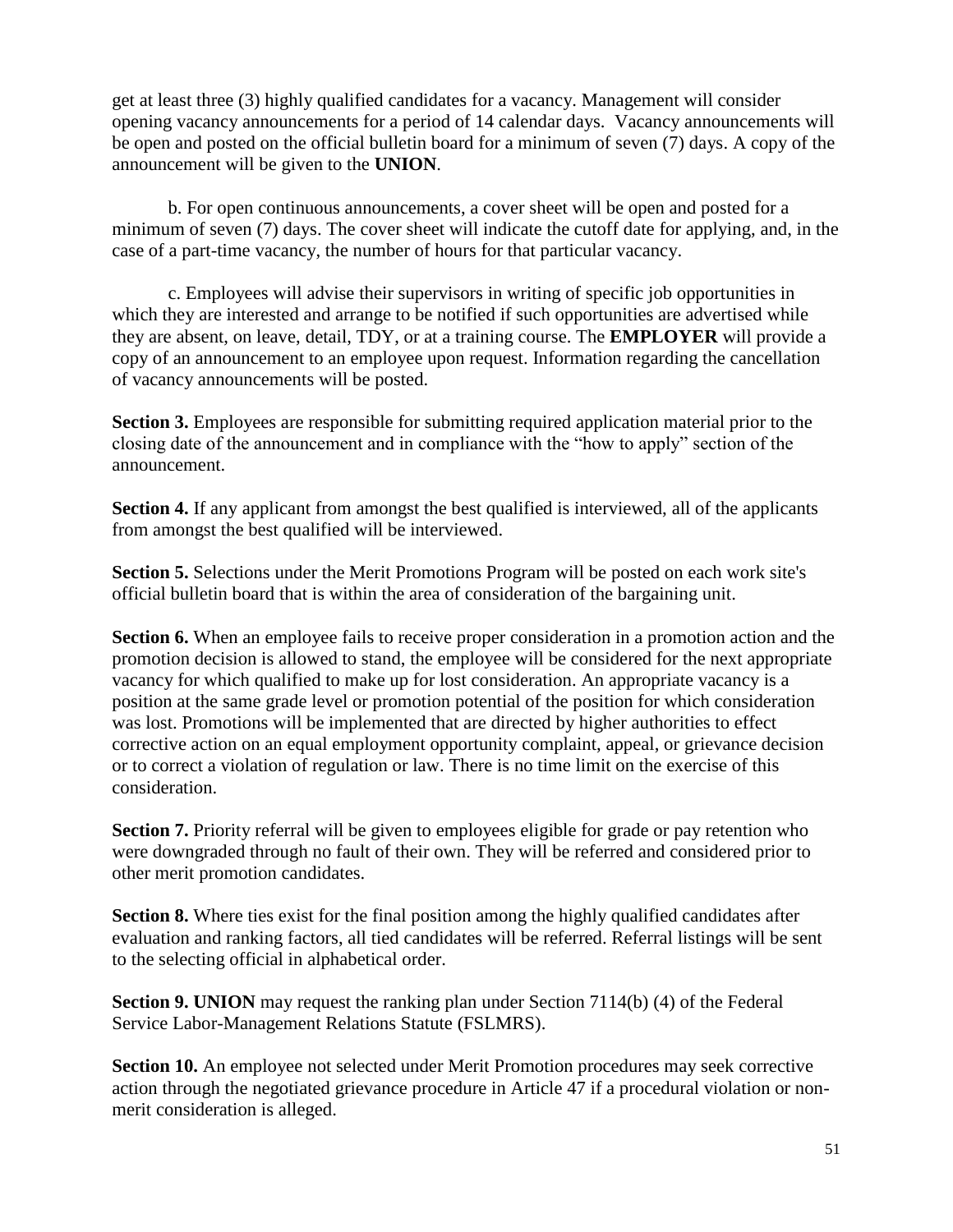**Section 11.** When an "accretion of duties" promotion is contemplated, DeCA Directive 50-26, Merit Staffing Plan, Appendix C, Documentation for Accretion of Duties Promotion, will be completed. The form will include the supervisor explanation of why the additional duty could not be logically assigned to any other employee.

## **ARTICLE 32 TEMPORARY PROMOTIONS**

**Section 1.** Temporary promotions of more than 120 days will be done in accordance with Merit Promotion Procedures Article.

**Section 2.** Temporary promotions of 120 days or less are considered non-competitive, i.e. not processed through the merit promotion procedures.

**Section 3.** When the **EMPLOYER** determines that there is a need to fill a job through a temporary promotion of 120 days or less to a bargaining unit position, the following procedures will be used:

a. An internal announcement will be posted for seven (7) calendar days on employee bulletin board(s) advising of the position to be filled, projected length of promotion and any possible extension, required qualifications, name of selecting supervisor, and closing date of announcement.

b. Interested employees will submit an application (e.g. Standard Form-SF-171, SF-172, Optional Form-OF-612, or Resume) outlining their qualifications for the job to the selecting supervisor, by the close of business of the closing date of the announcement.

c. Selecting supervisor will select from among the most qualified of the applicants.

d. Selected employees must meet the qualifications and time in grade requirements for the position, as prescribed in the OPM Qualifications Standards Handbook or equivalent.

e. To assure that the **EMPLOYER** has current information and to expedite the processing of the action, a copy of the selected employee's application will be forwarded to the appropriate Agency official.

f. The temporary promotion will expire on the last day of the NTE date indicated on the SF-50 or when the **EMPLOYER** determines the work requirement for the temporary promotion no longer exists. In the latter case an SF-52 terminating the temporary promotion will be processed.

g. The employee will be paid for the higher grade from the period starting with the effective date of the promotion as stated on the SF-50 through the expiration or termination date.

h. An employee may not be promoted under these same procedures to a higher graded position for more than any 120 days during the preceding 12 months.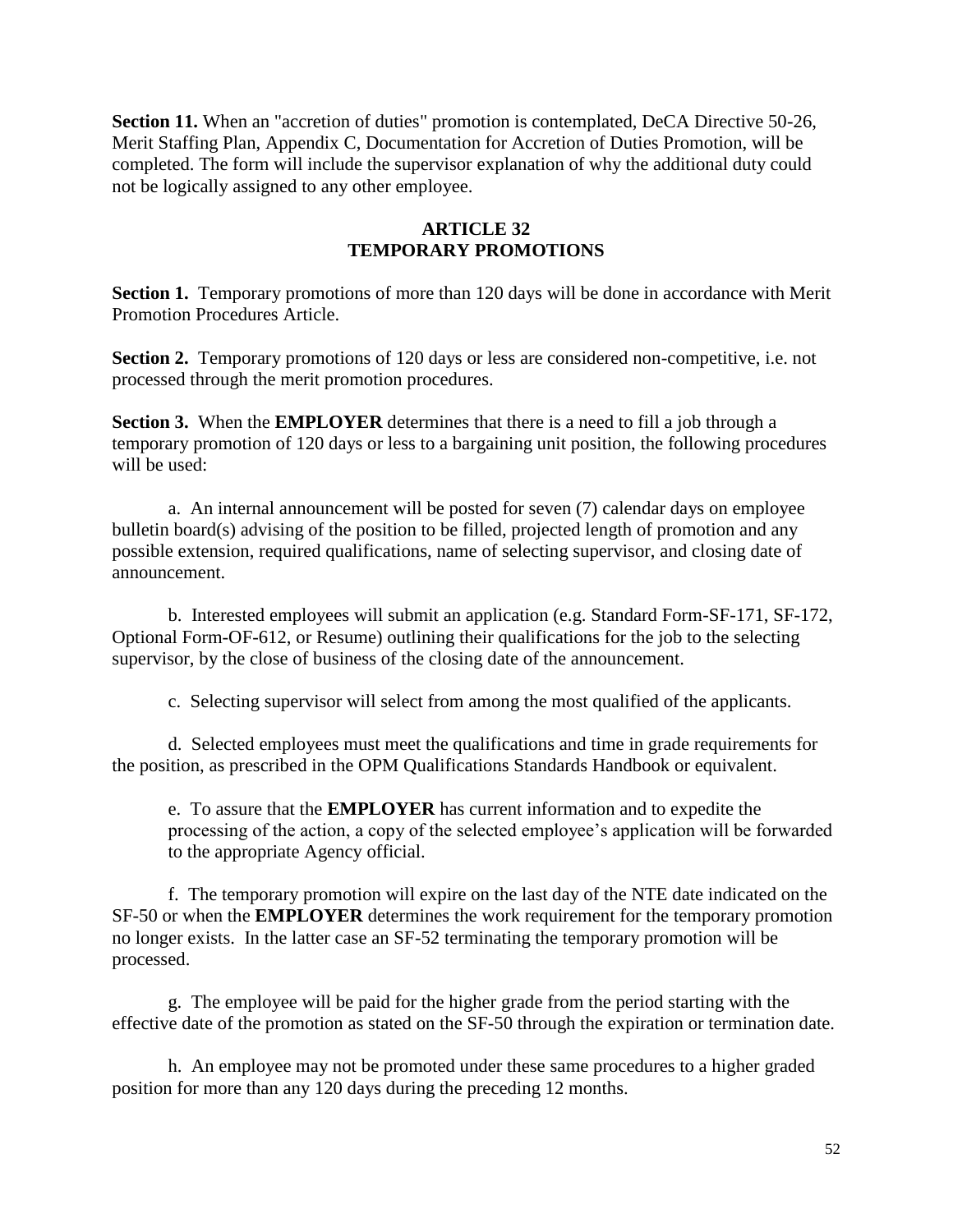**Section 4.** At the end of a temporary promotion, all affected employees will be returned to the condition (position and work schedule) they would have been in if the temporary promotion had not occurred.

#### **ARTICLE 33 REASSIGNMENT**

**Section 1.** The definition of reassignment is permanent change of position without loss of grade or pay.

Section 2. Employees who have a qualified handicap, as defined in 29 CFR, will be provided reasonable accommodations. If such employee is later reassigned or detailed, appropriate accommodations must be provided in the new position.

**Section 3.** An employee who has been injured on the job, may be reassigned or detailed under OWCP procedures.

## **ARTICLE 34 DETAILS**

#### **Section 1. Definition**

A detail is a temporary assignment of a Bargaining Unit Employee to another position or set of duties within the Bargaining Unit.

a. A detailed Employee:

(1) Is not required to meet the qualification as prescribed in the OPM Qualifications Standards Handbook or equivalent and time-in-grade requirements for the position to which detailed;

(2) Does not receive additional compensation if the detail is to a higher graded position and the employee is not temporarily promoted in accordance with Article 32 (Temporary Promotions); and

(3) Continues to officially occupy the position from which the employee has been detailed.

b. An employee may not be detailed to a different position for at least 90 calendar days after initial competitive appointment.

## **Section 2. Documentation**

a. Details in excess of five (5) consecutive workdays (40 hours) shall be recorded in the Official Personnel Folder when the employee initiates a Standard Form 172, Amendment to Personal Qualifications Statement or its equivalent, and forwards it to the servicing Personnel Office through his/her supervisor for signature.

b. Details for more than 30 days will be documented on an SF-52, Request for Personnel Action.

c. A formal job description will not be required to cover details of 30 days or less.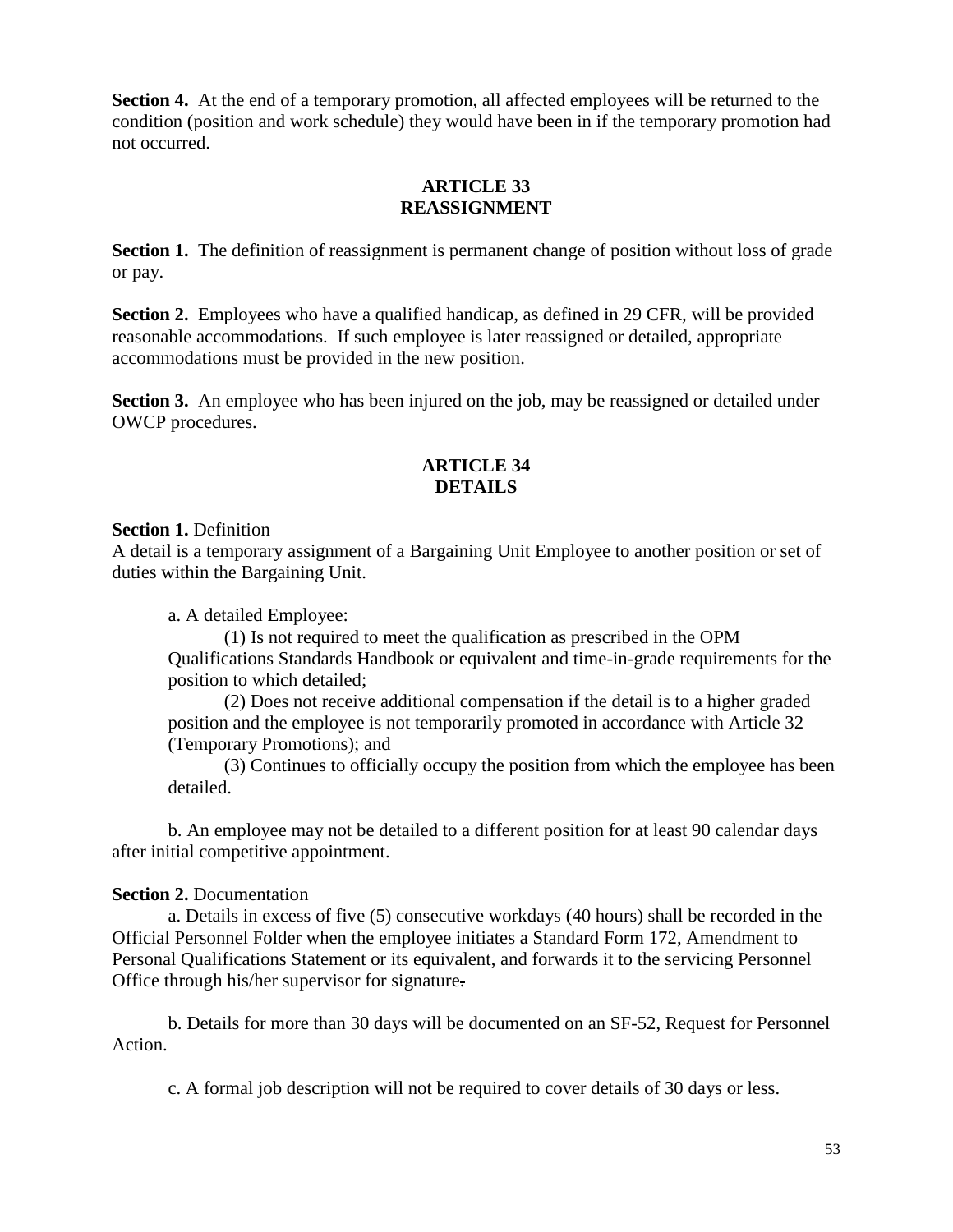#### **Section 3.** Procedures

a. Details will be made to meet the mission related needs of the Agency.

b. The **EMPLOYER** agrees that when an employee is detailed, the supervisor will discuss with the employee the reasons for the detail, the nature of the duties to be performed, and the anticipated length of the detail. This does not preclude the supervisor to whom the employee is detailed from assigning the employee other similar duties.

c. Details will be rotated in a fair and equitable manner. Rotations will be determined by the Service Computation Date located on employees SF-50 of the eligible employees.

#### **Section 4.** Details to Higher Graded Positions

Employees detailed to higher graded positions will be temporarily promoted, if otherwise eligible and qualified, on the first day of the pay period following the 30th day of the detail.

## **ARTICLE 35 PERFORMANCE MANAGEMENT**

## **Section 1.** General

a. Performance appraisal and performance management are for the purposes of: producing the utmost performance; maintaining cooperation and communication between employees and supervisors; creating the basis for performance-based actions (positive and negative). The Performance Management System shall be administered in accordance with applicable DeCA regulations and this agreement.

b. Performance standards shall be written at the fully successful level. As applied to employees, DeCA's performance appraisal system and program(s), including the performance plan, shall be attainable, job-related, objective, and not absolute; and permit accurate measurement of performance. When evaluating an employee, the supervisor shall give due consideration to factors beyond the control of the employee.

c. Employees will be rated by their immediate supervisor according to their Performance Plan.

d. If an employee believes he/she has been given conflicting instructions by supervisors, the employee should call the conflict to the attention of the supervisor issuing the most recent instructions. Once an employee calls a conflict to management's attention, the conflict will not be a basis of action against the employee.

## **Section 2.** Performance Plan

Management shall request and consider employee input in developing performance plans (defined as performance elements and standards). Any written comments provided by the employee shall be retained with the performance plan. If there is a dispute over the contents of the performance plan, the supervisor shall make the final determination of what goes into the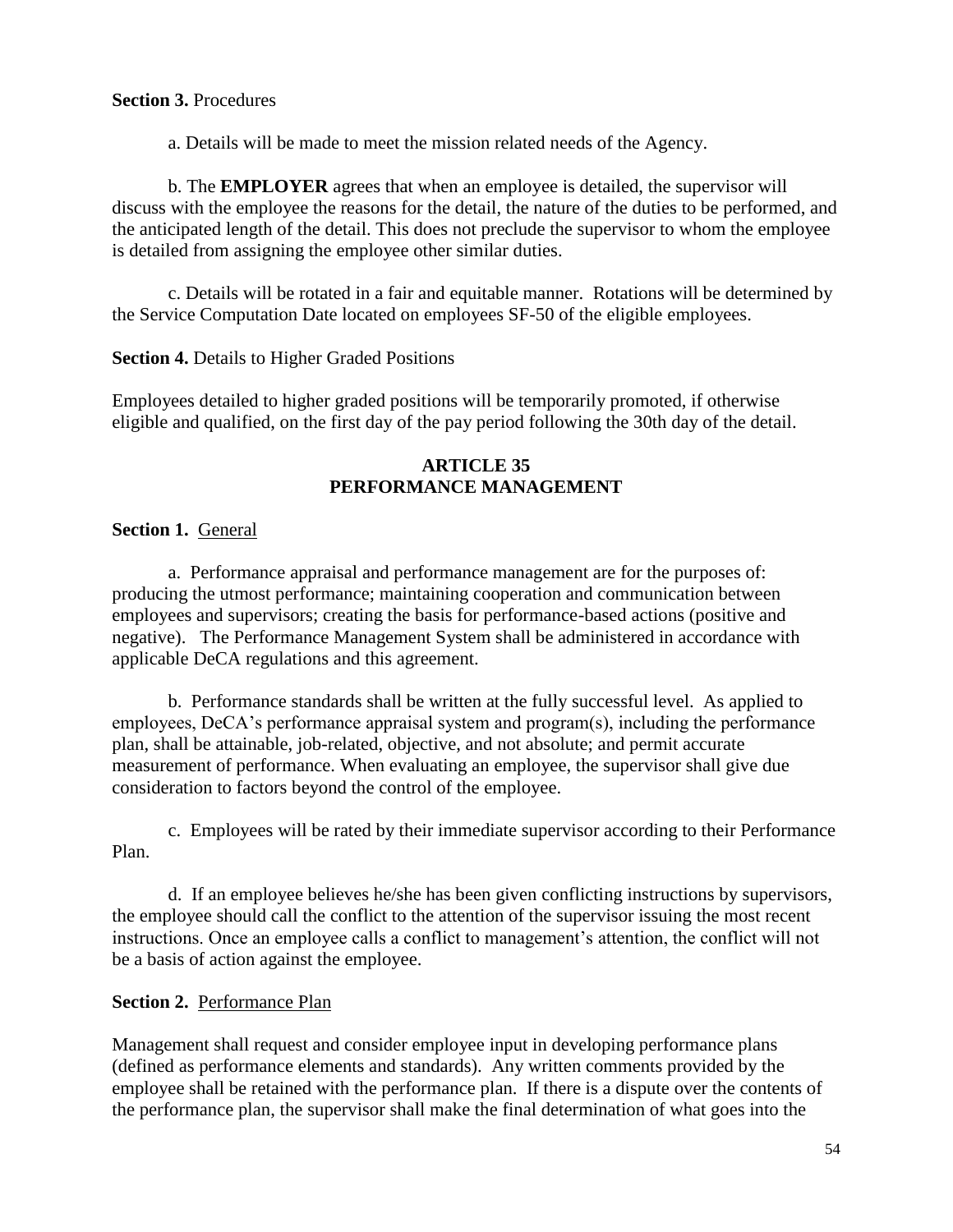performance plan. An employee may request to be assisted by a **UNION** representative in discussions with the supervisor concerning development of the content of the Performance Plan before it has been established. After the Performance Plan has been established by the designated supervisor(s), the employee will be provided a copy of the Plan at the beginning of the performance appraisal cycle. When there is a need for a change in the Performance Plan, the above procedures will again be followed.

#### **Section 3.** Performance Discussions

a. The employee and supervisor will discuss the employee's performance under the Performance Plan at appropriate times during the appraisal cycle. At a minimum, such discussions will occur at a mid-point review held during the period 30 days prior to, to 30 days after, the mid-point. At the request of the local **UNION** official, within 90 days before the end of the rating cycle, a meeting(s) may be scheduled with the bargaining unit to discuss the performance management system. Information critical of employee performance which may be significant enough to affect the employee's rating during that rating cycle will be called to the employee's attention and documented when the supervisor becomes aware of it. At the end of the rating cycle, the employee will be provided a copy of their performance appraisal rating. If the employee is dissatisfied with a rating, the employee may contest it as provided in the Negotiated Grievance Procedures Article and applicable law. Employees will understand that performance for that current rating cycle will not be carried over into another rating cycle

b. If the supervisor, during a performance discussion, anticipates that the employee may receive a rating below fully successful if current performance continues, the supervisor will inform the employee what is needed to bring his or her performance to the fully successful level. The supervisor will provide the opportunity for assistance, which may include remedial or developmental training, necessary for the employee to improve their performance. **Section 4.** Performance Improvement Plan

a. When the supervisor determines that the employee will fail in one or more critical elements, the supervisor will develop a written comprehensive PIP and include whatever measures the supervisor determines are necessary to bring the employee's performance up to the fully successful level. Any improvement plan that is developed will provide for counseling, training, and guidance, as appropriate.

b. The employee will be given a reasonable amount of time in which to bring their performance up to an acceptable level. At the end of the PIP period, a written determination of the employee's performance on the failed element(s) will be issued. If it is determined that the employee still failed the element, the supervisor will initiate action to remove the employee from the position by reassignment, demotion, or removal.

c. If the employee successfully completes the PIP, but within a year of the onset of the PIP, the employee again becomes unacceptable on the same element(s), the supervisor will initiate removal, demotion or reassignment action, as appropriate.

d. If a PIP period would end after the normal rating cycle, the rating cycle will be extended by the amount of time needed to complete the PIP before a performance appraisal rating is issued.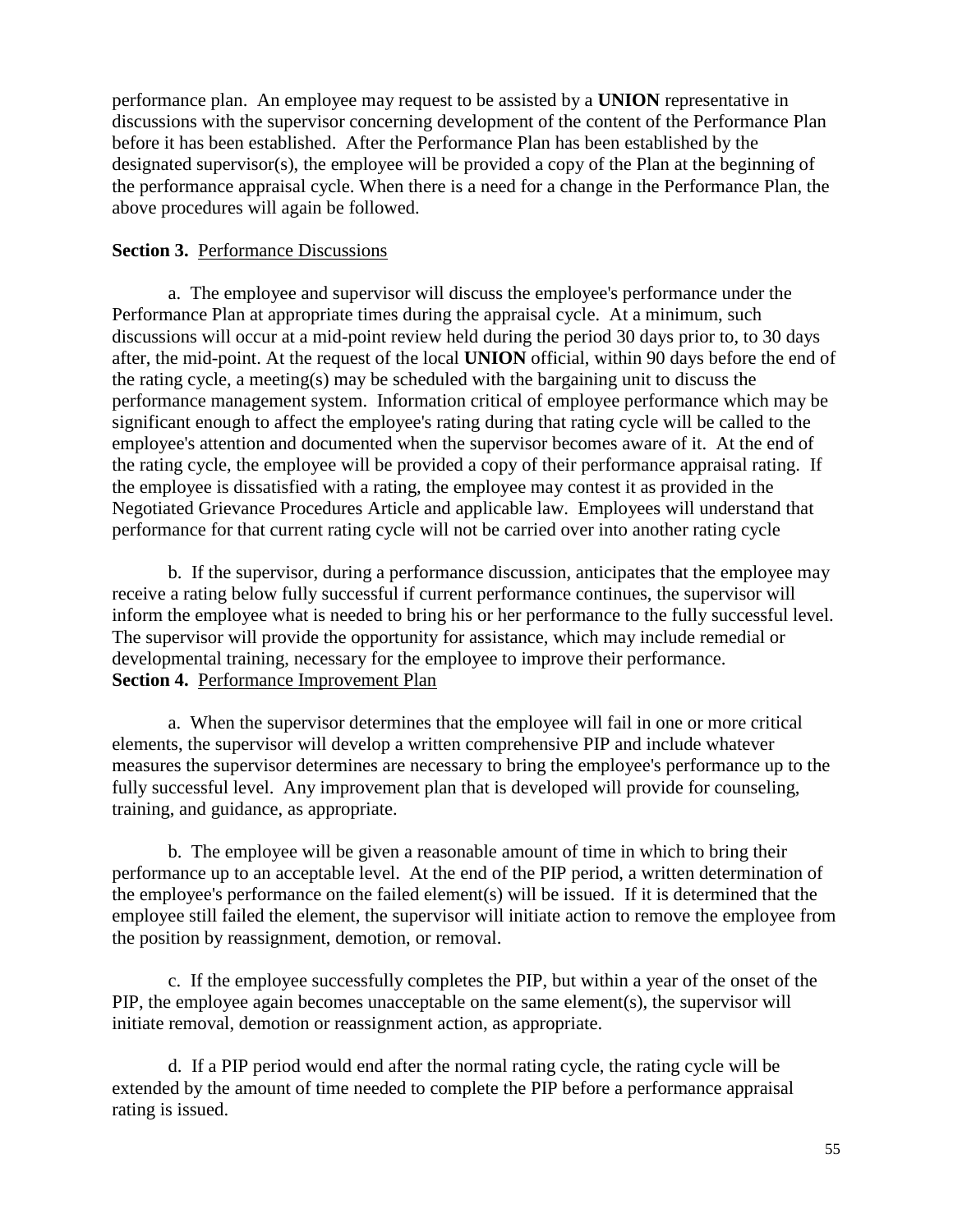**Section 5.** Procedures for Performance-Based Demotions or Separations

a. Following the completion of the PIP period in Section 4, if the decision is to propose demotion or separation, the employee will be provided 30 days advance written notice of the proposed action. The notice will include:

(1) The type of action proposed;

(2) The specific instances of unacceptable performance by the employee on which the proposed action is based;

(3) The critical element(s) of the employee's position involved in each instance of unacceptable performance;

(4) The employee's right to be represented by an attorney or other representative

(5) The employee's right to answer orally and/or in writing within 15 calendar days.

b. The 30-day advance notice period may be extended not to exceed 30 additional days for the following reasons:

(1) To obtain and/or evaluate medical information when the employee has raised a medical issue in the answer to the proposed reduction-in-grade or removal;

(2) To arrange for the employee's travel to make an oral reply to a DeCA official; or the travel of a DeCA official to hear the employee's oral reply;

(3) To consider the employee's answer if an extension to the period for an answer has been granted (for example, because of the employee's illness or incapacitation);

(4) To comply with a stay ordered by an official of the Merit Systems Protection

Board

(5) To consider reasonable accommodations of a handicapping condition;

(6) For other reasons as approved by OPM. Decisions on extension requests will be provided as soon as possible.

c. A final written decision must be issued to the employee after expiration of the advance notice period. The decision notice must be given at or before the time the action becomes effective. A decision may not be effected until after the advance notice period has expired.

d. The contents of the final decision notice must:

(1) Specify the instances of unacceptable performance by the employee on which the reduction-in-grade or removal is based; be decided by the reviewing official or other official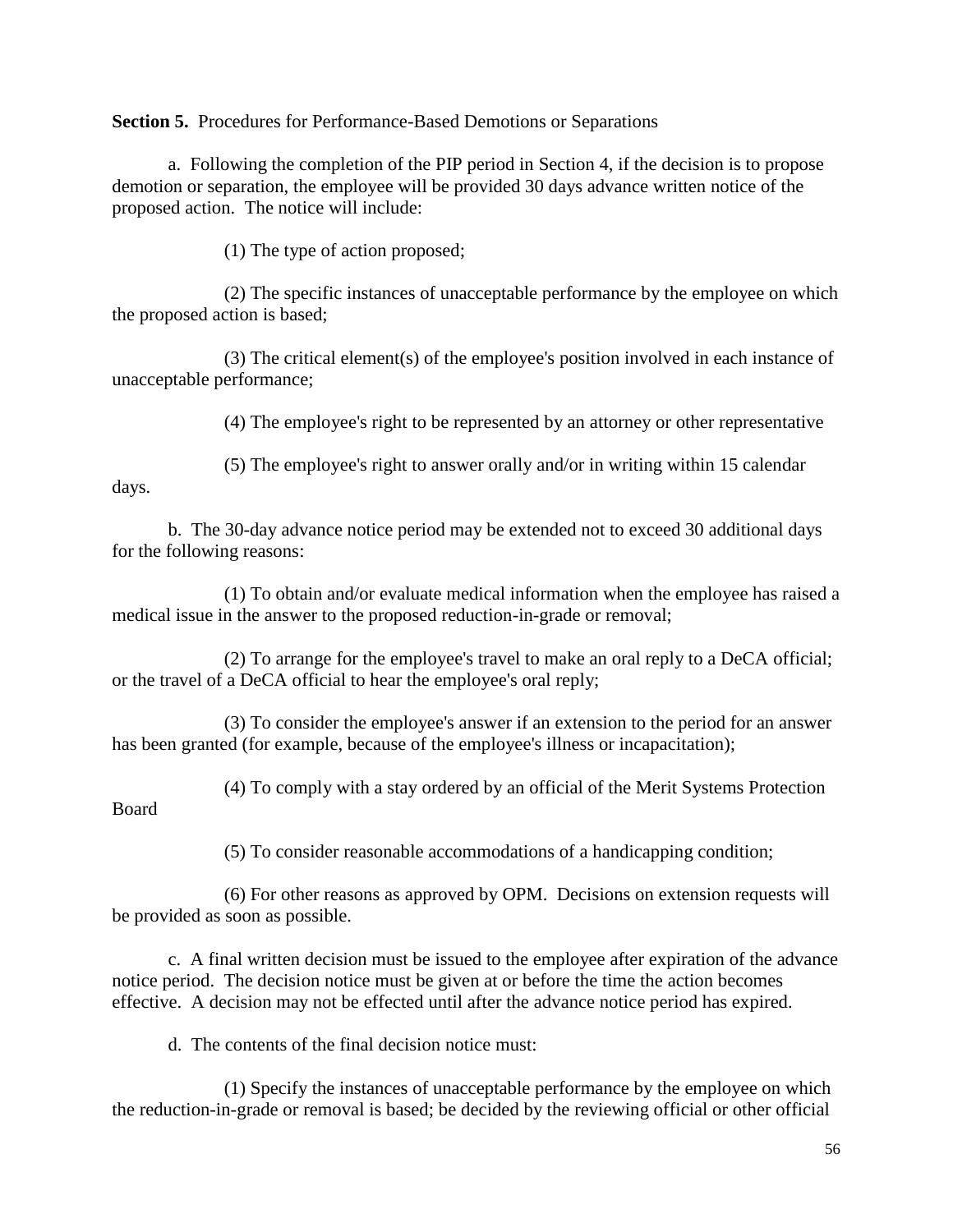in the supervisory chain or in a higher position than the individual proposing the action

(2) Inform the employee of their rights to appeal that decision to the Merit Systems Protection Board (MSPB), time limits for filing such appeal, the address of the appropriate MSPB office for filing the appeal, a copy of the MSPB regulation, and a copy of the MSPB appeal form; and

(3) Inform the employee of the right to grieve the decision through the Negotiated Grievance Procedures Article.

## **ARTICLE 36 AWARDS**

**Section 1.** In accordance with the DeCA Incentive Awards Program, DeCA will:

a. Encourage DeCA personnel to improve Government operations and support and enhance DeCA and national goals; and

b. Recognize and reward personnel appropriately, promptly, and on the basis of superior performance, special acts or services, or other personal or group efforts that substantially exceed normal standards or expectations and result in improved federal government productivity and/or services.

c. Administer the Incentive Awards Program in accordance with the merit system principles of Title 5, United States Code. Any DeCA employee may nominate their co-workers for all types of awards, either as individuals or as a group. No person will be involved in the approval process of an award that would be considered a conflict of interest. Awards should be presented in a public manner at a ceremony commensurate with the level of the award. The **UNION** will be invited to awards ceremonies held for employees of the bargaining unit.

**Section 2.** Types of Incentive Awards may include the following:

- a. Monetary
	- Performance Award
	- Special Act or Service Award
	- Quality Step Increase
	- Time Off Award
	- On The Spot Award
- b. Non-monetary
	- Honorary e.g.; Certificate/Memorandum of Appreciation
	- Meritorious Medals
	- Length of Service, etc.

#### **Section 3.** Suggestion Awards

In accordance with the DeCA IDEAS Program, DeCA encourages all employees to participate in the IDEAS (Improve Defense Commissary Agency Efficiency and Service) Program. The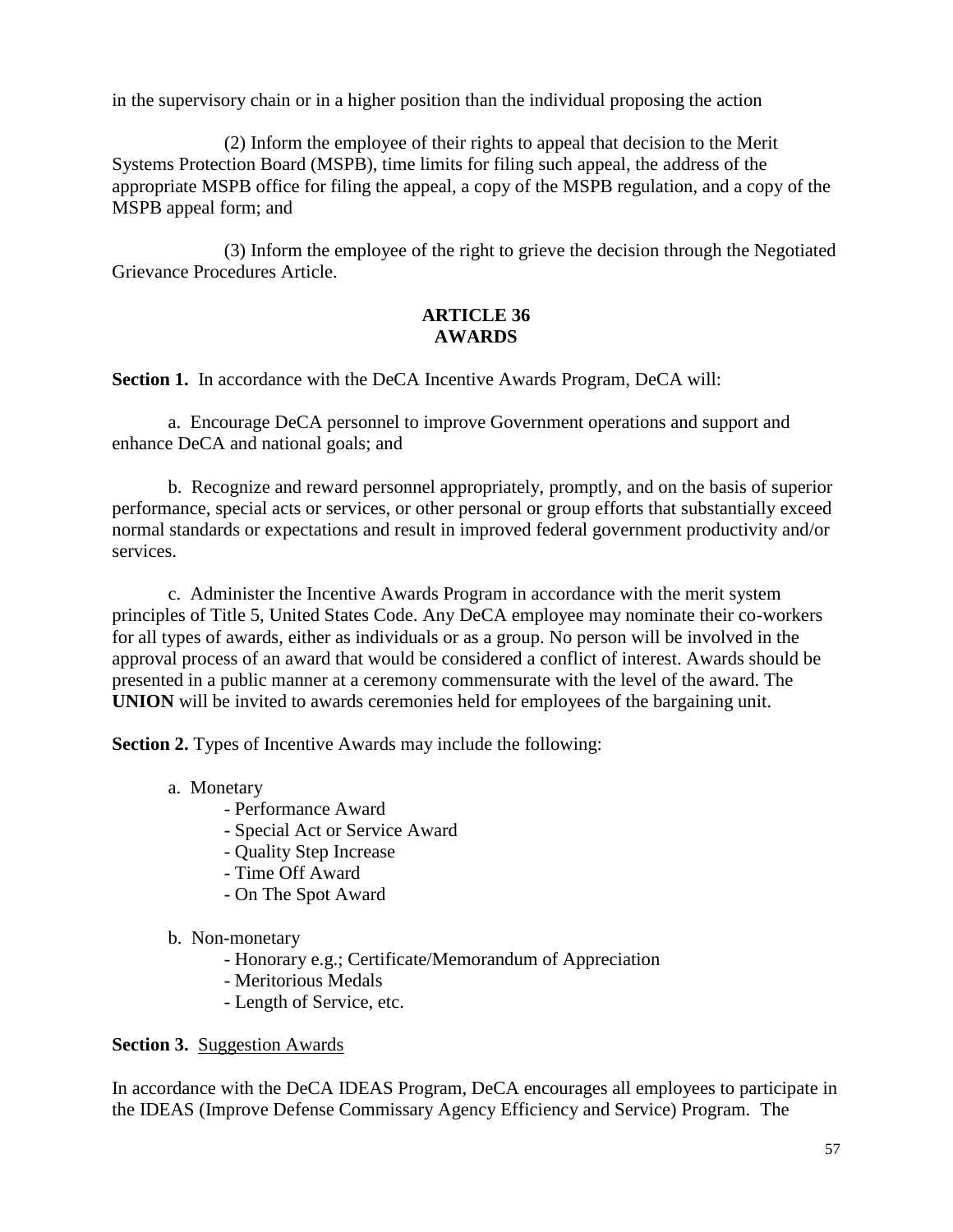**EMPLOYER** will endeavor to process all awards and cost reduction ideas in a timely and expeditious manner.

#### **ARTICLE 37 POSITION DESCRIPTIONS and POSITION CLASSIFICATION**

#### **Section 1. Position Descriptions**

a. The purpose of a position description is to describe officially, for pay and classification purposes, the relevant assigned skills and duties of the position.

b. Position descriptions will be based upon the primary duties and responsibilities assigned in accordance with the work specification of the Position Classification Standard for title, series and grade level of each position. All identical positions within the same organizational unit will normally be covered by the same position description. Where management requires a deviation from such standard position descriptions, the position(s) will be classified according to the duties and responsibilities actually assigned and performed. Addenda, deletions, and amendments to position descriptions will be reviewed by a classifier, and impact thereof recorded on current job descriptions and/or new job descriptions, if applicable, or classification records maintained in the Civilian Personnel Office. Such changes in position descriptions will be discussed with employees and they will be furnished a copy of the changed position descriptions. An employee may request a copy of the position evaluation statement for their position from the classifier.

c. Employees who believe that their position descriptions are inaccurately described may discuss this matter with their supervisors for clarification.

d. Position descriptions do not describe all job assignments. When the term "performs other duties as assigned" or its equivalent is used in a position description, the term is mutually understood to mean "tasks that are related to the position and are of an incidental nature". It is also understood that this language does not prevent the **EMPLOYER** from assigning unrelated work to an employee of a temporary nature. Such term will not be used to assign duties outside an employee's classification on a recurring basis.

#### **Section 2.** Position Classification & Appeal

a. It is agreed that an employee will be notified in writing when an appropriate determination has been made to downgrade or upgrade the employee's position as a result of classification action. The notification will include available appeal procedures. Grades of jobs will not be downgraded except through proper application of classification standards to officially approved job descriptions.

b. The **EMPLOYER** agrees to provide, upon request by the employee or his/her representative, copies of applicable classification standards.

c. If employees are dissatisfied with their position's pay plan, series, grade, or title, they may pursue a classification appeal through the appropriate appeal procedures. However, employees are encouraged to request a position review from their Supervisor first. The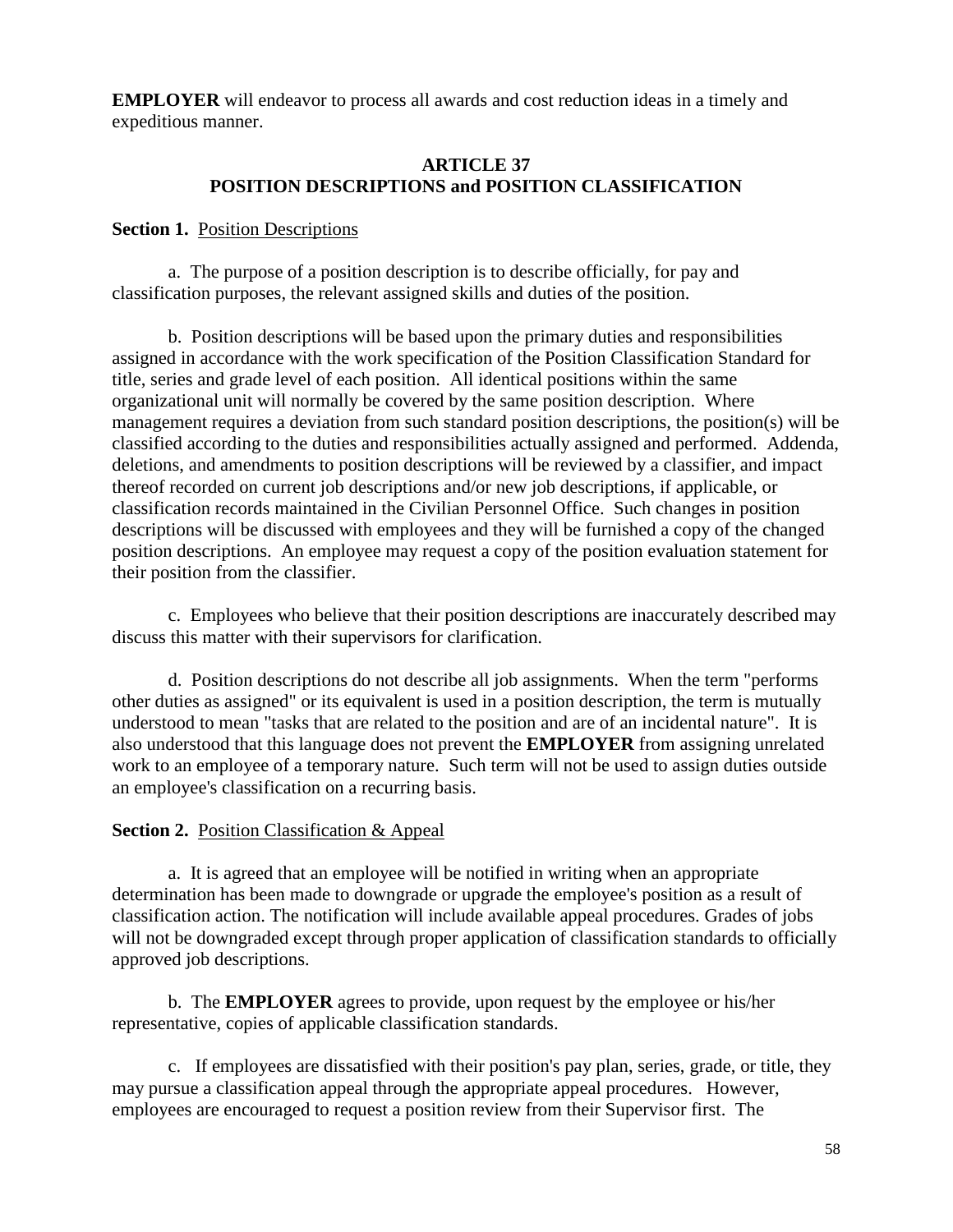employee may request a representative of his/her choosing to represent him/her in the classification appeal.

#### **Section 3.**

Upon request by an employee, they will be furnished a copy of their job description.

#### **ARTICLE 38 DISCIPLINARY AND ADVERSE ACTION**

#### **Section 1.** Purpose

The **PARTIES** recognize that fair and constructive discipline promotes the employee/employer relationship. It is also recognized that the earlier and more complete relevant facts about an incident can be established, the better able the **PARTIES** can make judgments. Disciplinary and adverse actions shall be constructive and for just cause, promote the efficiency of the service, assure due process, and shall be based on the principle of progressive discipline.

#### **Section 2.** Definitions

a. Disciplinary action, for the purposes of this Article, is defined as a suspension of an employee for 14 calendar days or less, or a letter of reprimand.

b. Adverse action, for the purpose of this Article, is defined as a removal, a suspension for more than 14 calendar days, a reduction in grade, or a reduction in pay.

c. Informal actions such as oral admonishments, letters of warning, etc; are not discipline but are intended to correct the conduct before more serious actions are deemed necessary. These actions/matters, however, are grievable.

## **Section 3.** General

a. Management, when possible, will notify employees as soon as they become aware of any infractions or policy violations that could result in discipline. When taking actions under this Article, mitigating and aggravating factors will be considered, as well as the DeCA 50-4.

b. For other than informal actions or letters of reprimand, there will be a proposing and deciding official. The deciding official will be at least one level higher than the proposing official. However, the proposing and deciding official may be the same person when that person is the head of the component e.g., Region Director, Commissary Officer.

c. Employee will be provided original and one (1) copy of proposals and decisions under this article.

d. When the employer determines that formal disciplinary action may be required to correct misconduct on the part of an employee, the supervisor will obtain available information concerning the alleged misconduct. This may include an investigative interview with the employee. The purpose of the investigation is to ensure relevant facts are known and afford employees the opportunity to explain the basis for their actions. Supervisors are encouraged to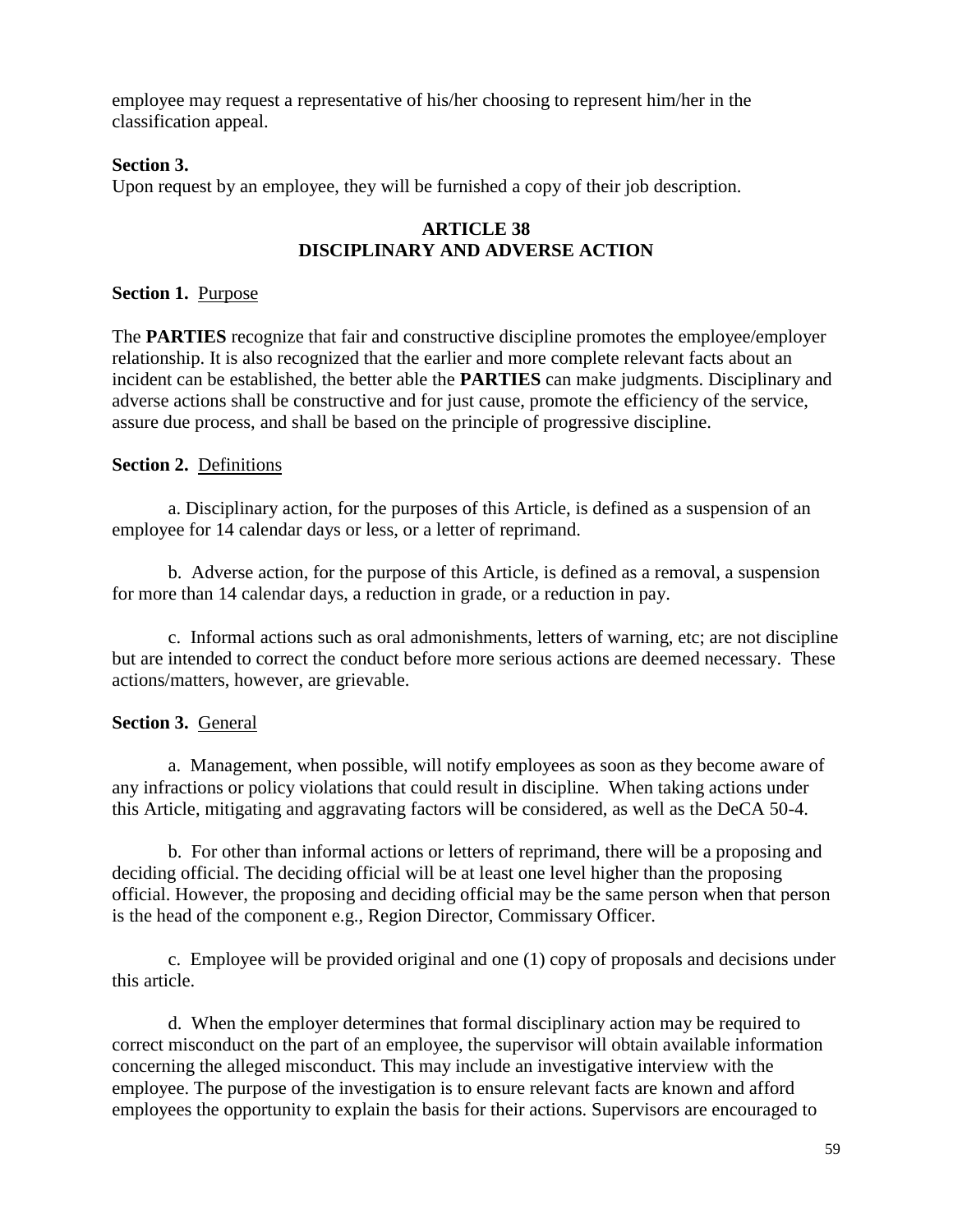inform employees of their right to **UNION** representation in these circumstances.

e. Prior to the commencement of an investigatory examination, the employee will be informed of the purpose of the examination.

f. The employee and/or the exclusive representative may request and management will consider a delay in the implementation of a suspension and/or removal action prior to the effective date of the action when a grievance is submitted.

#### **Section 4.** Procedures

#### a. Written Reprimands:

Written reprimands shall be maintained as a temporary record on the left hand side of the employee's Official Personnel Folder (OPF) for a period not longer than one year. The supervisor or the employee may initiate a review of the written reprimand at any time to determine if there has been substantial improvement, e.g.; no recurrence of similar or related misconduct. If so, the letter will be removed from the employee's OPF and the supervisory work folder (SWF).

#### b. Disciplinary Actions

(1) Employees against whom a suspension of fourteen (14) days or less is proposed are entitled to:

(a) An advance written notice to enable the employee to understand fully the violation, infraction, misconduct, or offense for which the employee is being charged. The notice will include a description of the offense, times, places, dates, and events that were the basis for the proposed disciplinary action. Upon request, the **EMPLOYER** will furnish the employee, or the designated representative, a copy of all pertinent information, both for and against the employee;

(b) A reasonable time, not less than 14 calendar days, to answer orally and/or in writing and to furnish affidavits or other evidence in support of the answer. Extensions to this time period will be granted for a demonstrated and valid reason if requested orally or in writing by an employee or designated representative. An employee and designated representative if any, will be authorized a reasonable amount of duty time to prepare an answer, if they are otherwise in a duty status;

(c) Be represented by the **UNION** or other representatives of their choice. Designations will be in writing signed by the employee. Once the designation has been made, all contacts and correspondence will be through the representative;

(d) A written decision which includes specific reasons and grievance rights within fourteen (14) calendar days of the employee's response; or, if no response was made, from the end of the response period. Extensions to this time period will be granted for a demonstrated and valid reason if requested orally or in writing by the deciding official or designee.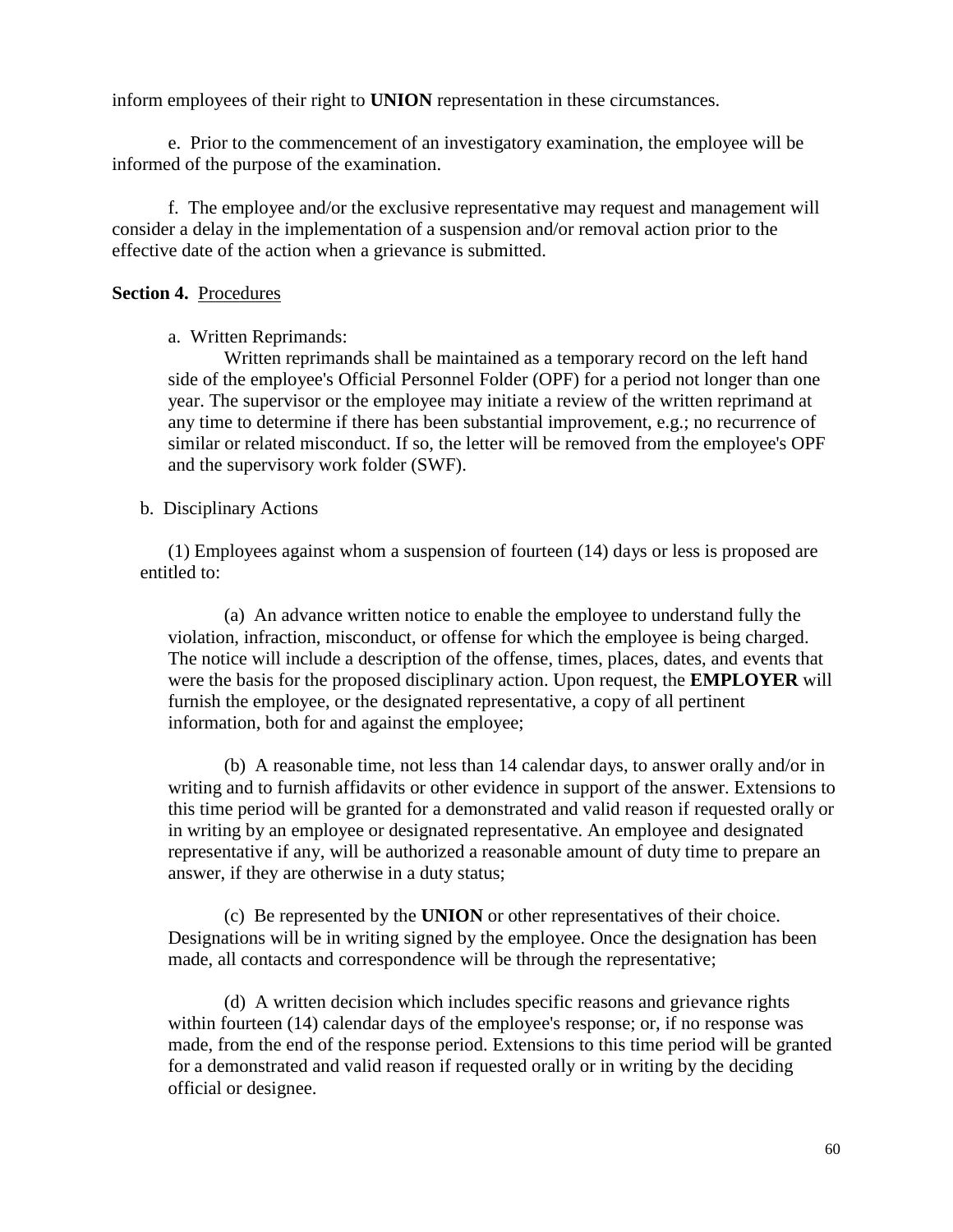#### c. Adverse Actions

(1) Employees against whom an adverse action is proposed are entitled to:

(a) At least 30 days advance written notice to enable the employee to understand fully the violation, infraction, misconduct, or offense for which the employee is being charged. The notice will include a description of the offense, times, places, dates, and events that were the basis for the proposed adverse action. However if, there is a reasonable cause to believe the employee has committed a crime for which a sentence of imprisonment may be imposed, the advance notice period may be less than 30 days. Upon request, the **EMPLOYER**  will furnish the employee, or the designated representative, a copy of all pertinent information, both for and against the employee;

(b) A reasonable time, not less than 21 calendar days to answer orally and/or in writing and to furnish affidavits or other evidence in support of the answer. When the crime provision is invoked, the response period may be reduced to not less than seven (7) days. Extensions to the response period will be granted for a demonstrated and valid reason if requested orally or in writing by an employee or designated representative;

(c) Be represented by the **UNION** or other representatives of their choice. Designations will be in writing signed by the employee. Once the designation has been made, all contacts and correspondence will be through the representative;

(d) A written decision which includes specific reasons and grievance rights within 21 calendar days of the employee's response; or, if no response was made, from the end of the response period. Extensions to this time period will be granted for a demonstrated and valid reason if requested orally or in writing by the deciding official or designee.

**Section 5.** Grievance and Appeals

a. Disciplinary actions are grievable through the negotiated grievance procedure article.

b. Adverse actions may be grieved or appealed to the Merit Systems Protection Board (MSPB), but not both.

#### **ARTICLE 39 ELECTRONIC FUNDS TRANSFER**

**Section 1.** All employees will be paid by Electronic Fund Transfer (EFT) unless a waiver is granted. An employee is eligible for waiver under Department of Treasury regulations if the employee determines that payment by EFT will impose a hardship due to a physical or mental disability, or a geographic, language or literacy barrier, or would impose a financial hardship.

#### **ARTICLE 40 PAY ADMINISTRATION**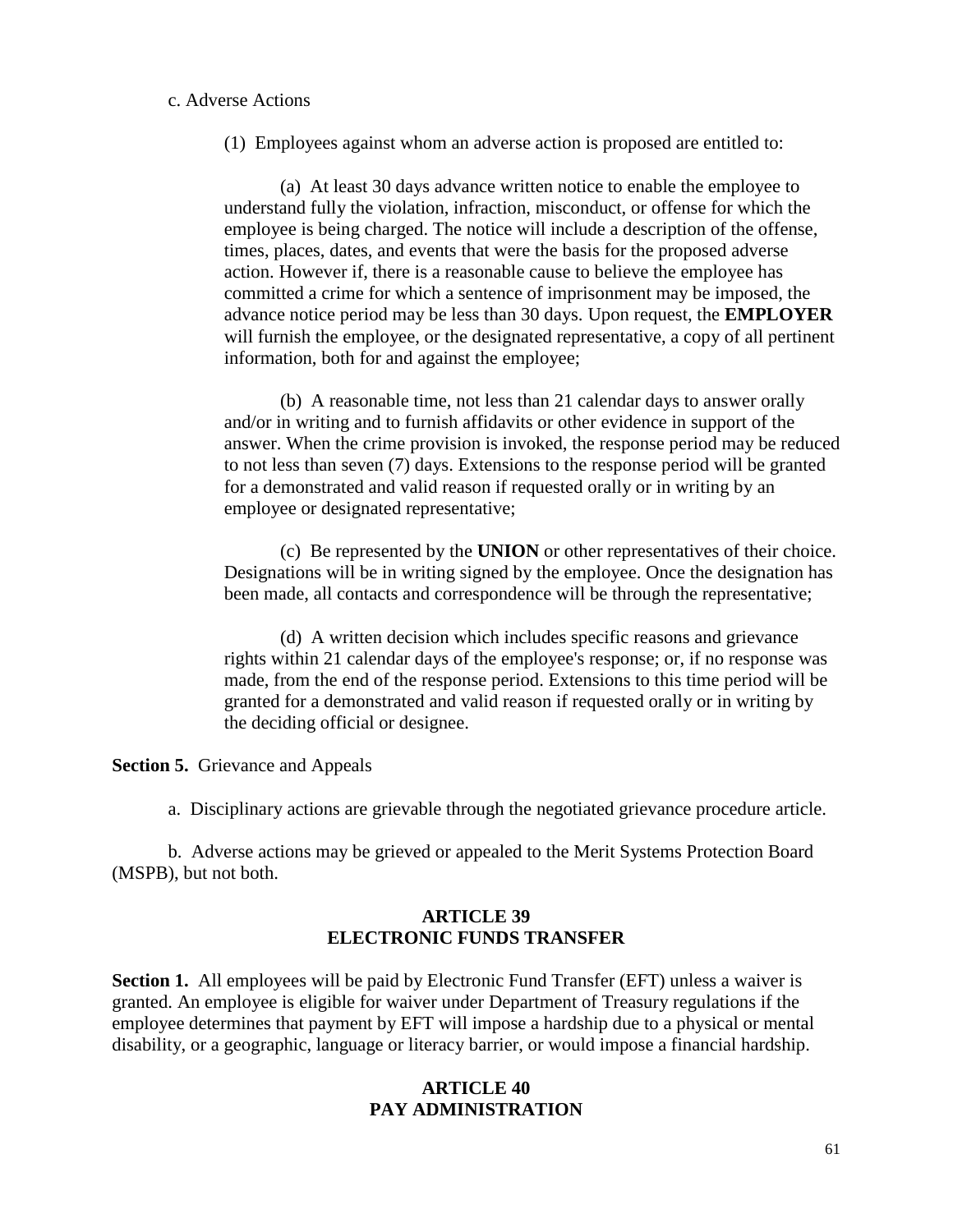#### **Section 1.** Environmental Differential Pay or Hazardous Duty Pay

Wage Grade (WG) employees are entitled to environmental differential pay in accordance with 5 CFR 532.511. General Schedule (GS) employees are entitled to hazard pay differential in accordance with 5 CFR 550, Subpart I. Pay determination will be made on an individual basis. For example, WG employees exposed to cold hazard, as described in 5 CFR 532.511, will be provided protective equipment/clothing that practically eliminates the hazard. If such protective equipment/clothing is not provided, environmental differential pay will be paid.

#### **Section 2.** Shift Differential Pay and Night Pay Differential

a. WG Shift Differential Pay

| <b>REGULAR HOURS</b>  |         | DESCRIPTION DIFFERENTIAL |
|-----------------------|---------|--------------------------|
| Between 0800 and 1500 | Shift 1 | $0\%$                    |
| Between 1500 and 2400 | Shift 2 | $7 - 1/2%$               |
| Between 2300 and 0800 | Shift 3 | 10%                      |

Night shift differential is payable for the entire shift if the majority of the employee's regularly scheduled non-overtime work, to include meal periods, is between 1500 and 2400 on second shift, or between 2300 and 0800 on third shift. A majority of hours means a number of whole hours greater than one-half including meal periods. Working half of the shift (for example; four hours of an eight hour shift) does not qualify for shift differential.

b. General Schedule Night Pay Differential

Night work is defined as work performed by a GS employee between the hours of 1800 and 0600. The amount of night differential pay is 10% of the basic rate of pay. Night differential pay is paid to: an employee who is regularly scheduled to perform night work; an employee who is temporarily assigned night work.

## **Section 3.** Overtime Pay

a.Overtime will be compensated in accordance with applicable provisions of Title 5 and the Fair Labor Standards Act. Overtime is defined as time worked by employees in excess of an eight (8) hour work day or in excess of 40 hours in any one administrative workweek.

b. Overtime pay will be recorded in 15-minute increments.

c. General Schedule overtime will be paid at one and one-half times of the individual's hourly rate of basic rate of pay., Wage Grade overtime will be paid at one and one half times of the individual's hourly rate of basic rate of pay. When an employee is called back to work outside of their regularly scheduled tour of duty, a minimum of two hours work will be recorded on the employee's Time and Attendance sheet.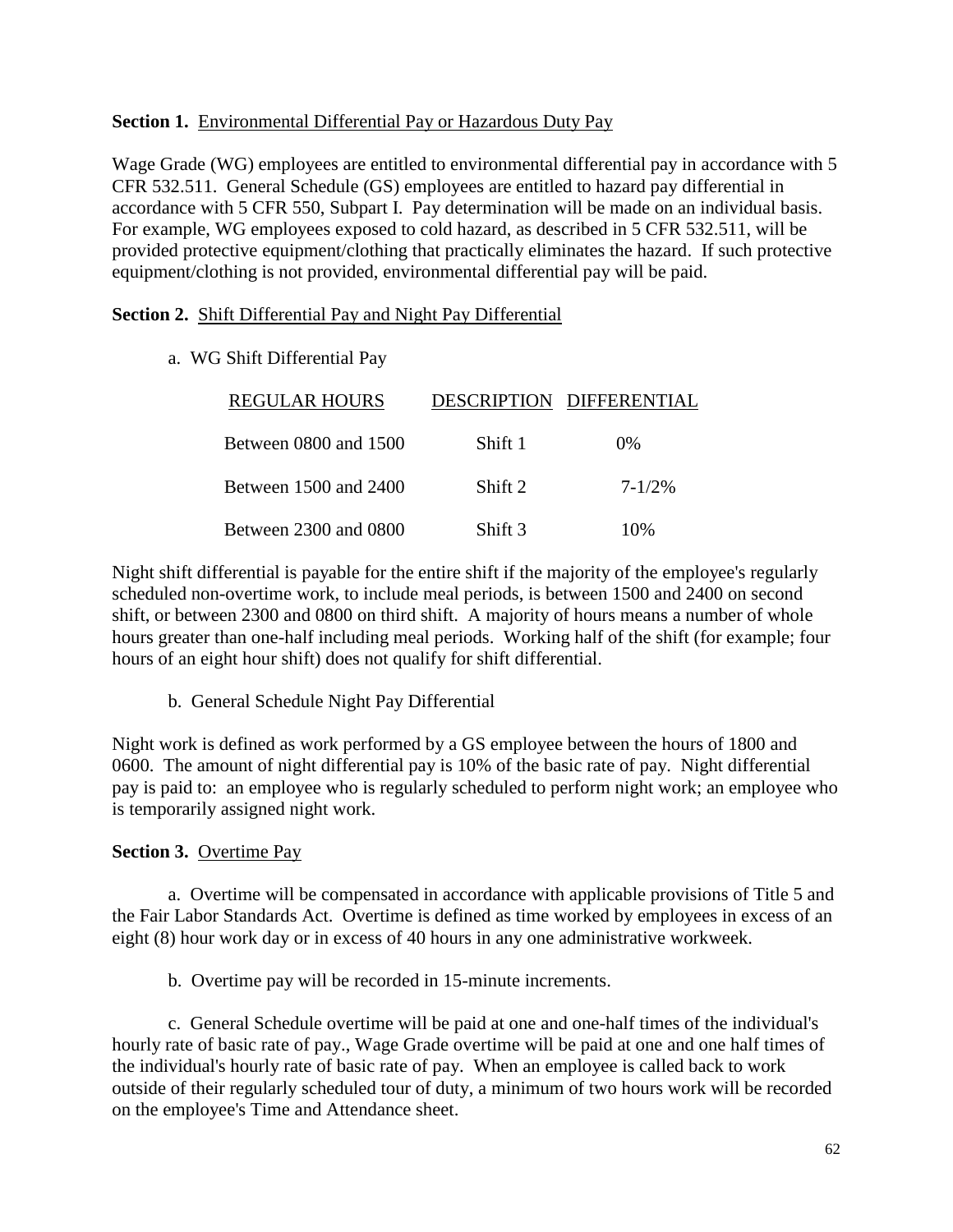Overtime pay for FLSA exempt employees is equal to one and one half times the employee's hourly rate of pay. However, if the employee's rate of pay exceeds the minimum applicable rate for a GS-10 (i.e., GS-10, step 1), including any locality-based comparability payment, or any applicable special rate of pay, the overtime rate is the greater of:

- 1. 1 1/2 times the applicable minimum hourly rate of basic pay for GS 10; or
- 2. The employee's hourly rate of basic pay.

d (1) FLSA-Exempt Employees may request, and the Agency may grant compensatory time off in lieu of premium pay for irregular or occasional overtime. The Agency may not require employees to accept compensatory time in lieu of premium pay, unless the employee's rate of basic pay exceeds the minimum applicable rate for a GS-10 (i.e., GS-10, step 1), including any locality-based comparability payment, or any applicable special rate of pay.

(2) FLSA-Nonexempt Employees may request and the Agency may grant compensatory time off in lieu of premium pay for irregular or occasional overtime, however the Agency may not require such employees to accept compensatory time in lieu of premium pay. The choice is always up to the employee.

## **Section 4.** Sunday Premium Pay

a. Any GS or WG employee is entitled to eight (8) hours Sunday Premium Pay if any part of the scheduled tour of non-overtime duty falls between midnight Saturday and midnight Sunday. Any employee who has a regularly scheduled tour of duty which includes a shift beginning on Saturday and ending Sunday, and a shift that begins on Sunday and ends on Monday, is entitled to Sunday Premium Pay for both days worked. Employees who are regularly scheduled to work on Sunday, but who do not work and take annual or sick leave instead, are not entitled to premium pay for the "scheduled" Sunday work hours. Employees are entitled to Sunday premium pay for each hour of Sunday work that is not overtime work (in excess of eight (8) hours) of each regularly scheduled tour that begins or ends on Sunday.

b. The Sunday Premium Pay rate is 25% of the employee's basic hourly rate.

## **Section 5.** Holiday Pay

An employee who performs non-overtime work on a holiday is entitled to basic pay plus holiday pay equal to basic pay.

## **ARTICLE 41 LABOR-MANAGEMENT COMMUNICATION**

## **Section 1.** General

The parties agree that a cooperative, constructive working relationship best serves both parties in achieving common goals. The relationship between management and labor will include open and honest communication with a view toward recognizing and addressing the common interests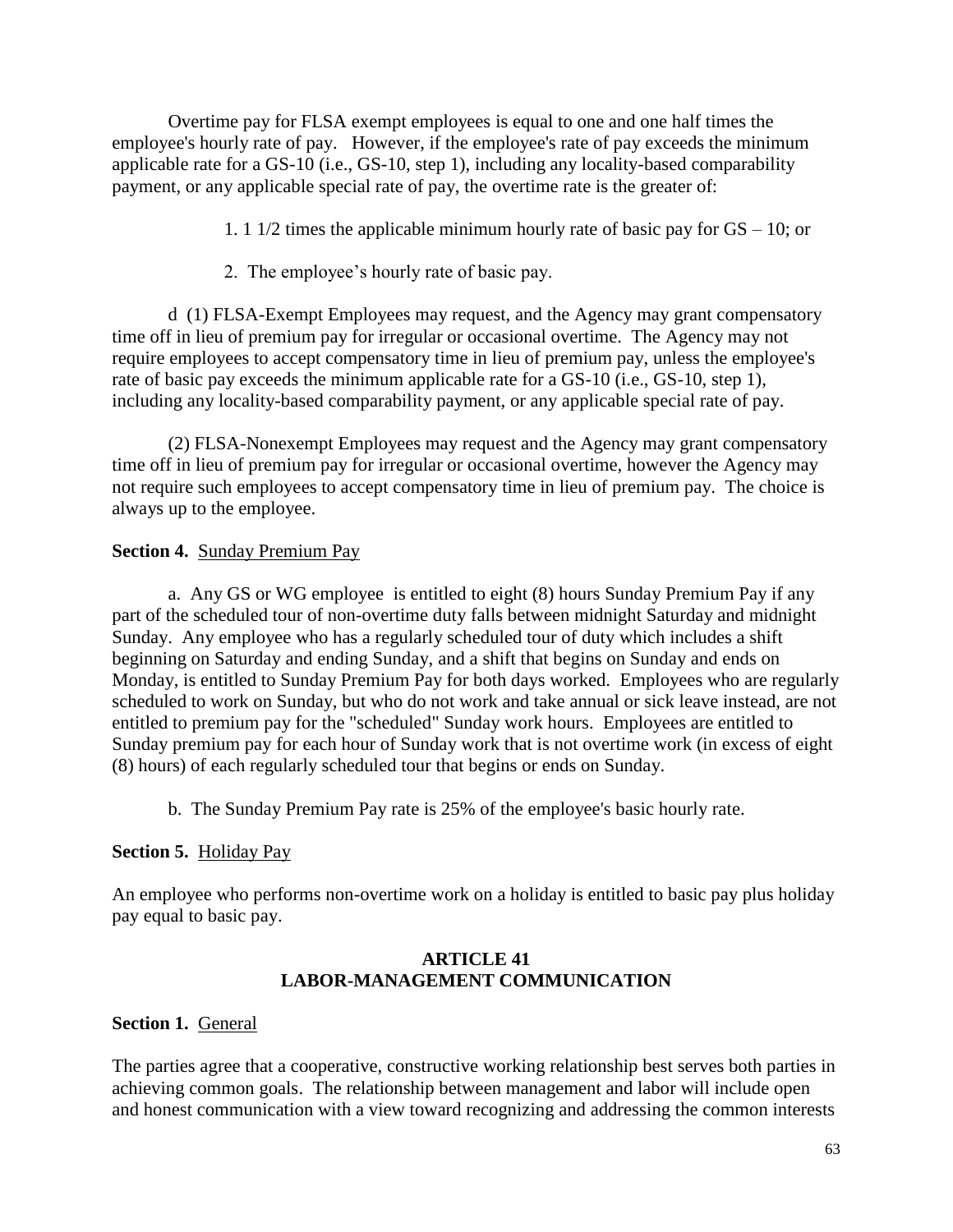of the parties while meeting the needs of their respective contingencies.

## **Section 2.** Senior Level Group

DeCA and AFGE will have two-way information exchange at the senior levels on strategic issues and initiatives. This is to provide operational information and employee feedback. The senior level group will consist of the DeCA Director or his/her designee and AFGE 172 Council representatives. The senior level group will meet at least semi-annually. Scheduling of the meetings will be by mutual agreement.

## **Section 3.** Partnership

Local partnerships can be established or continued by mutual agreement. Joint training for both parties on communication and cooperation is encouraged. Such training should to the maximum extent possible draw upon no cost or low cost resources. This is a subject appropriate for an LSA.

## **ARTICLE 42 CATEGORIES OF EMPLOYEES**

The appropriate use of term, intermittent, part-time, and full-time employees is a paramount concern of the **EMPLOYER** and the **UNION**. The **EMPLOYER** will provide the **UNION** upon request, the Unit Manning Document and other appropriate available data concerning the use of categories of employment. If surveys are conducted at the store level, regarding categories of employment, the **UNION** will be invited to participate.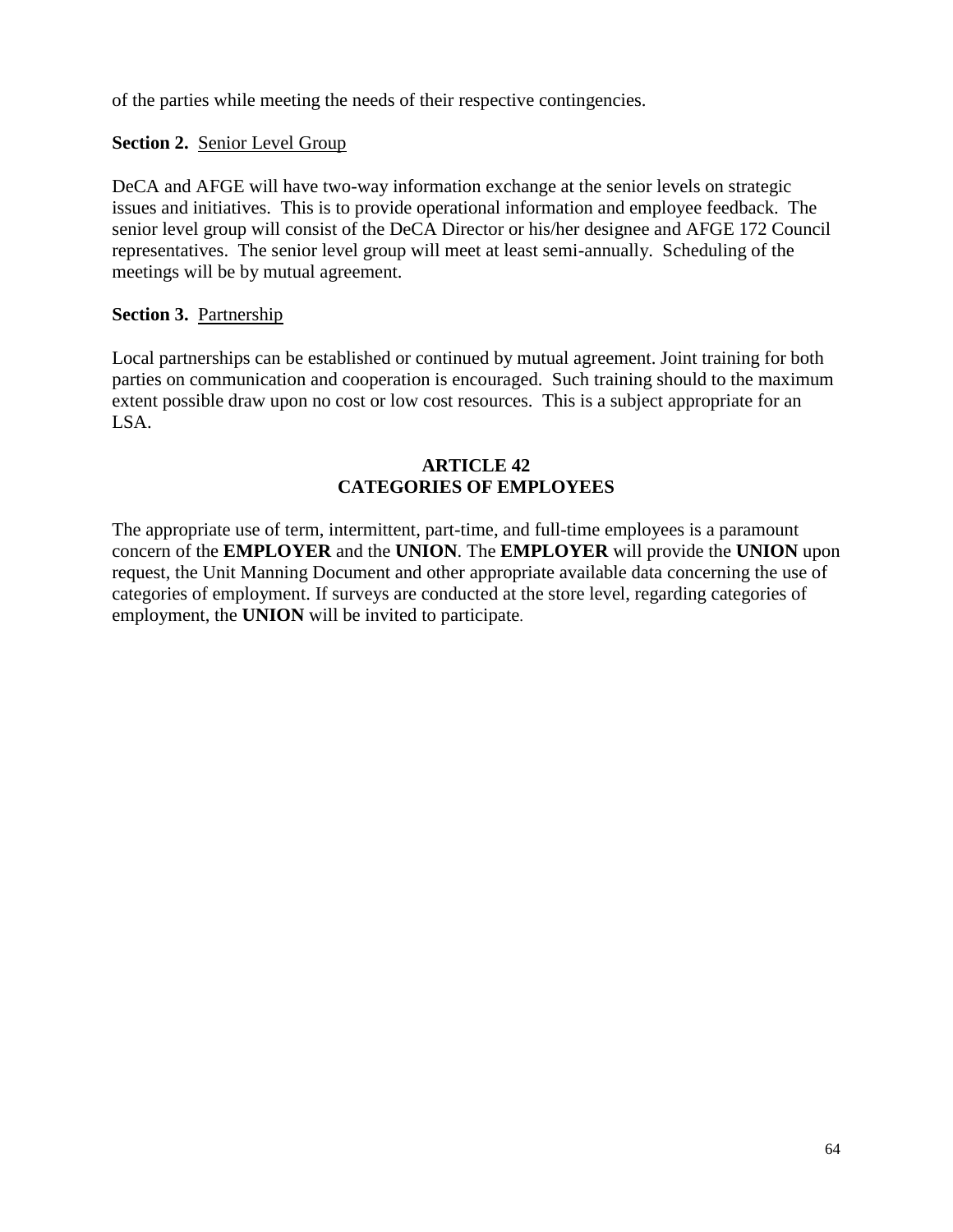## **ARTICLE 43 WAGE SURVEYS**

Section 1. The Employer agrees to notify the Union promptly of any wage surveys, hearings, results of surveys, which will affect bargaining unit employees.

Section 2. If selected by AFGE to participate in a wage survey, one representative per bargaining unit local will be released on official time per each survey. The Union will also identify an alternate in case there are any issues concerning the original representative. The alternate will be allowed to attend the Wage Survey training.

#### **ARTICLE 44 REDUCTION IN FORCE/TRANSFER OF FUNCTION/REORGANIZATION**

The Agency will notify the Union when it plans to conduct a Reduction in Force, a Transfer of Function, Reorganization, and/or a furlough. The Agency and the Union will utilize the procedures set forth in Article 4, Bargaining.

## **ARTICLE 45 COMPETITIVE SOURCING PROGRAM**

The Agency will notify the Union when it plans to engage in a competitive sourcing process. The Agency and the Union will utilize the procedures set forth in Article 4, Bargaining.

## **ARTICLE 46 NEGOTIATED GRIEVANCE PROCEDURE**

**Section 1.** The **PARTIES** agree that this Article establishes the exclusive procedure available to unit employees and the **PARTIES** for the processing and settlement of grievances that fall within its scope, including questions of grievability and arbitrability. The **PARTIES** recognize and endorse the importance of bringing to light and resolving grievances in a prompt manner. Normally the expeditious settlement of grievances at the lowest possible level is in the best interest of the **PARTIES**.

**Section 2.** A grievance means any complaint:

- a. by any employee concerning any matter relating to the employment of the employee;
- b. by the **UNION** concerning any matter relating to the employment of any employee; or
- c. by the **UNION**, or the **EMPLOYER** concerning:

(1) The effect or interpretation, or claim of breach of this Agreement; or

(2) Any claimed violation, misinterpretation, or misapplication of law, rule or regulation affecting conditions of employment.

**Section 3.** The following matters are excluded from this grievance procedure: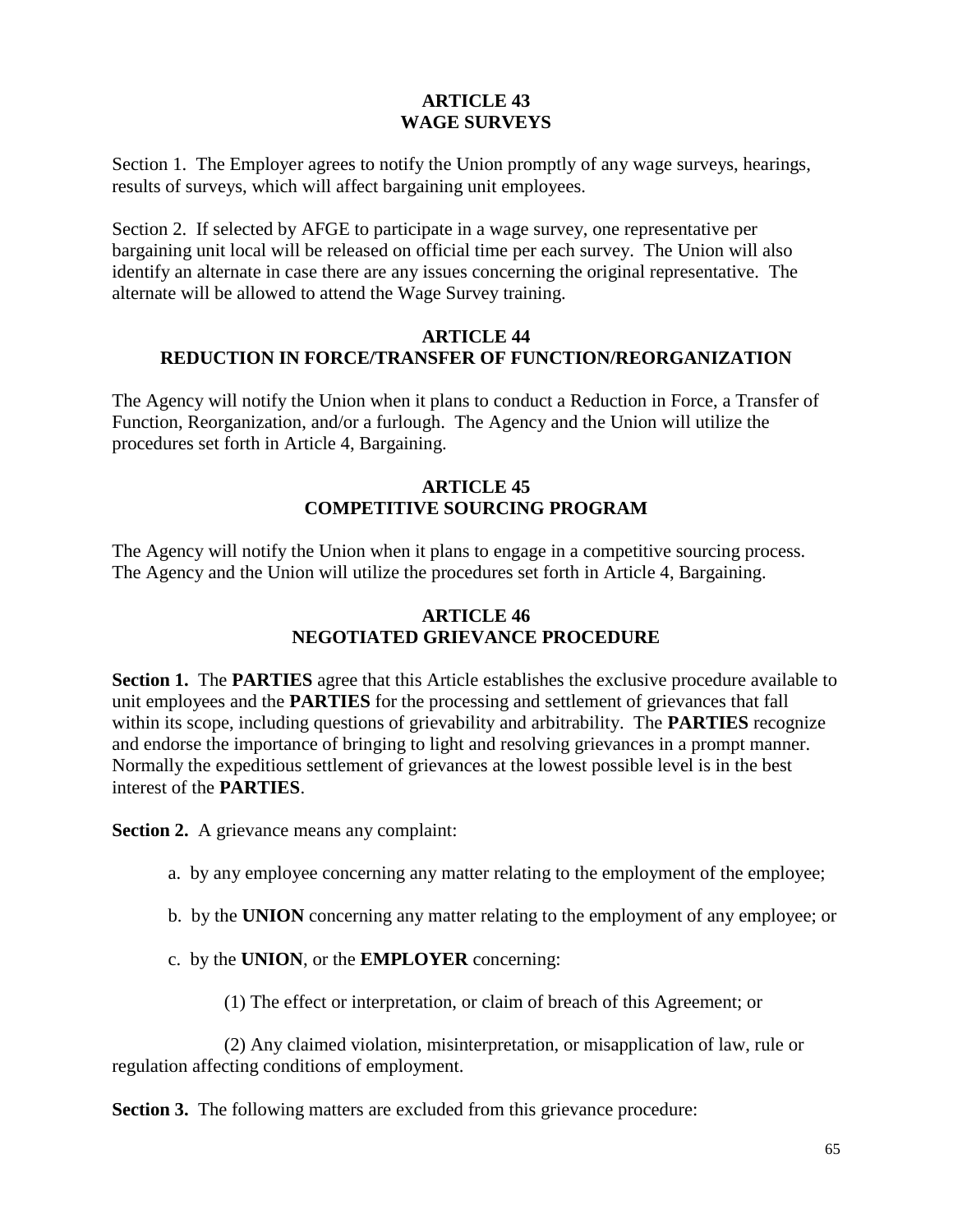a. Any claimed violation of Subchapter III of Chapter 73 of Title 5, U.S.C. (relating to prohibited political activities);

b. Retirement, life insurance or health insurance;

c. Any examination, certification, appointment, e.g., the separation of an employee during a probationary or trial period;

d. A suspension or removal under Section 7532 of Title 5 U.S.C. (related to national security);

e. The classification of any position which does not result in the reduction in grade or pay of an employee;

f. Non-selection from among a group of properly ranked and certified candidates, except where claims of procedural violation or non-merit consideration is involved;

g. To extent required by law, the separation of an employee while serving under a temporary appointment;

h. Non-receipt or disapproval of a performance award or other kinds of discretionary awards, except for claims involving inequitable distribution of awards;

**Section 4.** Only the employee or a representative designated by the **UNION** may be the representative in a grievance under this procedure. Once a grievance is filed the **UNION** has the right to be present at all stages, and to be provided a copy of any decision issued. Any resolution of the grievance must comply with the terms and conditions of applicable collective bargaining agreement(s). If the **UNION** is the designated representative, the employee will so state in writing, and any changes to that designation also will be in writing. Communications under this procedure shall be to the official designated on the grievance form. If the **UNION** designated representative is changed, the **UNION** will notify management of said change, in advance, if possible.

**Section 5.** If two or more employees or the **UNION** have identical grievances with no individual variation, the **UNION** may select one grievance for processing and any decision on that grievance shall be binding to all of the other identical grievances. Each grievant and the **UNION** shall be provided a copy of the grievance decision.

**Section 6.** All **PARTIES** shall follow grievance time limits. In unusual circumstances, exceptions for good cause shown should be favorably considered. Time limits may be extended by mutual agreement. If time limits are not met by the grieving PARTY, then the grievance will be considered as withdrawn. If the time limits are not met by the deciding PARTY, then the grievance may be submitted directly to Arbitration.

**Section 7.** The following procedure shall be used in cases of grievance(s) filed by an employee and the **UNION** in behalf of an employee: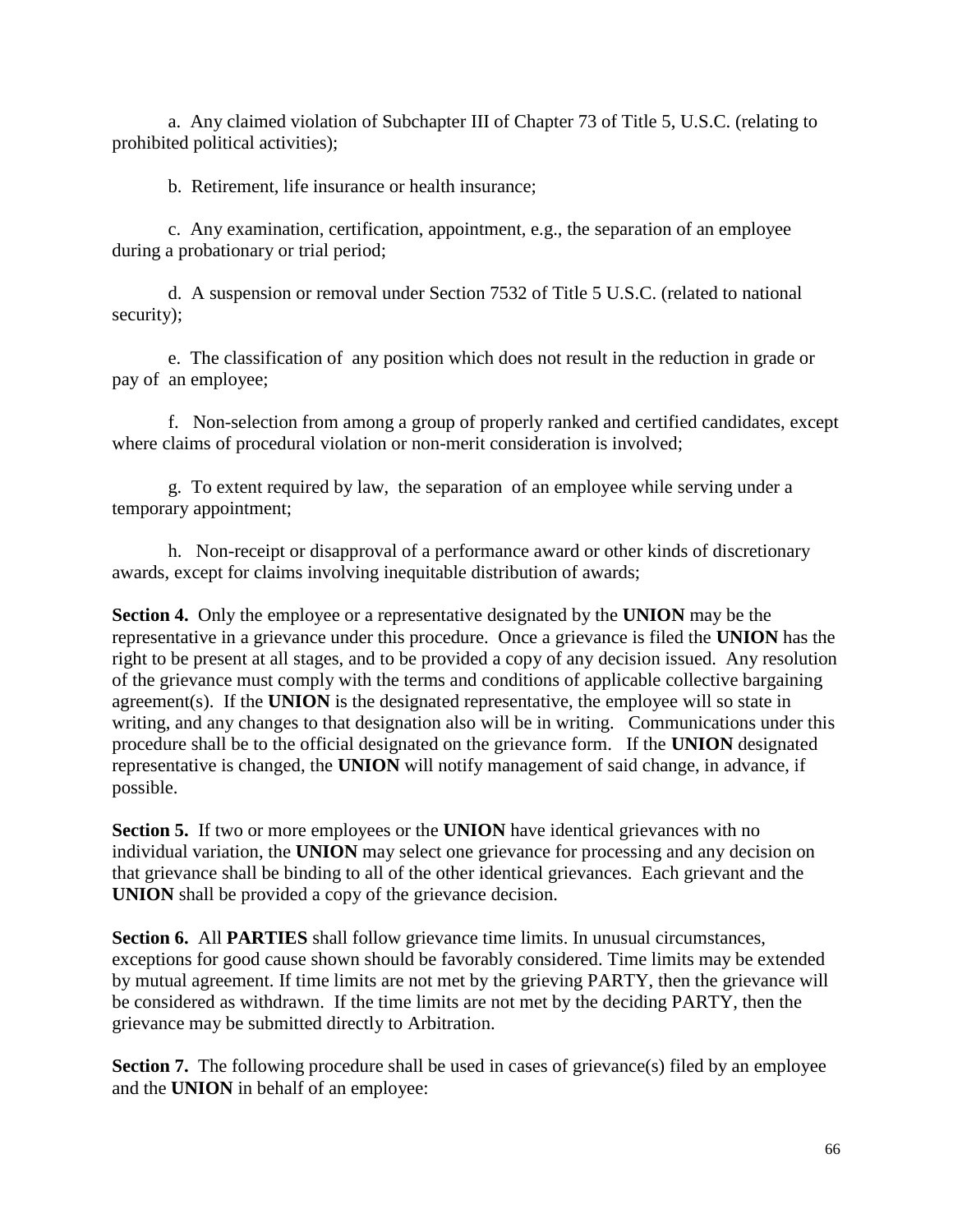a. Informal Step: The employee or their representative must contact the immediate supervisor within 21 calendar days after the matter giving rise to the grievance, or within 21 calendar days following the date the employee could have been reasonably expected to be aware of the matter giving rise to the grievance to informally discuss the grievance. The request for the meeting may be submitted in writing. If resolution is not reached during informal stage, then the grieving PARTY may move the grievance to the Step 1 within 10 calendar days of the date of the meeting or final decision.

b. STEP 1. The employee or their representative shall present the grievance on the Grievance Form contained at Appendix B to the immediate supervisor within 21 calendar days after the matter giving rise to the grievance, or within 21 calendar days following the date the employee could have been reasonably expected to be aware of the matter giving rise to the grievance. The grievance statement will include the basis for the grievance, the remedy requested and the identification of the employee's representative. The basis for the grievance should include such relevant information as provision of law, regulation or article and section of this Agreement allegedly violated, if applicable. A timely meeting will be held if requested in the Step 1 filing or by the Step 1 official. The supervisor will issue a written decision to the grievant within 10 calendar days of receipt of the grievance or if a meeting is requested, then 10 calendar days from the date the grievance meeting is held. If resolution is not reached during Step 1, the grieving PARTY may move the grievance to Step 2.

c. STEP 2. If the matter is still not resolved after receipt of the STEP 1 response, the grievance shall be presented in writing to the Store Director/Commissary Officer or his/her designee within 10 calendar days following receipt of the STEP 1 decision. The subject matter/substance of the grievance will remain unchanged throughout the negotiated grievance procedure. The grievant may include additional facts to support or clarify the original complaint. The Step 2 grievance will be filed using the agreed upon Grievance Form contained at Appendix B. A timely meeting will be held if requested in the Step 2 filing or by the Step 2 official. The Store Director/Commissary Officer or his/her designee will issue a written decision within 10 calendar days of receipt of the grievance grievance or if a meeting is requested, then 10 calendar days from the date the grievance meeting is held. Such decision will be the final Agency decision for purposes of these procedures. In a grievance involving a disciplinary/adverse or performance-based action, if the Commissary Officer is involved or is the proposing official for the action, then the final step grievance official will be the Zone Manager level. If resolution is not reached during Step 2, either **PARTY** can request grievance mediation in accordance with the Grievance Mediation Article.

**Section 8.** In the event the immediate supervisor is directly involved with the grievance or the grievance involves matters outside the his/her authority, the supervisor will elevate the grievance to the next level in the chain of command who can render a decision on the grievance. If the next level in the chain of command is the Commissary Officer, the Commissary Officer will be the Step 1 official, whether or not the Commissary Officer is directly involved in the grievance.

**Section 9.** In order to foster effective and efficient operation and to foster cooperation, **UNION** and management agree that problems should be addressed through ongoing cooperation when possible. Grievances are the right of employees, **EMPLOYER** and the **UNION**, and when used should be taken seriously by all **PARTIES** with commitment to using them as a means of last resort to resolve problems. Cooperation is the preferred mode.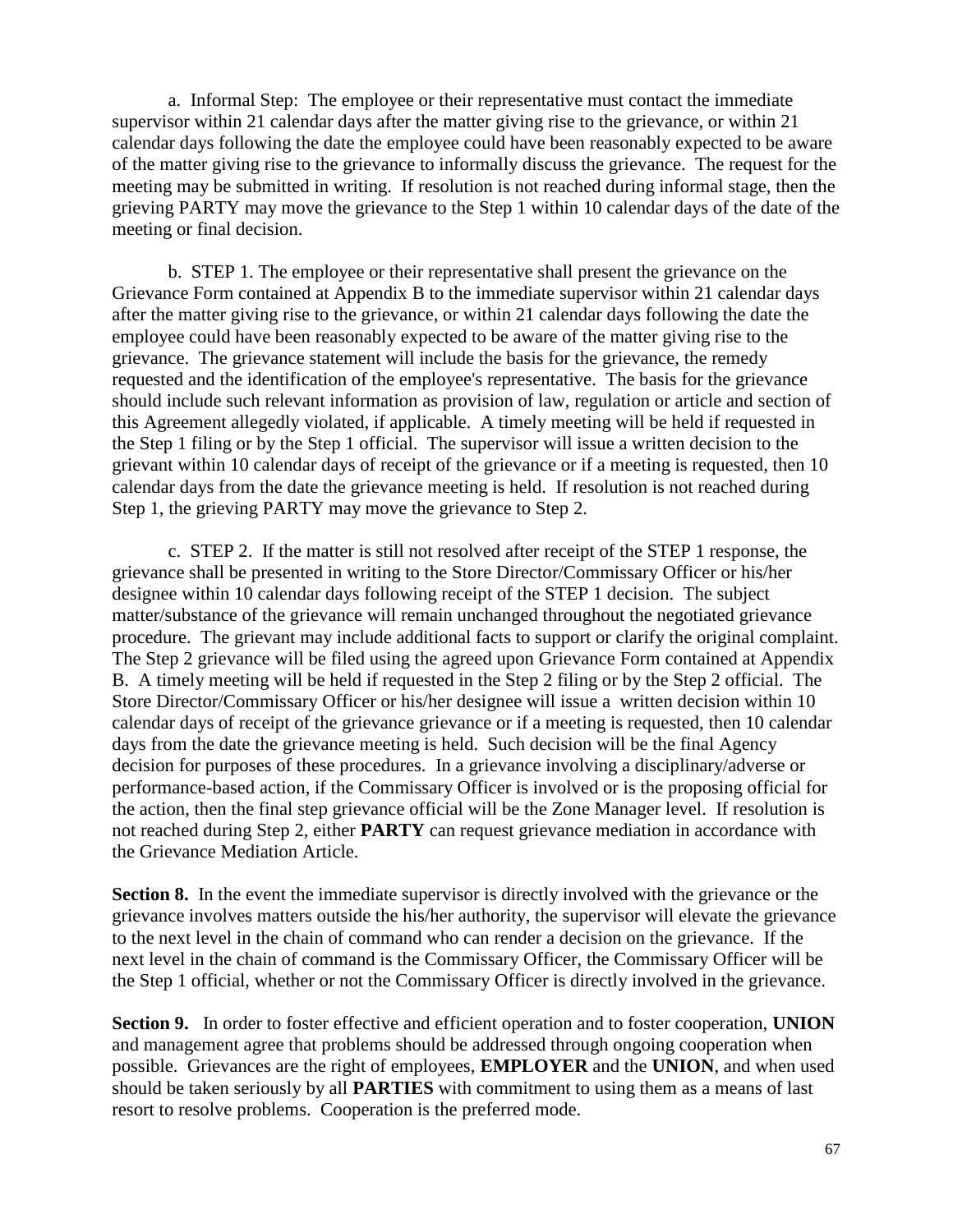**Section 10.** When management files a grievance or the **UNION** files a grievance in its own name, the following procedure will be used. In other cases the grievance procedure as outlined in Section 7 will be used. If a grievance arises between the **PARTIES**, either the **UNION** President or Commissary Officer or their designees may file a written grievance with the other **PARTY** within 21 calendar days after the matter giving rise to the grievance or the day the **PARTY** could have reasonably been expected to be aware of the matter giving rise to the grievance. The grievance will state the basis for it, the provision of law, cite the regulation or article and section of this Agreement allegedly violated if known and applicable, the relevant facts, and the relief being sought. Within 10 calendar days after the grievance was filed the **PARTIES** will meet and attempt to resolve the grievance. If resolution is not reached during this meeting, either **PARTY** can request grievance mediation in the same manner outlined in the Grievance Mediation Article.

a. If grievance mediation is invoked, the decision will be issued within 10 calendar days after final mediation contact, unless the grievance was concluded by written mediation settlement.

b. If there is no mediation, a final written decision, including any position on grievability or arbitrability must be rendered by the respondent within 10 calendar days of the grievance meeting. If a timely decision is not issued as required above or the grieving **PARTY** is dissatisfied with the decision, the grieving **PARTY** may proceed to arbitration in accordance with the Arbitration Article. Time limits may be extended by mutual agreement.

**Section 11.** In the event the respondent should declare a grievance to be non-grievable or nonarbitrable, the original grievance shall be considered amended to include that issue. The respondent, making the allegation not later than the final written decision, shall raise nongrievability or non-arbitrability.

#### **ARTICLE 47 GRIEVANCE MEDIATION**

**Section 1.** The **PARTIES** agree that grievance mediation may be an effective method of resolving grievances efficiently and economically by using the services of an objective third **PARTY** to help the **PARTIES** gain mutually acceptable grievances resolutions. Grievance mediation is available after the second step of the grievances procedure if requested in accordance with the following.

**Section 2. If either PARTY requests mediation, a grievance will move to mediation prior to** arbitration so long as:

a. Either **PARTY** requests mediation within 10 calendar days of receipt of the second step grievance decision;

b. Grievance mediation is completed within 30 days of timely request, extensions of this time limit can be mutually agreed to (if no extension occurs, the time limit to move the grievance to step two resumes on the 31st day); or

c. Grievance mediation will occur only in those areas where Federal Mediation and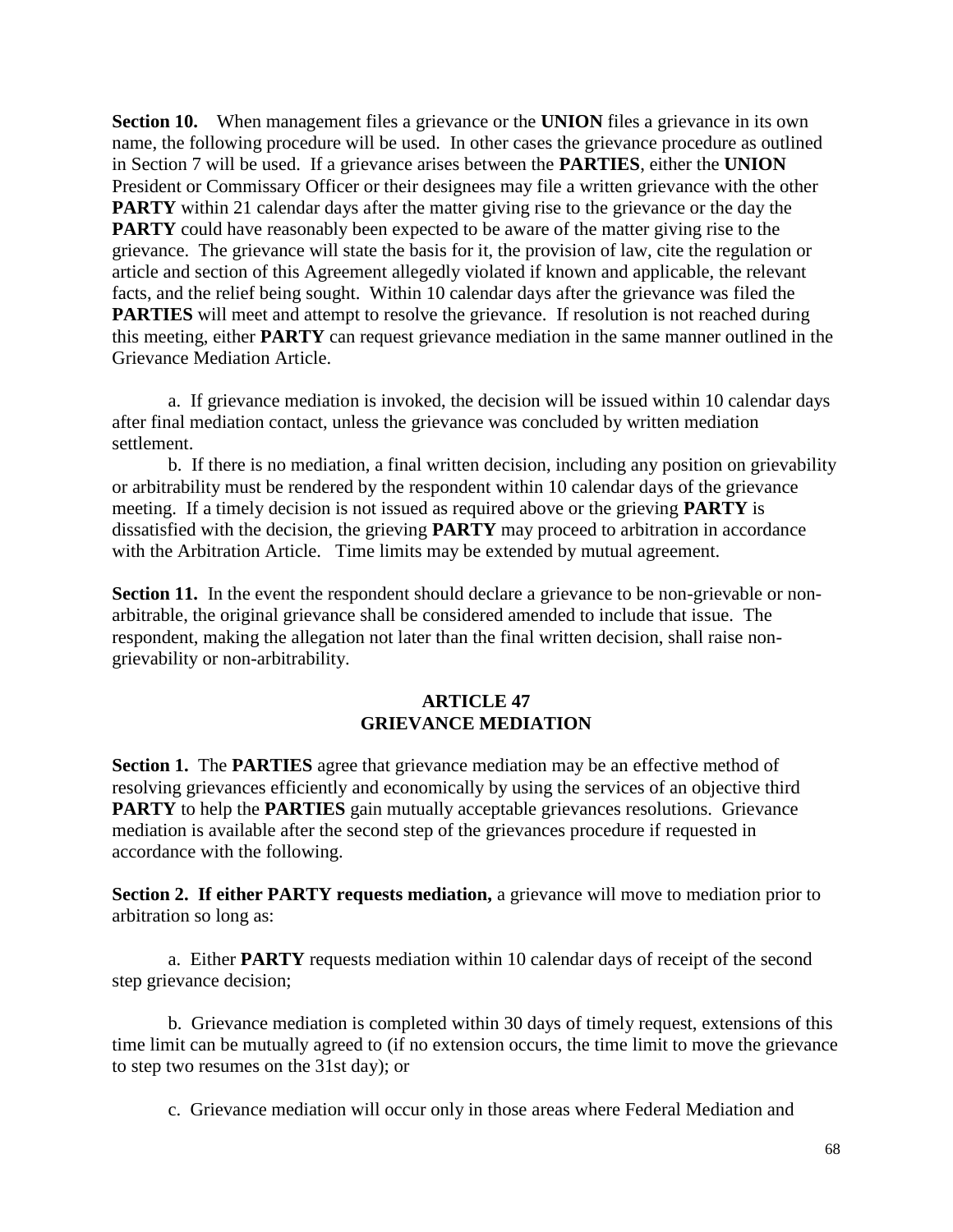Conciliation Service (FMCS), or other mutually agreeable low cost/no cost mediators are available.

**Section 3.** The **PARTIES** agree to the following mediation procedures:

a. The **PARTIES** will jointly select a mediator from the sources identified in 2c.

b. Should mediation be unsuccessful, Arbitration time limits will begin the day following the final mediation contact.

c. Proceedings before the mediator will be informal. Rules of evidence shall not apply. No record of the meetings shall be made.

d. In accordance with the negotiated grievance procedure article, the grievant(s) will be represented by the representative(s) of their choice. Discussion will be open to all participants (grievant(s), management representative(s), **UNION** representative(s), mediator).

e. While the mediator shall have no authority to impose a resolution of the grievance, either or both **PARTIES** may request that the mediator suggest a resolution or offer a recommendation to the **PARTIES**. The mediator will have the authority to meet separately with either **PARTY**.

f. If a recommendation is adopted, it will be reduced to writing, signed and implemented, and the grievance will be considered concluded.

g. Grievances not resolved through mediation may proceed to Arbitration. Arbitration proceedings will be held as if grievance mediation had not occurred. Nothing said or done by the **PARTIES** or the mediator during the mediation session may be used or referred to during arbitration proceedings.

h. Any materials presented to the mediator shall be returned to the **PARTY** presenting the materials at the termination of the mediation conference.

i. Mediation conferences will be held at a location that is agreeable to the **PARTIES** and the mediator. By mutual consent of the **PARTIES**, mediation conferences may be conducted telephonically.

j. No cost mediation will be used when available. Regardless of which **PARTY** requests mediation, mediation will not occur if it would require either **PARTY** to incur costs against its wishes. If it is decided that mediation is cost prohibitive, time frames for Arbitration of the grievance procedure will start the following day.

**Section 4.** The **PARTIES** agree that grievance mediation is a supplement to, and not a substitute for the contractual grievance procedure.

**Section 5.** All matters subject to the negotiated grievance procedure are appropriate for inclusion in the grievance mediation process.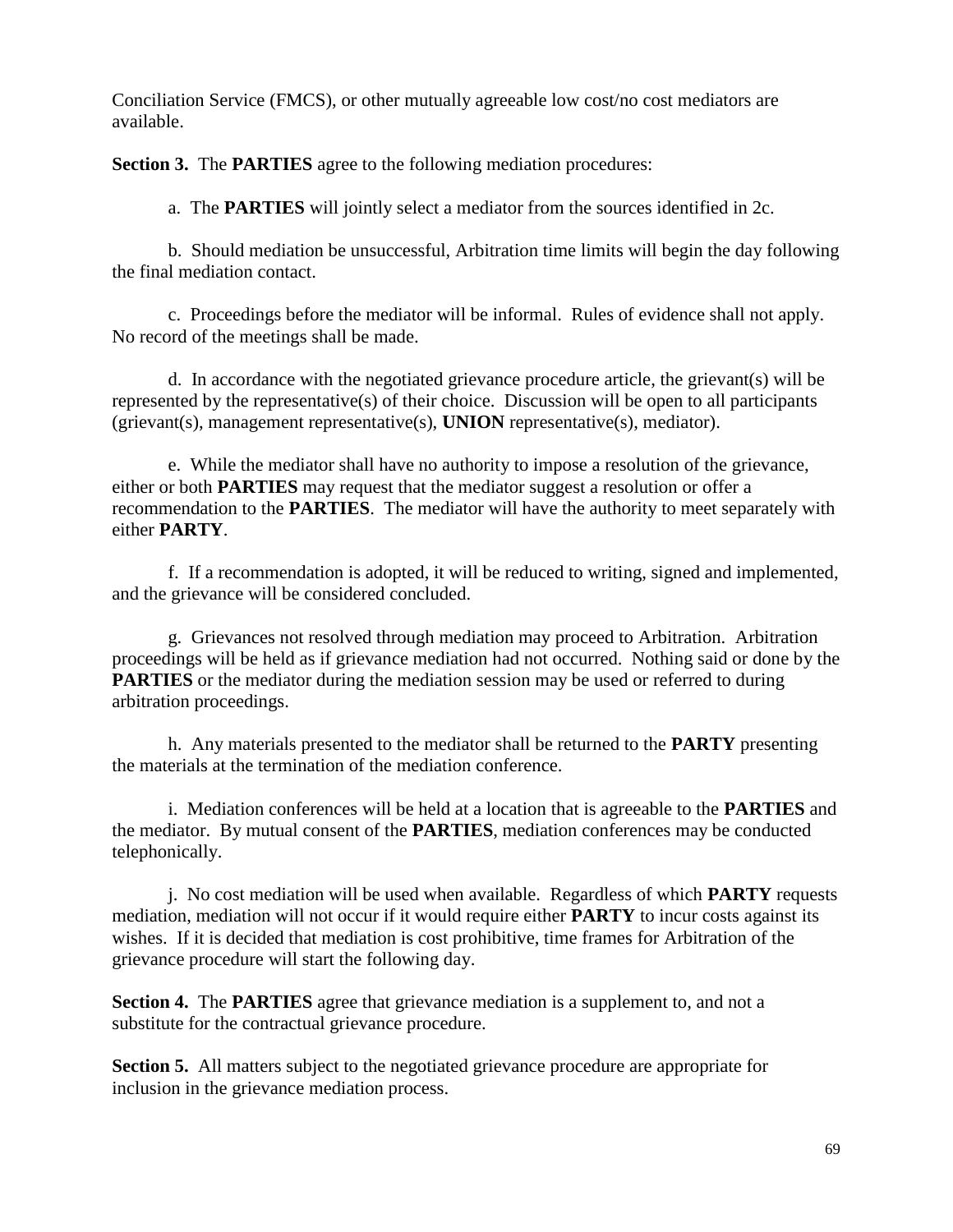#### **ARTICLE 48 ARBITRATION**

**Section 1.** If the **EMPLOYER** and the **UNION** fail to settle any grievance properly processed under the Negotiated Grievance Procedure and either **PARTY** desires to further pursue the matter, the grievance, upon written request by either the **UNION** or the **EMPLOYER**, may be submitted to arbitration. Either the **EMPLOYER** or the **UNION** must submit a request for arbitration within 30 calendar days after issuance of the applicable **PARTY**'s final decision with respect to the grievance.

**Section 2.** The **PARTIES** are encouraged to attempt settlement at the time arbitration is invoked and throughout the process. The notice to invoke arbitration must be signed by the Commissary Officer/designee or the union president/designee, as appropriate.

**Section 3.** The process for selecting an arbitrator and proceeding to hearing shall be as follows:

a. Within seven (7) calendar days from the date of the written notice to invoke arbitration, the **PARTIES** will jointly request a list of seven arbitrators from the FMCS and will include the required fee. Whichever PARTY invokes Arbitration will pay for the list.

b. Within 14 calendar days following receipt of the list of arbitrators the **EMPLOYER** and the **UNION** will select an arbitrator. If the **PARTIES** cannot mutually agree upon one of the listed arbitrators then the **EMPLOYER** and the **UNION** will alternately strike one name from the list and will repeat this procedure until only one name remains. The remaining named person will be the duly assigned arbitrator. The party who will strike first will be the party invoking arbitration. Within five (5) calendar days after selection of the arbitrator, the **PARTIES** will notify the FMCS in writing of the **PARTIES**' selection. Upon contact by the arbitrator with the **PARTIES**, a conference will be held to discuss arrangements for the arbitration hearing.

c. The **PARTIES** may attempt to jointly stipulate the issue(s) to be arbitrated. If the **PARTIES** fail to agree on a joint submission of the issue for arbitration, each **PARTY** may prepare a separate submission and the arbitrator shall determine the issue(s) to be heard.

d. The **PARTIES** may mutually agree to extend the time limits set forth in the process.

e. The PARTIES will exchange witness lists no later than 15 calendar days prior to the date of Arbitration.

**Section 4.** Threshold issues such as compliance or non-compliance with the negotiated grievance and arbitration procedure are matters for decision by the arbitrator.

**Section 5.** The arbitration hearing, if held, shall be conducted during the regular day shifts Monday through Friday. The grievant and approved witnesses, who are otherwise on duty, shall be excused from duty to participate in the arbitration proceedings during the time they are required without loss of pay or charge to annual leave. If necessary, the grievant's tour of duty will be rescheduled to allow the grievant to attend the hearing. Witnesses' tours of duty will be rescheduled only for the time necessary to provide testimony at the hearing. Scheduling of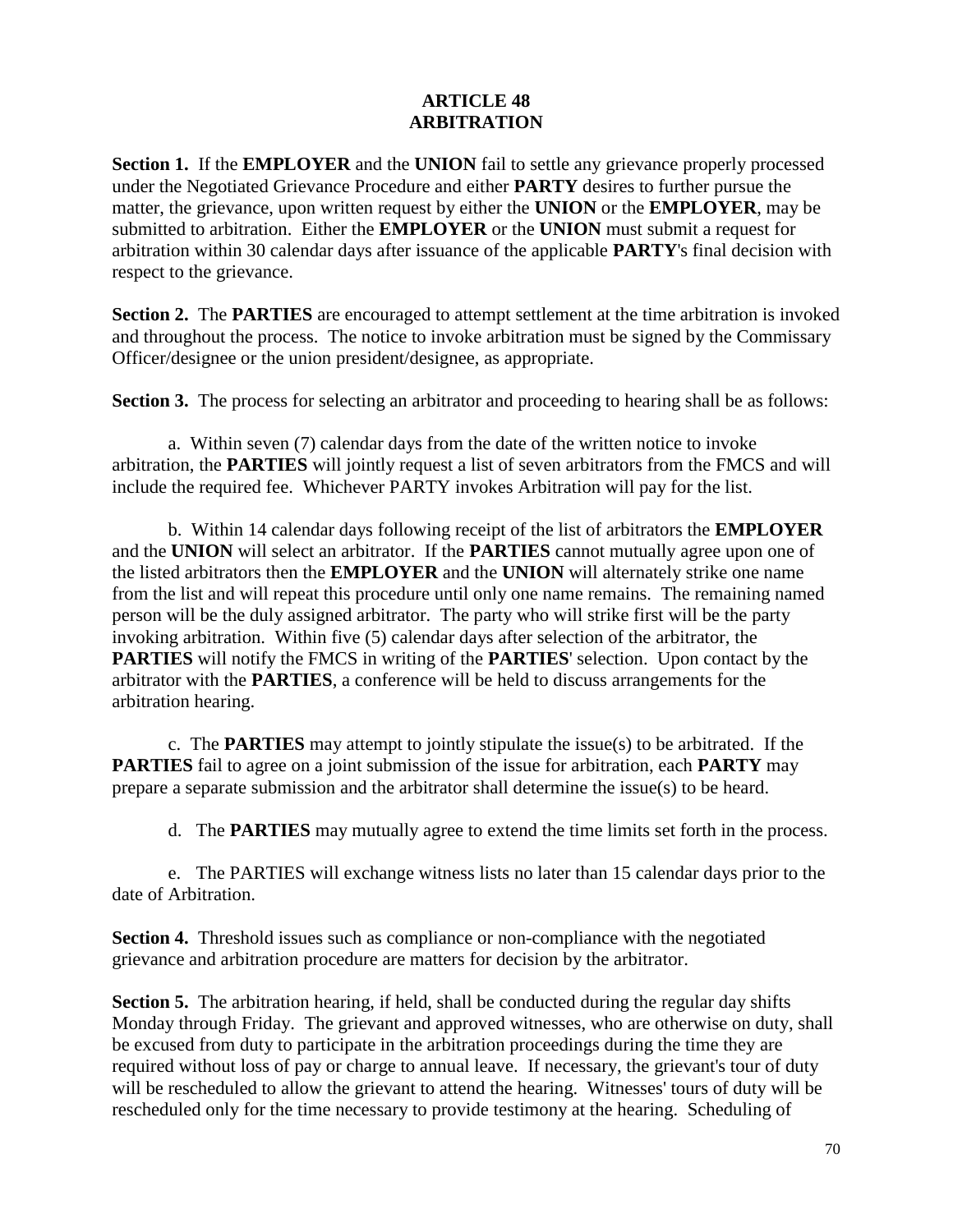witnesses will be done in consideration of the mission of the Commissary.

**Section 6.** The **PARTIES** will request the arbitrator render a decision as quickly as possible but not later than 30 calendar days from the conclusion of the hearing unless the **PARTIES** agree otherwise.

**Section 7.** The arbitrator shall not have authority to change, modify, alter or delete any terms of this agreement, or any supplements thereto. The arbitrator's decision shall be final and binding. Either **PARTY** may file an exception to the arbitrator's award with the Federal Labor Relations Authority in accordance with law and regulation.

**Section 8.** Arbitrator Fees and Expenses

a. The fees and expenses of the arbitrator shall be borne equally by the **EMPLOYER** and the **UNION**.

b. Transcription services cost shall be shared equally by **PARTIES**, where the **PARTIES** mutually agree to obtaining a transcript. Absent mutual agreement, either **PARTY** may unilaterally request that a transcript be prepared but must bear all costs incurred in its preparation.

## **ARTICLE 49 DRESS CODE**

a. Except as provided in this Article, an employee will be permitted to choose his/her dress and appearance, however dress and appearance must present a professional appearance.

b. Dress and appearance will be appropriate for the duties performed. Clothing, including head and footwear, with slogans, drawings, or language which could be construed as being lewd, obscene, profane, offensive, or sexually suggestive, or which advocates or glorifies the use of illegal drugs or other unlawful conduct, will not be worn. Employees working on a sales floor or in a warehouse will not wear open-toed footwear, for example, sandals, flip-flops, and shower shoes. Clothing which may present a safety hazard will not be worn.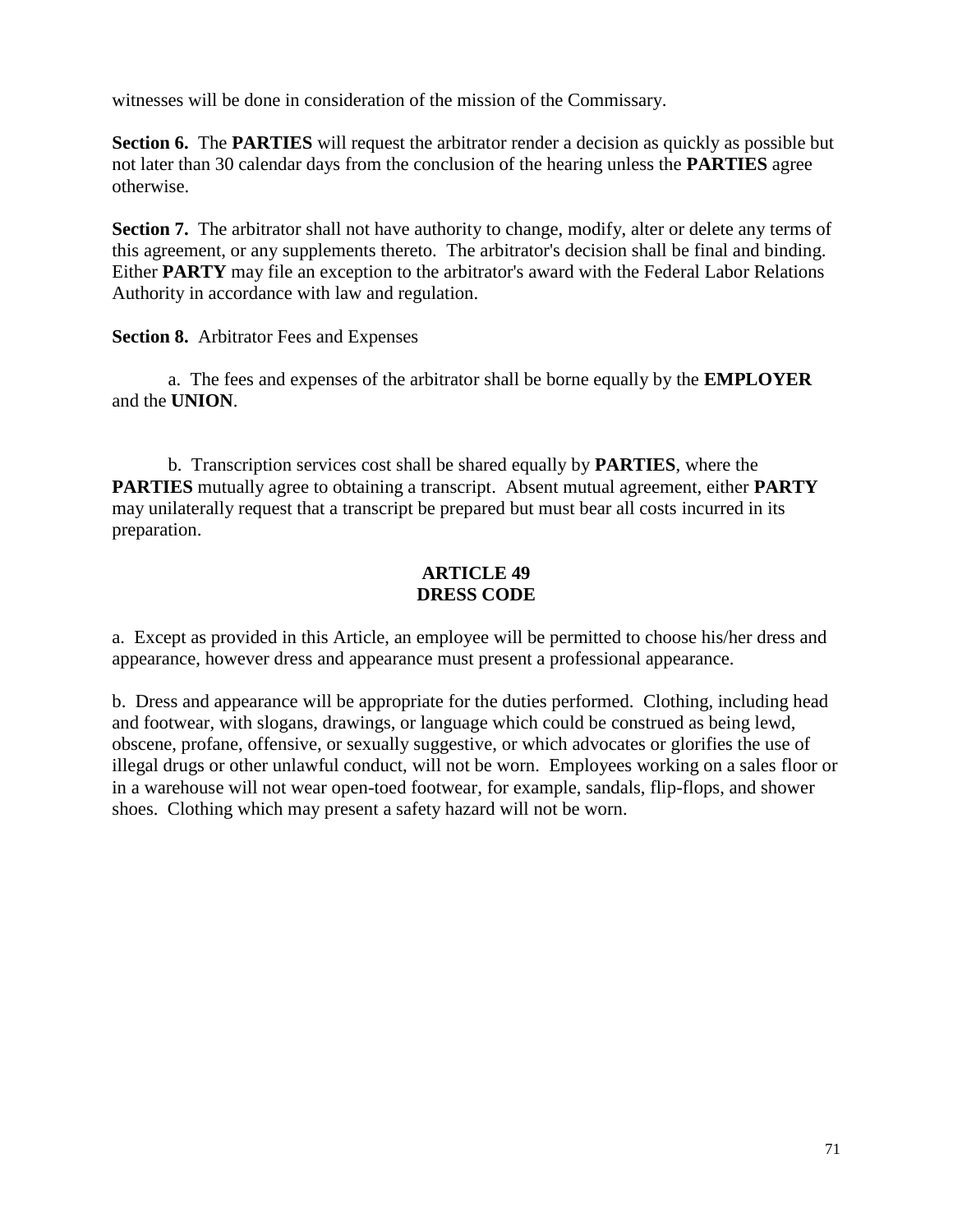# **Appendix A**

## **Union Representation Time Sheet**

Part 1. To be completed by the representative and submitted to the supervisor.

| Representative's Name                                   |                                                                                                                                            |
|---------------------------------------------------------|--------------------------------------------------------------------------------------------------------------------------------------------|
| Time<br>Date                                            |                                                                                                                                            |
| Purpose (Check Applicable)                              |                                                                                                                                            |
| <b>Employee Complaint Concerning</b><br>Employment (BK) | $\qquad$ Negotiations (BA)                                                                                                                 |
| Grievance/Mediation/Arbitration<br>(BK)                 | $\overline{\phantom{A}}$ FLRA (BD)                                                                                                         |
| $\frac{1}{2}$ Statutory Appeals (BK)                    | Union Sponsored Training (BD)                                                                                                              |
| ___ Labor-Management Relationship<br>(BD)               | $\frac{1}{\sqrt{1-\frac{1}{2}}}\text{Other (specificity)}:\frac{1}{\sqrt{1-\frac{1}{2}}}\text{ or }\frac{1}{\sqrt{1-\frac{1}{2}}}\text{.}$ |
|                                                         |                                                                                                                                            |
| Part 2.                                                 |                                                                                                                                            |
| Approved ______                                         |                                                                                                                                            |
| <b>OR</b>                                               |                                                                                                                                            |
| Disapproved ______                                      |                                                                                                                                            |
| 1. Explanation for Disapproval:                         |                                                                                                                                            |

\_\_\_\_\_\_\_\_\_\_\_\_\_\_\_\_\_\_\_\_\_\_\_\_\_\_\_\_\_\_\_\_\_\_\_\_\_\_\_\_\_\_\_\_\_\_\_\_\_\_\_\_\_\_\_\_\_\_\_\_\_\_\_\_\_\_\_\_\_\_\_\_\_\_\_\_\_.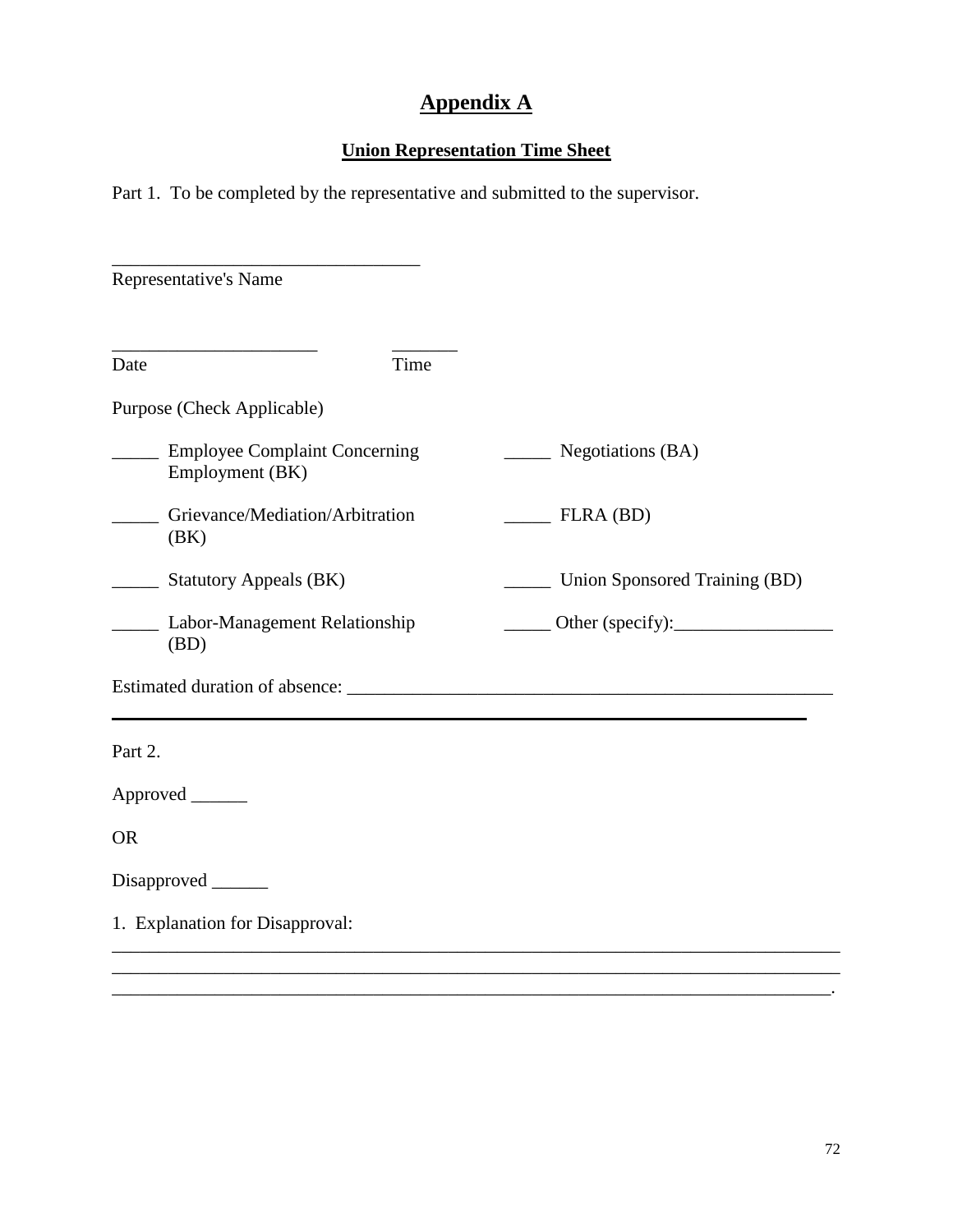Alternate Time Approved By Management:\_\_\_\_\_\_\_\_\_\_\_\_\_\_\_\_\_\_\_\_\_\_\_\_\_\_\_\_\_\_\_\_\_\_\_\_\_\_\_\_\_\_\_

Signature of Supervisor: \_\_\_\_\_\_\_\_\_\_\_\_\_\_\_\_\_\_\_\_\_\_\_\_\_\_\_\_\_\_\_\_\_\_\_\_\_\_\_\_

\_\_\_\_\_\_\_\_\_ Time Out \_\_\_\_\_\_\_\_\_\_ Time In \_\_\_\_\_\_\_\_\_ Time Used

(For Internal Union Use)

Did the representation activity entail other time besides official time?

\_\_\_\_\_\_ No

\_\_\_\_\_\_ Yes. If so, how much time was the union rep's personal time, including annual leave.

\_\_\_\_\_\_\_\_\_\_\_\_\_\_\_\_\_\_\_\_\_\_\_\_\_\_\_\_\_\_\_\_\_\_\_\_\_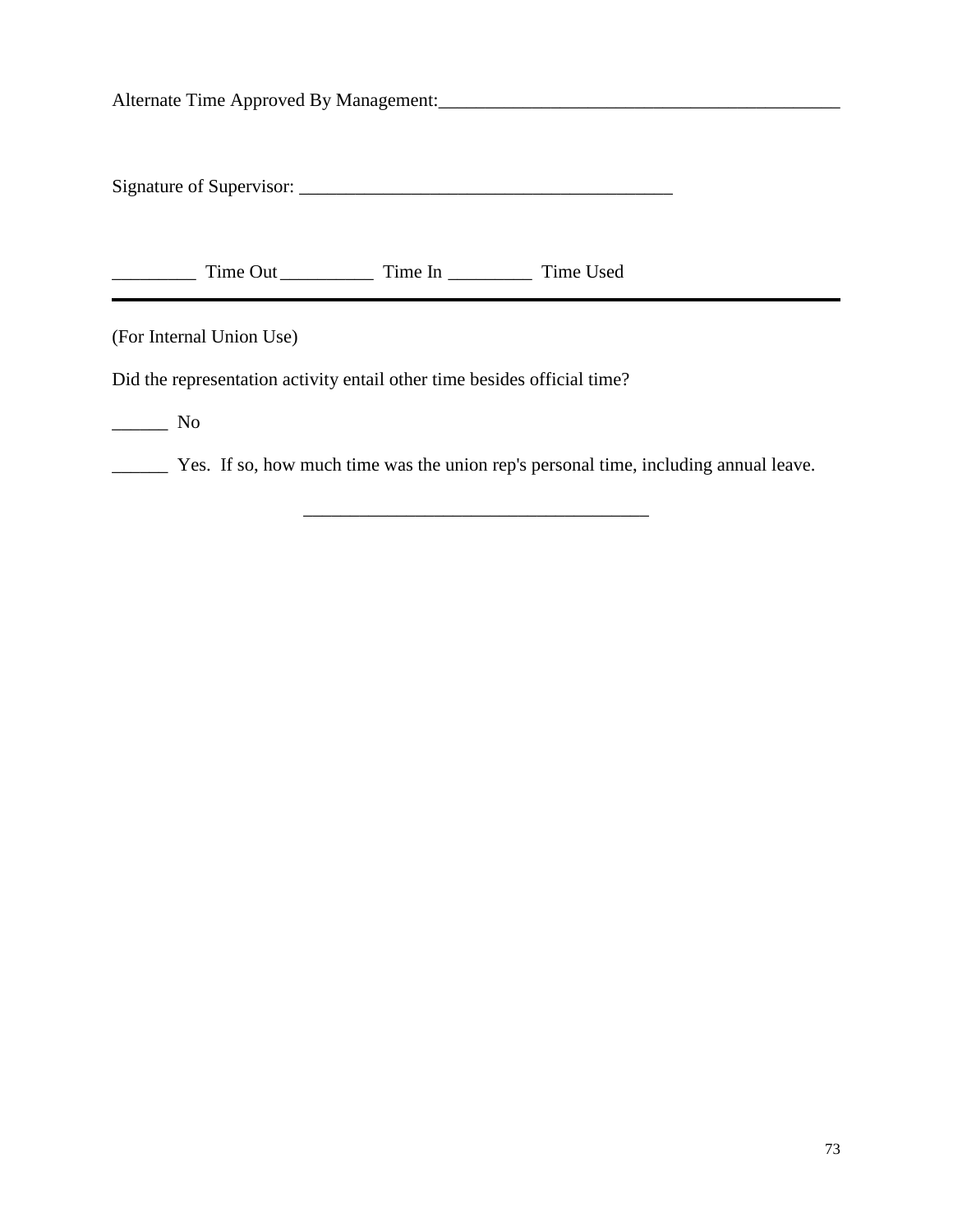## **Appendix B Grievance Form**

| Grievance Form - Step 1                                                                                         |                                                                                                       |
|-----------------------------------------------------------------------------------------------------------------|-------------------------------------------------------------------------------------------------------|
| Grievant(s) Name:<br>(Please Print)                                                                             |                                                                                                       |
| Select one below:                                                                                               |                                                                                                       |
| I hereby authorize AFGE to represent me in this grievance; or                                                   |                                                                                                       |
| I desire to represent myself in this grievance.                                                                 |                                                                                                       |
| <b>AFGE's Representative's Name:</b><br>Phone:<br>Address:                                                      |                                                                                                       |
| Basis of Grievance (please include known relevant information necessary to understand the<br>grievance because: | grievance in order to issue a fair decision) (attach other pages as needed): The grievant is filing a |
| Remedy sought (attach other pages as needed):                                                                   |                                                                                                       |
| Does the Grievant request a meeting before a decision is made?<br>Nes No                                        |                                                                                                       |
| Signature of Grievant _______________________                                                                   |                                                                                                       |
| Receipt Acknowledged (Immediate Supervisor)________________________                                             | Date $\_\_$                                                                                           |
|                                                                                                                 |                                                                                                       |
|                                                                                                                 |                                                                                                       |
| Decision (attach other pages as needed):                                                                        |                                                                                                       |
| (1) Copy for employee; (2) Signed Originals - One for UNION, one for EMPLOYER                                   |                                                                                                       |

Date received by Representative: \_\_\_\_\_\_\_\_\_\_\_\_\_\_\_\_\_\_\_